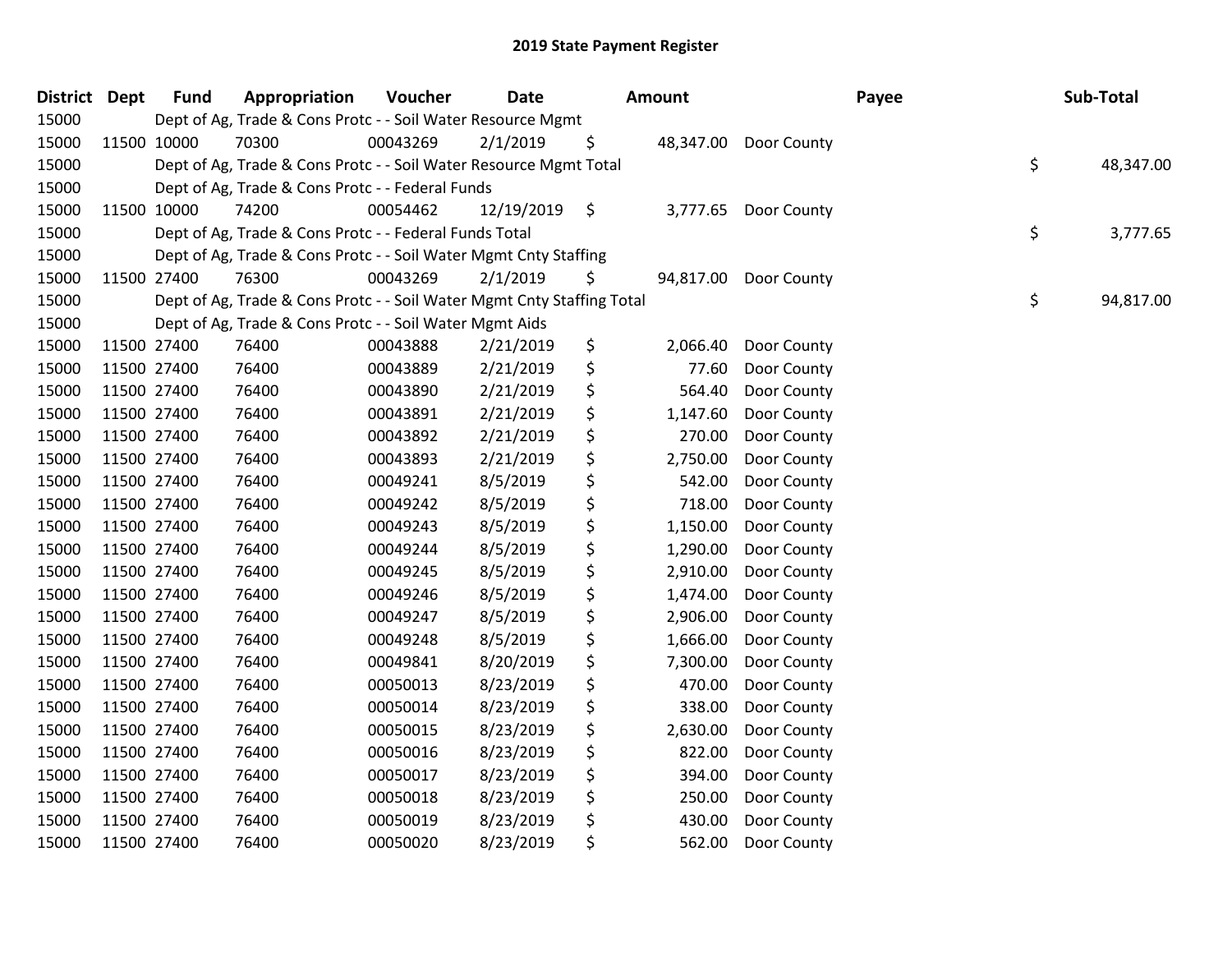| District Dept |             | <b>Fund</b> | Appropriation                                                     | Voucher  | Date       | <b>Amount</b>   |                      | Payee | Sub-Total        |
|---------------|-------------|-------------|-------------------------------------------------------------------|----------|------------|-----------------|----------------------|-------|------------------|
| 15000         | 11500 27400 |             | 76400                                                             | 00050021 | 8/23/2019  | \$<br>122.00    | Door County          |       |                  |
| 15000         | 11500 27400 |             | 76400                                                             | 00050022 | 8/23/2019  | \$<br>230.00    | Door County          |       |                  |
| 15000         | 11500 27400 |             | 76400                                                             | 00050917 | 9/19/2019  | \$<br>574.00    | Door County          |       |                  |
| 15000         | 11500 27400 |             | 76400                                                             | 00050918 | 9/19/2019  | \$<br>754.00    | Door County          |       |                  |
| 15000         | 11500 27400 |             | 76400                                                             | 00050919 | 9/19/2019  | \$<br>830.00    | Door County          |       |                  |
| 15000         | 11500 27400 |             | 76400                                                             | 00052915 | 11/7/2019  | \$<br>3,342.00  | Door County          |       |                  |
| 15000         | 11500 27400 |             | 76400                                                             | 00052916 | 11/7/2019  | \$<br>718.00    | Door County          |       |                  |
| 15000         | 11500 27400 |             | 76400                                                             | 00052917 | 11/7/2019  | \$<br>850.00    | Door County          |       |                  |
| 15000         | 11500 27400 |             | 76400                                                             | 00052918 | 11/7/2019  | \$<br>1,422.00  | Door County          |       |                  |
| 15000         | 11500 27400 |             | 76400                                                             | 00052919 | 11/7/2019  | \$<br>554.00    | Door County          |       |                  |
| 15000         | 11500 27400 |             | 76400                                                             | 00054593 | 12/20/2019 | \$<br>2,943.20  | Door County          |       |                  |
| 15000         | 11500 27400 |             | 76400                                                             | 00054594 | 12/20/2019 | \$<br>718.00    | Door County          |       |                  |
| 15000         | 11500 27400 |             | 76400                                                             | 00054595 | 12/20/2019 | \$<br>2,830.00  | Door County          |       |                  |
| 15000         | 11500 27400 |             | 76400                                                             | 00054596 | 12/20/2019 | \$<br>1,470.00  | Door County          |       |                  |
| 15000         | 11500 27400 |             | 76400                                                             | 00054597 | 12/20/2019 | \$<br>1,466.00  | Door County          |       |                  |
| 15000         |             |             | Dept of Ag, Trade & Cons Protc - - Soil Water Mgmt Aids Total     |          |            |                 |                      |       | \$<br>51,551.20  |
| 15000         |             |             | Dept of Ag, Trade & Cons Protc - - Clean Sweep Grants             |          |            |                 |                      |       |                  |
| 15000         |             | 11500 27400 | 77800                                                             | 00043648 | 2/8/2019   | \$<br>12,390.00 | Door County          |       |                  |
| 15000         |             |             | Dept of Ag, Trade & Cons Protc - - Clean Sweep Grants Total       |          |            |                 |                      |       | \$<br>12,390.00  |
| 15000         |             |             | Dept of Ag, Trade & Cons Protc - - Agriculture-Soil & Water       |          |            |                 |                      |       |                  |
| 15000         | 11500 36300 |             | <b>WE100</b>                                                      | 00042585 | 1/9/2019   | \$<br>4,600.55  | Door County          |       |                  |
| 15000         | 11500 36300 |             | <b>WE100</b>                                                      | 00052914 | 11/7/2019  | \$<br>3,472.37  | Door County          |       |                  |
| 15000         | 11500 36300 |             | <b>WE100</b>                                                      | 00052920 | 11/7/2019  | \$<br>5,901.00  | Door County          |       |                  |
| 15000         | 11500 36300 |             | <b>WE100</b>                                                      | 00054591 | 12/20/2019 | \$<br>9,894.28  | Door County          |       |                  |
| 15000         | 11500 36300 |             | <b>WE100</b>                                                      | 00054592 | 12/20/2019 | \$<br>8,303.27  | Door County          |       |                  |
| 15000         |             |             | Dept of Ag, Trade & Cons Protc - - Agriculture-Soil & Water Total |          |            |                 |                      |       | \$<br>32,171.47  |
| 15000         |             |             | Dept of Natural Resources - - GPO-State Funds                     |          |            |                 |                      |       |                  |
| 15000         |             | 37000 10000 | 40100                                                             | 00327282 | 6/28/2019  | \$              | 1,238.24 Door County |       |                  |
| 15000         |             |             | Dept of Natural Resources - - GPO-State Funds Total               |          |            |                 |                      |       | \$<br>1,238.24   |
| 15000         |             |             | Dept of Natural Resources - - GPO-Federal Funds                   |          |            |                 |                      |       |                  |
| 15000         |             | 37000 10000 | 44100                                                             | 00290636 | 1/16/2019  | \$<br>61,000.00 | Door County          |       |                  |
| 15000         |             | 37000 10000 | 44100                                                             | 00372693 | 11/25/2019 | \$<br>61,000.00 | Door County          |       |                  |
| 15000         |             |             | Dept of Natural Resources - - GPO-Federal Funds Total             |          |            |                 |                      |       | \$<br>122,000.00 |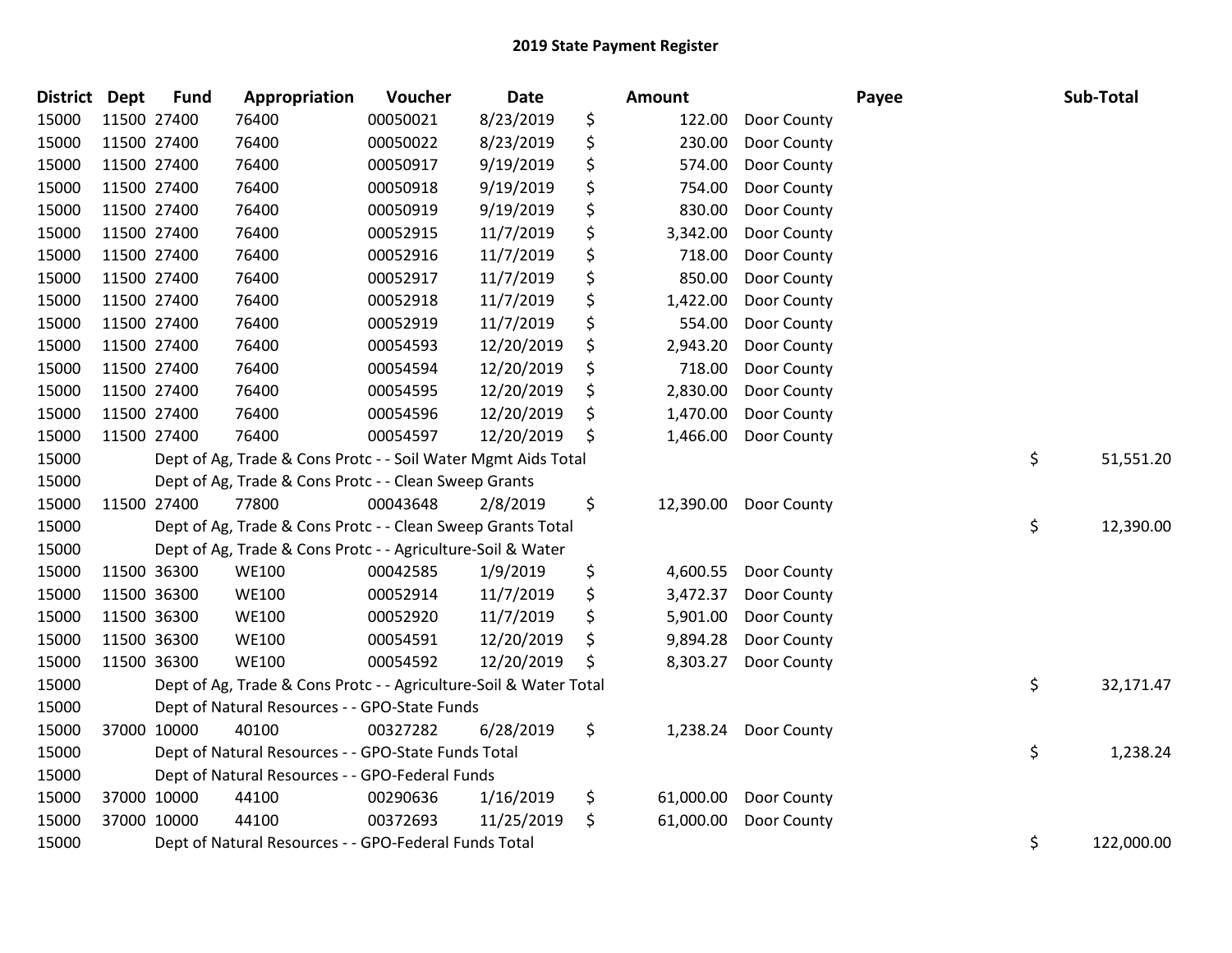| District Dept | <b>Fund</b> | Appropriation                                                      | Voucher  | <b>Date</b> | Amount |          | Payee                 |  | Sub-Total       |  |
|---------------|-------------|--------------------------------------------------------------------|----------|-------------|--------|----------|-----------------------|--|-----------------|--|
| 15000         |             | Dept of Natural Resources - - GPO - Federal Funds                  |          |             |        |          |                       |  |                 |  |
| 15000         | 37000 10000 | 94100                                                              | 00304850 | 3/19/2019   | \$     |          | 42,062.50 Door County |  |                 |  |
| 15000         |             | Dept of Natural Resources - - GPO - Federal Funds Total            |          |             |        |          |                       |  | \$<br>42,062.50 |  |
| 15000         |             | Dept of Natural Resources - - Gen Program Ops-State Funds          |          |             |        |          |                       |  |                 |  |
| 15000         | 37000 21200 | 16100                                                              | 00297499 | 2/26/2019   | \$     | 609.10   | Door County           |  |                 |  |
| 15000         | 37000 21200 | 16100                                                              | 00304220 | 3/29/2019   | \$     | 190.58   | Door County           |  |                 |  |
| 15000         | 37000 21200 | 16100                                                              | 00304670 | 3/29/2019   | \$     | 349.28   | Door County           |  |                 |  |
| 15000         | 37000 21200 | 16100                                                              | 00304671 | 3/29/2019   | \$     | 351.31   | Door County           |  |                 |  |
| 15000         | 37000 21200 | 16100                                                              | 00304673 | 4/3/2019    | \$     | 273.21   | Door County           |  |                 |  |
| 15000         | 37000 21200 | 16100                                                              | 00306043 | 4/3/2019    | \$     | 855.43   | Door County           |  |                 |  |
| 15000         | 37000 21200 | 16100                                                              | 00306365 | 4/3/2019    | \$     | 168.12   | Door County           |  |                 |  |
| 15000         | 37000 21200 | 16100                                                              | 00315533 | 5/16/2019   | \$     | 215.75   | Door County           |  |                 |  |
| 15000         | 37000 21200 | 16100                                                              | 00318482 | 5/28/2019   | \$     | 885.36   | Door County           |  |                 |  |
| 15000         | 37000 21200 | 16100                                                              | 00322059 | 5/22/2019   | \$     | 375.65   | Door County           |  |                 |  |
| 15000         | 37000 21200 | 16100                                                              | 00330634 | 6/24/2019   | \$     | 352.37   | Door County           |  |                 |  |
| 15000         | 37000 21200 | 16100                                                              | 00354447 | 9/4/2019    | \$     | 1,122.51 | Door County           |  |                 |  |
| 15000         | 37000 21200 | 16100                                                              | 00357989 | 9/26/2019   | \$     | 124.03   | Door County           |  |                 |  |
| 15000         | 37000 21200 | 16100                                                              | 00359681 | 10/1/2019   | \$     | 325.81   | Door County           |  |                 |  |
| 15000         | 37000 21200 | 16100                                                              | 00365918 | 10/28/2019  | \$     | 1,869.26 | Door County           |  |                 |  |
| 15000         | 37000 21200 | 16100                                                              | 00375737 | 12/26/2019  | \$     | 35.17    | Door County           |  |                 |  |
| 15000         | 37000 21200 | 16100                                                              | 00376983 | 12/26/2019  | \$     | 106.70   | Door County           |  |                 |  |
| 15000         |             | Dept of Natural Resources - - Gen Program Ops-State Funds Total    |          |             |        |          |                       |  | \$<br>8,209.64  |  |
| 15000         |             | Dept of Natural Resources - - Er--Vol Pay, Sale, Lease & Fee       |          |             |        |          |                       |  |                 |  |
| 15000         | 37000 21200 | 16300                                                              | 00340710 | 7/26/2019   | \$     | 1,795.68 | Door County           |  |                 |  |
| 15000         |             | Dept of Natural Resources - - Er--Vol Pay, Sale, Lease & Fee Total |          |             |        |          |                       |  | \$<br>1,795.68  |  |
| 15000         |             | Dept of Natural Resources - - General Program Operations --        |          |             |        |          |                       |  |                 |  |
| 15000         | 37000 21200 | 25400                                                              | 00341844 | 7/18/2019   | \$     | 420.00   | Door County           |  |                 |  |
| 15000         | 37000 21200 | 25400                                                              | 00352618 | 8/22/2019   | \$     | 330.00   | Door County           |  |                 |  |
| 15000         |             | Dept of Natural Resources - - General Program Operations -- Total  |          |             |        |          |                       |  | \$<br>750.00    |  |
| 15000         |             | Dept of Natural Resources - - GPO -Federal Funds                   |          |             |        |          |                       |  |                 |  |
| 15000         | 37000 21200 | 38100                                                              | 00307338 | 3/27/2019   | \$     | 1,814.55 | Door County           |  |                 |  |
| 15000         |             | Dept of Natural Resources - - GPO -Federal Funds Total             |          |             |        |          |                       |  | \$<br>1,814.55  |  |
| 15000         |             | Dept of Natural Resources - - Venison Processing                   |          |             |        |          |                       |  |                 |  |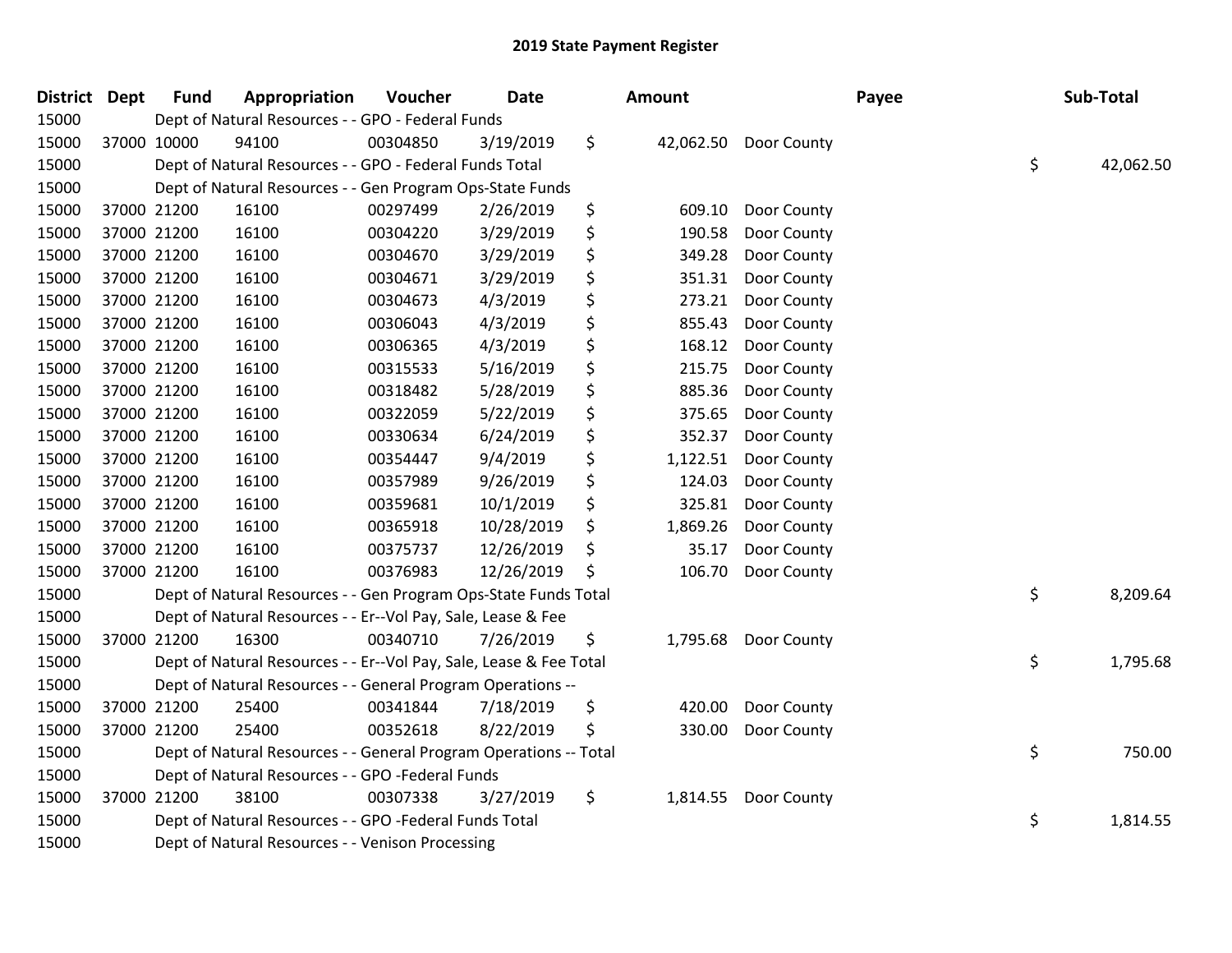| <b>District Dept</b> |             | <b>Fund</b> | Appropriation                                                      | Voucher  | <b>Date</b> | Amount          |                      | Payee | Sub-Total |           |
|----------------------|-------------|-------------|--------------------------------------------------------------------|----------|-------------|-----------------|----------------------|-------|-----------|-----------|
| 15000                | 37000 21200 |             | 54900                                                              | 00300992 | 3/21/2019   | \$              | 3,835.00 Door County |       |           |           |
| 15000                |             |             | Dept of Natural Resources - - Venison Processing Total             |          |             |                 |                      | \$    |           | 3,835.00  |
| 15000                |             |             | Dept of Natural Resources - - Enf A - Boating Enforcement          |          |             |                 |                      |       |           |           |
| 15000                |             | 37000 21200 | 55000                                                              | 00307338 | 3/27/2019   | \$<br>3,417.08  | Door County          |       |           |           |
| 15000                |             |             | Dept of Natural Resources - - Enf A - Boating Enforcement Total    |          |             |                 |                      | \$    |           | 3,417.08  |
| 15000                |             |             | Dept of Natural Resources - - Enf A - Snow Enforcement             |          |             |                 |                      |       |           |           |
| 15000                |             | 37000 21200 | 55200                                                              | 00359293 | 9/18/2019   | \$<br>5,474.92  | Door County          |       |           |           |
| 15000                |             |             | Dept of Natural Resources - - Enf A - Snow Enforcement Total       |          |             |                 |                      | \$    |           | 5,474.92  |
| 15000                |             |             | Dept of Natural Resources - - Wildlife Damage Claims & Abat        |          |             |                 |                      |       |           |           |
| 15000                |             | 37000 21200 | 55300                                                              | 00300986 | 3/21/2019   | \$<br>2,910.57  | Door County          |       |           |           |
| 15000                |             | 37000 21200 | 55300                                                              | 00300989 | 3/20/2019   | \$<br>1,562.76  | Door County          |       |           |           |
| 15000                |             | 37000 21200 | 55300                                                              | 00300992 | 3/21/2019   | \$<br>8,138.22  | Door County          |       |           |           |
| 15000                |             | 37000 21200 | 55300                                                              | 00318104 | 5/24/2019   | \$<br>2,603.00  | Door County          |       |           |           |
| 15000                |             | 37000 21200 | 55300                                                              | 00352646 | 9/4/2019    | \$<br>1,956.54  | Door County          |       |           |           |
| 15000                |             | 37000 21200 | 55300                                                              | 00372175 | 12/5/2019   | \$<br>2,814.58  | Door County          |       |           |           |
| 15000                |             |             | Dept of Natural Resources - - Wildlife Damage Claims & Abat Total  |          |             |                 |                      | \$    |           | 19,985.67 |
| 15000                |             |             | Dept of Natural Resources - - Resaids - County Cons Aids           |          |             |                 |                      |       |           |           |
| 15000                |             | 37000 21200 | 56300                                                              | 00304832 | 3/19/2019   | \$<br>1,079.74  | Door County          |       |           |           |
| 15000                |             |             | Dept of Natural Resources - - Resaids - County Cons Aids Total     |          |             |                 |                      | \$    |           | 1,079.74  |
| 15000                |             |             | Dept of Natural Resources - - Ra- Cnty Snow Trail & Area Aid       |          |             |                 |                      |       |           |           |
| 15000                |             | 37000 21200 | 57400                                                              | 00303496 | 3/7/2019    | \$              | 5,650.00 Door County |       |           |           |
| 15000                |             |             | Dept of Natural Resources - - Ra- Cnty Snow Trail & Area Aid Total |          |             |                 |                      | \$    |           | 5,650.00  |
| 15000                |             |             | Dept of Natural Resources - - Ra- Snowmobile Trail Areas           |          |             |                 |                      |       |           |           |
| 15000                |             | 37000 21200 | 57500                                                              | 00346062 | 8/5/2019    | \$<br>34,620.00 | Door County          |       |           |           |
| 15000                |             | 37000 21200 | 57500                                                              | 00360151 | 10/7/2019   | \$<br>16,306.46 | Door County          |       |           |           |
| 15000                |             | 37000 21200 | 57500                                                              | 00362571 | 10/3/2019   | \$<br>33,645.00 | Door County          |       |           |           |
| 15000                |             |             | Dept of Natural Resources - - Ra- Snowmobile Trail Areas Total     |          |             |                 |                      | \$    |           | 84,571.46 |
| 15000                |             |             | Dept of Natural Resources - - Resaids - Pymt In Lieu Tax Fed       |          |             |                 |                      |       |           |           |
| 15000                |             | 37000 21200 | 58400                                                              | 00364659 | 10/15/2019  | \$<br>188.00    | Door County          |       |           |           |
| 15000                |             |             | Dept of Natural Resources - - Resaids - Pymt In Lieu Tax Fed Total |          |             |                 |                      | \$    |           | 188.00    |
| 15000                |             |             | Dept of Natural Resources - - Ea - Invasive Aqu & Lake Mon         |          |             |                 |                      |       |           |           |
| 15000                |             | 37000 21200 | 67800                                                              | 00303507 | 3/7/2019    | \$<br>55,759.73 | Door County          |       |           |           |
| 15000                |             | 37000 21200 | 67800                                                              | 00311359 | 4/15/2019   | \$<br>12,458.84 | Door County          |       |           |           |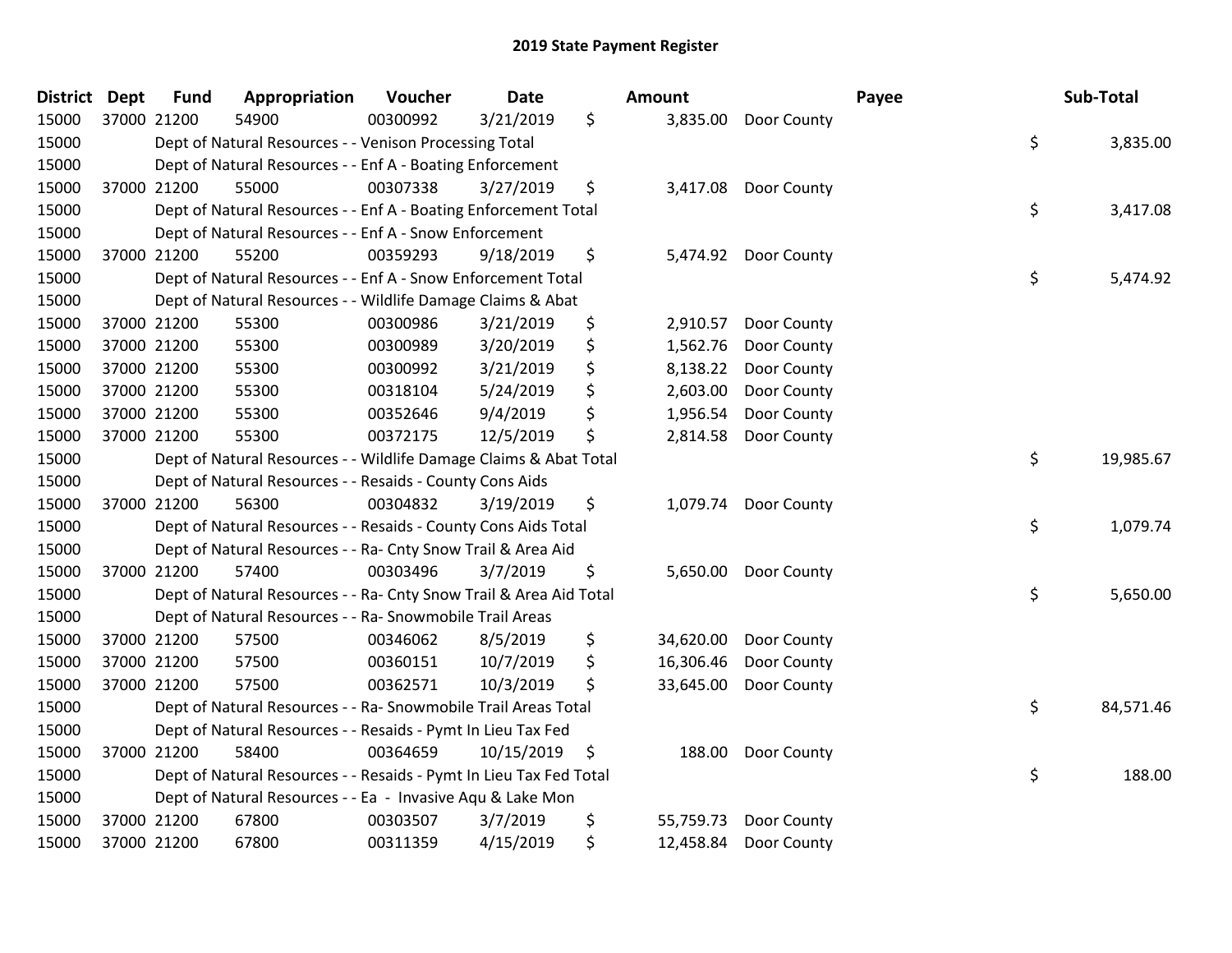| District Dept | <b>Fund</b> | Appropriation                                                      | Voucher  | Date       | Amount           |                       | Payee | Sub-Total    |
|---------------|-------------|--------------------------------------------------------------------|----------|------------|------------------|-----------------------|-------|--------------|
| 15000         |             | Dept of Natural Resources - - Ea - Invasive Aqu & Lake Mon Total   |          |            |                  |                       | \$    | 68,218.57    |
| 15000         |             | Dept of Natural Resources - - Fin Asst For Responsible Units       |          |            |                  |                       |       |              |
| 15000         | 37000 27400 | 67000                                                              | 00323201 | 5/22/2019  | \$               | 79,247.21 Door County |       |              |
| 15000         |             | Dept of Natural Resources - - Fin Asst For Responsible Units Total |          |            |                  |                       | \$    | 79,247.21    |
| 15000         |             | Dept of Natural Resources - - Recycling Consolidation Grants       |          |            |                  |                       |       |              |
| 15000         | 37000 27400 | 67300                                                              | 00323201 | 5/22/2019  | \$<br>7,241.59   | Door County           |       |              |
| 15000         |             | Dept of Natural Resources - - Recycling Consolidation Grants Total |          |            |                  |                       | \$    | 7,241.59     |
| 15000         |             | Dept of Natural Resources - - Land Acquisition                     |          |            |                  |                       |       |              |
| 15000         | 37000 36300 | TA100                                                              | 00304852 | 3/19/2019  | \$<br>21,031.25  | Door County           |       |              |
| 15000         | 37000 36300 | <b>TA100</b>                                                       | 00320407 | 5/15/2019  | \$<br>8.00       | Door County           |       |              |
| 15000         | 37000 36300 | <b>TA100</b>                                                       | 00329756 | 6/14/2019  | \$<br>30.00      | Door County           |       |              |
| 15000         |             | Dept of Natural Resources - - Land Acquisition Total               |          |            |                  |                       | \$    | 21,069.25    |
| 15000         |             | WI Dept of Transportation - - Eldly&Disa Co/Aid Sf                 |          |            |                  |                       |       |              |
| 15000         | 39500 21100 | 16800                                                              | 00340217 | 1/10/2019  | \$<br>98,594.00  | Door County           |       |              |
| 15000         |             | WI Dept of Transportation - - Eldly&Disa Co/Aid Sf Total           |          |            |                  |                       | \$    | 98,594.00    |
| 15000         |             | WI Dept of Transportation - - Tc, Trns Oper Aid Sf                 |          |            |                  |                       |       |              |
| 15000         | 39500 21100 | 17700                                                              | 00392815 | 6/13/2019  | \$<br>57,898.00  | Door County           |       |              |
| 15000         | 39500 21100 | 17700                                                              | 00417102 | 7/31/2019  | \$<br>173,695.00 | Door County           |       |              |
| 15000         |             | WI Dept of Transportation - - Tc, Trns Oper Aid Sf Total           |          |            |                  |                       | \$    | 231,593.00   |
| 15000         |             | WI Dept of Transportation - - Trnst/Trns-Rel Aid F                 |          |            |                  |                       |       |              |
| 15000         | 39500 21100 | 18200                                                              | 00353413 | 2/21/2019  | \$<br>96,847.04  | Door County           |       |              |
| 15000         | 39500 21100 | 18200                                                              | 00373078 | 4/19/2019  | \$<br>8,366.50   | Door County           |       |              |
| 15000         | 39500 21100 | 18200                                                              | 00423909 | 8/15/2019  | \$<br>38,777.41  | Door County           |       |              |
| 15000         | 39500 21100 | 18200                                                              | 00428245 | 8/27/2019  | \$<br>90,081.36  | Door County           |       |              |
| 15000         | 39500 21100 | 18200                                                              | 00469429 | 12/10/2019 | \$<br>82,524.14  | Door County           |       |              |
| 15000         |             | WI Dept of Transportation - - Trnst/Trns-Rel Aid F Total           |          |            |                  |                       | \$    | 316,596.45   |
| 15000         |             | WI Dept of Transportation - - Trans Aids To Co.-Sf                 |          |            |                  |                       |       |              |
| 15000         | 39500 21100 | 19000                                                              | 00335787 | 1/7/2019   | \$<br>295,805.08 | Door County           |       |              |
| 15000         | 39500 21100 | 19000                                                              | 00401112 | 7/1/2019   | \$<br>591,610.16 | Door County           |       |              |
| 15000         | 39500 21100 | 19000                                                              | 00443930 | 10/7/2019  | \$<br>295,805.09 | Door County           |       |              |
| 15000         |             | WI Dept of Transportation - - Trans Aids To Co.-Sf Total           |          |            |                  |                       | \$    | 1,183,220.33 |
| 15000         |             | WI Dept of Transportation - - Loc Rd Imp Prg St Fd                 |          |            |                  |                       |       |              |
| 15000         | 39500 21100 | 27800                                                              | 00348124 | 2/4/2019   | \$<br>178,114.11 | Door County           |       |              |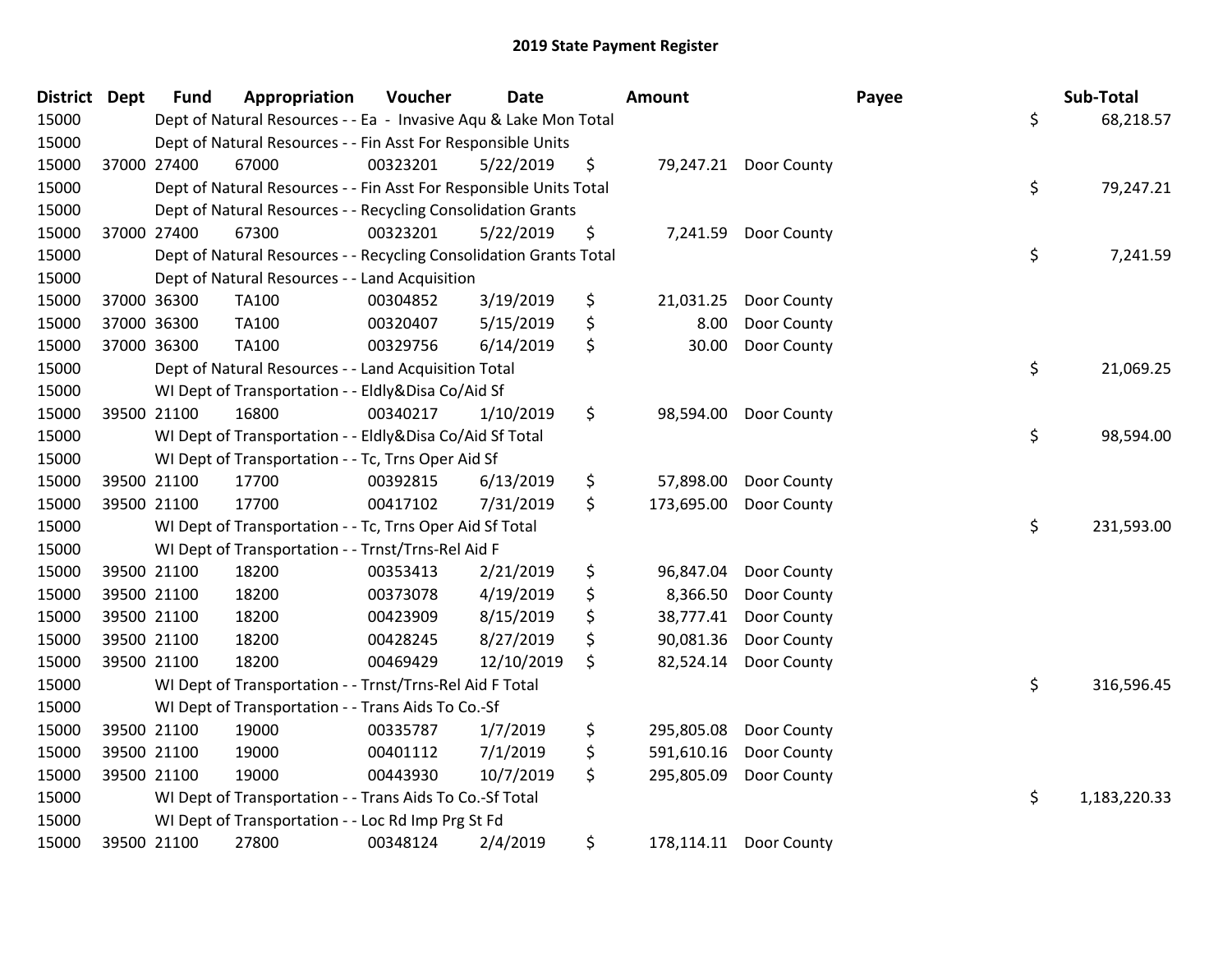| <b>District Dept</b> | <b>Fund</b> | Appropriation                                            | Voucher  | <b>Date</b> | Amount           |             | Payee | Sub-Total        |
|----------------------|-------------|----------------------------------------------------------|----------|-------------|------------------|-------------|-------|------------------|
| 15000                | 39500 21100 | 27800                                                    | 00465060 | 11/29/2019  | \$<br>4,088.58   | Door County |       |                  |
| 15000                |             | WI Dept of Transportation - - Loc Rd Imp Prg St Fd Total |          |             |                  |             |       | \$<br>182,202.69 |
| 15000                |             | WI Dept of Transportation - - St Hwy Rehab, Sf           |          |             |                  |             |       |                  |
| 15000                | 39500 21100 | 36300                                                    | 00334006 | 1/9/2019    | \$<br>8,681.91   | Door County |       |                  |
| 15000                | 39500 21100 | 36300                                                    | 00339393 | 1/4/2019    | \$<br>200.00     | Door County |       |                  |
| 15000                | 39500 21100 | 36300                                                    | 00343525 | 1/16/2019   | \$<br>100.00     | Door County |       |                  |
| 15000                | 39500 21100 | 36300                                                    | 00352735 | 2/15/2019   | \$<br>100.00     | Door County |       |                  |
| 15000                | 39500 21100 | 36300                                                    | 00361066 | 4/4/2019    | \$<br>100.00     | Door County |       |                  |
| 15000                | 39500 21100 | 36300                                                    | 00373448 | 5/3/2019    | \$<br>100.00     | Door County |       |                  |
| 15000                | 39500 21100 | 36300                                                    | 00382913 | 5/21/2019   | \$<br>100.00     | Door County |       |                  |
| 15000                | 39500 21100 | 36300                                                    | 00395488 | 7/5/2019    | \$<br>100.00     | Door County |       |                  |
| 15000                | 39500 21100 | 36300                                                    | 00411989 | 8/5/2019    | \$<br>100.00     | Door County |       |                  |
| 15000                | 39500 21100 | 36300                                                    | 00438340 | 10/4/2019   | \$<br>200.00     | Door County |       |                  |
| 15000                | 39500 21100 | 36300                                                    | 00453534 | 10/25/2019  | \$<br>1,200.00   | Door County |       |                  |
| 15000                |             | WI Dept of Transportation - - St Hwy Rehab, Sf Total     |          |             |                  |             |       | \$<br>10,981.91  |
| 15000                |             | WI Dept of Transportation - - Hwy Mgmt & Opers Sf        |          |             |                  |             |       |                  |
| 15000                | 39500 21100 | 36500                                                    | 00468787 | 12/10/2019  | \$<br>216.00     | Door County |       |                  |
| 15000                |             | WI Dept of Transportation - - Hwy Mgmt & Opers Sf Total  |          |             |                  |             |       | \$<br>216.00     |
| 15000                |             | WI Dept of Transportation - - Wi Lift Brdg Op/M Sf       |          |             |                  |             |       |                  |
| 15000                | 39500 21100 | 36600                                                    | 00334006 | 1/9/2019    | \$<br>48,638.13  | Door County |       |                  |
| 15000                | 39500 21100 | 36600                                                    | 00351706 | 3/1/2019    | \$<br>81,561.53  | Door County |       |                  |
| 15000                | 39500 21100 | 36600                                                    | 00368499 | 4/4/2019    | \$<br>2,852.83   | Door County |       |                  |
| 15000                | 39500 21100 | 36600                                                    | 00368504 | 4/4/2019    | \$<br>23,747.88  | Door County |       |                  |
| 15000                |             | WI Dept of Transportation - - Wi Lift Brdg Op/M Sf Total |          |             |                  |             |       | \$<br>156,800.37 |
| 15000                |             | WI Dept of Transportation - - Routine Maint Sf           |          |             |                  |             |       |                  |
| 15000                | 39500 21100 | 36800                                                    | 00334006 | 1/9/2019    | \$<br>71,254.72  | Door County |       |                  |
| 15000                | 39500 21100 | 36800                                                    | 00339813 | 1/23/2019   | \$<br>545.00     | Door County |       |                  |
| 15000                | 39500 21100 | 36800                                                    | 00351649 | 2/22/2019   | \$<br>695.00     | Door County |       |                  |
| 15000                | 39500 21100 | 36800                                                    | 00351706 | 3/1/2019    | \$<br>95,856.34  | Door County |       |                  |
| 15000                | 39500 21100 | 36800                                                    | 00359000 | 3/21/2019   | \$<br>695.00     | Door County |       |                  |
| 15000                | 39500 21100 | 36800                                                    | 00361940 | 3/19/2019   | \$<br>99,027.47  | Door County |       |                  |
| 15000                | 39500 21100 | 36800                                                    | 00368499 | 4/4/2019    | \$<br>88,984.25  | Door County |       |                  |
| 15000                | 39500 21100 | 36800                                                    | 00368504 | 4/4/2019    | \$<br>188,621.41 | Door County |       |                  |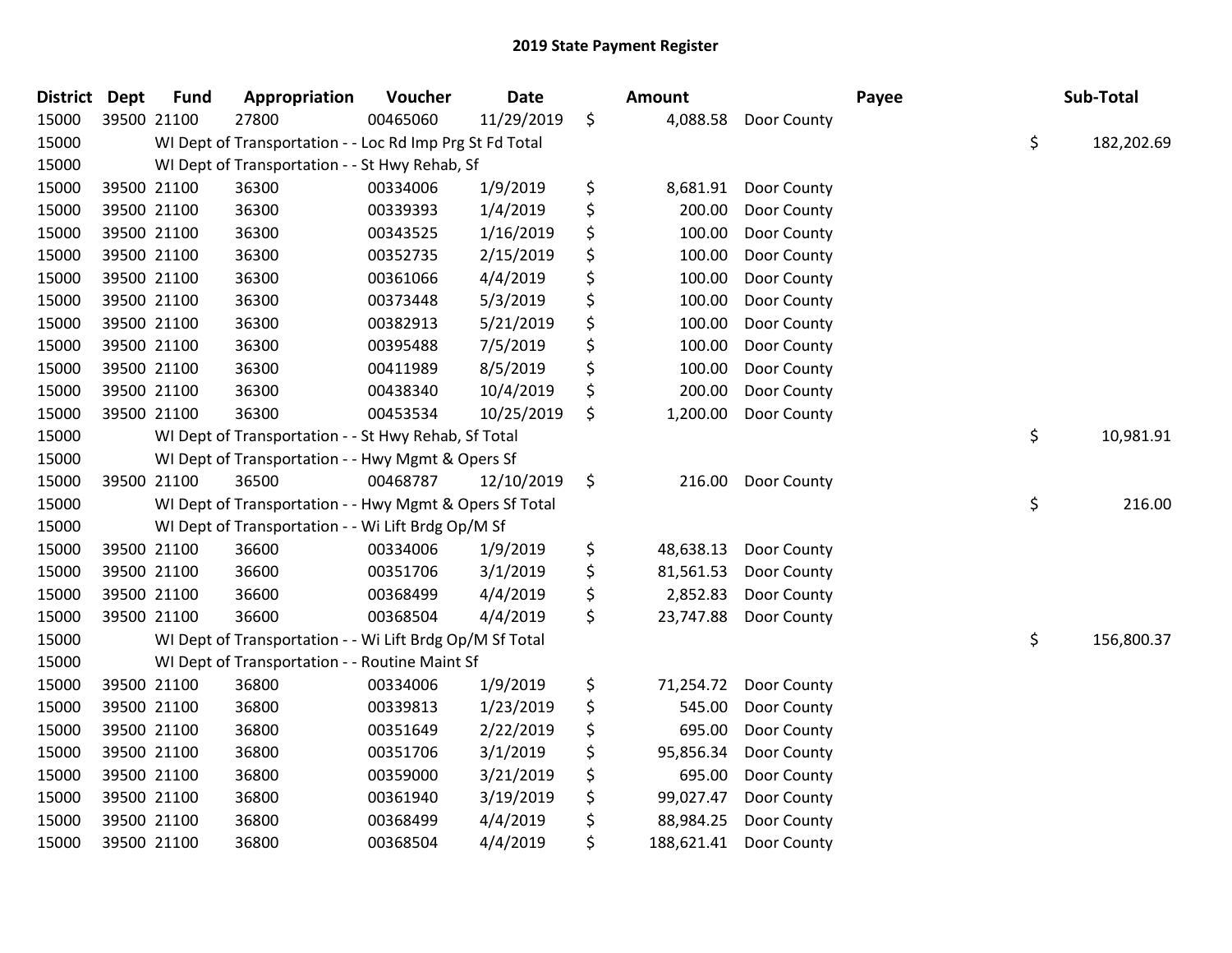| District Dept |             | <b>Fund</b> | Appropriation                                                   | Voucher  | Date       | <b>Amount</b>    |             | Payee | Sub-Total          |
|---------------|-------------|-------------|-----------------------------------------------------------------|----------|------------|------------------|-------------|-------|--------------------|
| 15000         |             | 39500 21100 | 36800                                                           | 00372349 | 4/26/2019  | \$<br>695.00     | Door County |       |                    |
| 15000         | 39500 21100 |             | 36800                                                           | 00377907 | 5/17/2019  | \$<br>277,009.37 | Door County |       |                    |
| 15000         | 39500 21100 |             | 36800                                                           | 00384843 | 5/31/2019  | \$<br>695.00     | Door County |       |                    |
| 15000         |             | 39500 21100 | 36800                                                           | 00389801 | 6/21/2019  | \$<br>123,816.46 | Door County |       |                    |
| 15000         |             | 39500 21100 | 36800                                                           | 00391210 | 6/28/2019  | \$<br>695.00     | Door County |       |                    |
| 15000         |             | 39500 21100 | 36800                                                           | 00397750 | 6/25/2019  | \$<br>70,082.76  | Door County |       |                    |
| 15000         | 39500 21100 |             | 36800                                                           | 00411525 | 8/1/2019   | \$<br>695.00     | Door County |       |                    |
| 15000         | 39500 21100 |             | 36800                                                           | 00422450 | 8/9/2019   | \$<br>63,649.72  | Door County |       |                    |
| 15000         | 39500 21100 |             | 36800                                                           | 00423819 | 9/6/2019   | \$<br>695.00     | Door County |       |                    |
| 15000         |             | 39500 21100 | 36800                                                           | 00436129 | 9/19/2019  | \$<br>80,330.41  | Door County |       |                    |
| 15000         |             | 39500 21100 | 36800                                                           | 00436145 | 10/11/2019 | \$<br>695.00     | Door County |       |                    |
| 15000         |             | 39500 21100 | 36800                                                           | 00449946 | 10/16/2019 | \$<br>108,201.84 | Door County |       |                    |
| 15000         | 39500 21100 |             | 36800                                                           | 00456316 | 11/8/2019  | \$<br>695.00     | Door County |       |                    |
| 15000         |             | 39500 21100 | 36800                                                           | 00463460 | 11/29/2019 | \$<br>695.00     | Door County |       |                    |
| 15000         |             | 39500 21100 | 36800                                                           | 00465125 | 11/25/2019 | \$<br>65,732.63  | Door County |       |                    |
| 15000         |             | 39500 21100 | 36800                                                           | 00468787 | 12/10/2019 | \$<br>90,159.72  | Door County |       |                    |
| 15000         |             |             | WI Dept of Transportation - - Routine Maint Sf Total            |          |            |                  |             |       | \$<br>1,430,222.10 |
| 15000         |             |             | WI Dept of Transportation - - Hwy Mgmt & Opers Lf               |          |            |                  |             |       |                    |
| 15000         |             | 39500 21100 | 37500                                                           | 00436129 | 9/19/2019  | \$<br>68.19      | Door County |       |                    |
| 15000         |             | 39500 21100 | 37500                                                           | 00449946 | 10/16/2019 | \$<br>738.27     | Door County |       |                    |
| 15000         |             | 39500 21100 | 37500                                                           | 00465125 | 11/25/2019 | \$<br>246.55     | Door County |       |                    |
| 15000         |             |             | WI Dept of Transportation - - Hwy Mgmt & Opers Lf Total         |          |            |                  |             |       | \$<br>1,053.01     |
| 15000         |             |             | WI Dept of Transportation - - Shr Contingent Bond (Tfund)       |          |            |                  |             |       |                    |
| 15000         |             | 39500 21100 | 93700                                                           | 00422450 | 8/9/2019   | \$<br>856.76     | Door County |       |                    |
| 15000         |             |             | WI Dept of Transportation - - Shr Contingent Bond (Tfund) Total |          |            |                  |             |       | \$<br>856.76       |
| 15000         |             |             | Department of Corrections - - Corrections Contracts And Agre    |          |            |                  |             |       |                    |
| 15000         | 41000 10000 |             | 11400                                                           | 00261258 | 1/18/2019  | \$<br>17,599.32  | Door County |       |                    |
| 15000         | 41000 10000 |             | 11400                                                           | 00269285 | 2/27/2019  | \$<br>14,408.80  | Door County |       |                    |
| 15000         | 41000 10000 |             | 11400                                                           | 00274006 | 3/20/2019  | \$<br>18,679.98  | Door County |       |                    |
| 15000         | 41000 10000 |             | 11400                                                           | 00280784 | 4/24/2019  | \$<br>32,787.16  | Door County |       |                    |
| 15000         | 41000 10000 |             | 11400                                                           | 00287451 | 5/23/2019  | \$<br>32,054.04  | Door County |       |                    |
| 15000         |             | 41000 10000 | 11400                                                           | 00291513 | 6/11/2019  | \$<br>28,508.84  | Door County |       |                    |
| 15000         | 41000 10000 |             | 11400                                                           | 00296465 | 7/5/2019   | \$<br>22,877.54  | Door County |       |                    |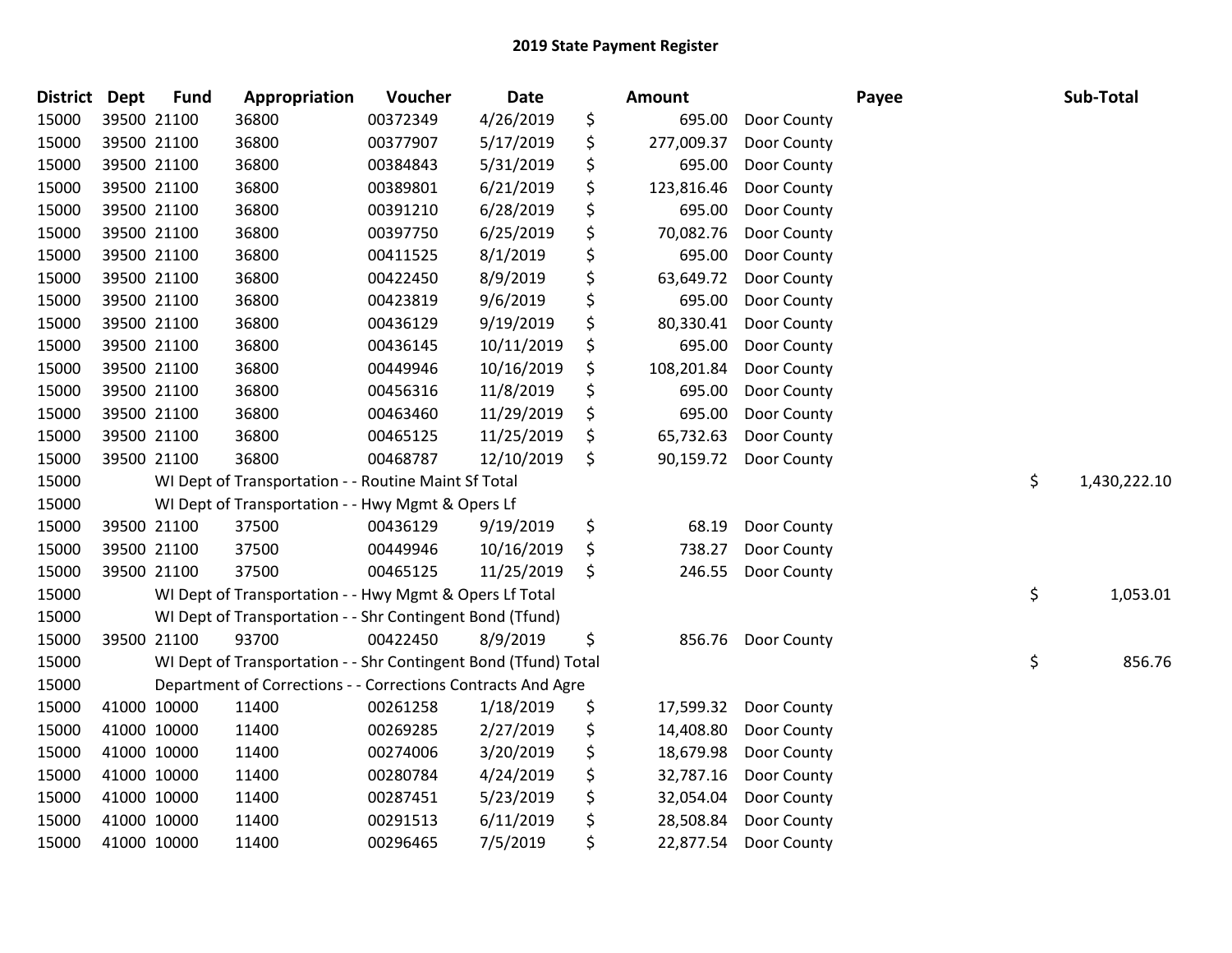| <b>District</b> | <b>Dept</b> | <b>Fund</b> | Appropriation                                                      | Voucher  | Date       | Amount             | Payee                                                                                                         | Sub-Total          |
|-----------------|-------------|-------------|--------------------------------------------------------------------|----------|------------|--------------------|---------------------------------------------------------------------------------------------------------------|--------------------|
| 15000           | 41000 10000 |             | 11400                                                              | 00307153 | 8/30/2019  | \$<br>30,114.40    | Door County                                                                                                   |                    |
| 15000           |             | 41000 10000 | 11400                                                              | 00310735 | 9/18/2019  | \$<br>36,330.76    | Door County                                                                                                   |                    |
| 15000           | 41000 10000 |             | 11400                                                              | 00319997 | 10/30/2019 | \$<br>20,052.00    | Door County                                                                                                   |                    |
| 15000           | 41000 10000 |             | 11400                                                              | 00326786 | 12/3/2019  | \$<br>19,077.42    | Door County                                                                                                   |                    |
| 15000           | 41000 10000 |             | 11400                                                              | 00331939 | 12/30/2019 | \$<br>22,024.88    | Door County                                                                                                   |                    |
| 15000           |             |             | Department of Corrections - - Corrections Contracts And Agre Total |          |            |                    |                                                                                                               | \$<br>294,515.14   |
| 15000           |             |             |                                                                    |          |            |                    | Department of Corrections - - Reimbursing Counties For Probation, Extended Supervision And Parole Holds       |                    |
| 15000           |             | 41000 10000 | 11600                                                              | 00320731 | 11/4/2019  | \$                 | 30,828.92 Door County                                                                                         |                    |
| 15000           |             |             |                                                                    |          |            |                    | Department of Corrections - - Reimbursing Counties For Probation, Extended Supervision And Parole Holds Total | \$<br>30,828.92    |
| 15000           |             |             | Department of Corrections - - Probation, Parole And Extended       |          |            |                    |                                                                                                               |                    |
| 15000           |             | 41000 10000 | 18700                                                              | 00273978 | 4/12/2019  | \$<br>1,404.50     | Door County                                                                                                   |                    |
| 15000           |             | 41000 10000 | 18700                                                              | 00320731 | 11/4/2019  | \$<br>12,931.08    | Door County                                                                                                   |                    |
| 15000           |             |             | Department of Corrections - - Probation, Parole And Extended Total |          |            |                    |                                                                                                               | \$<br>14,335.58    |
| 15000           |             |             | Child Abuse & Neglect Prev Bd - - Federal Project Aids             |          |            |                    |                                                                                                               |                    |
| 15000           |             | 43300 10000 | 19900                                                              | 00002022 | 10/4/2019  | \$<br>160.00       | Door County                                                                                                   |                    |
| 15000           |             |             | Child Abuse & Neglect Prev Bd - - Federal Project Aids Total       |          |            |                    |                                                                                                               | \$<br>160.00       |
| 15000           |             |             | Department of Health Services - - State/Federal Aids               |          |            |                    |                                                                                                               |                    |
| 15000           |             | 43500 10000 | 00000                                                              | 90906    | 1/2/2019   | \$<br>58,665.00    | Door County                                                                                                   |                    |
| 15000           | 43500 10000 |             | 00000                                                              | 90909    | 3/1/2019   | \$<br>38,835.00    | Door County                                                                                                   |                    |
| 15000           |             | 43500 10000 | 00000                                                              | 90910    | 4/1/2019   | \$<br>173,033.00   | Door County                                                                                                   |                    |
| 15000           | 43500 10000 |             | 00000                                                              | 90911    | 5/1/2019   | \$<br>10,762.00    | Door County                                                                                                   |                    |
| 15000           | 43500 10000 |             | 00000                                                              | 90914    | 6/17/2019  | \$<br>78,766.00    | Door County                                                                                                   |                    |
| 15000           |             | 43500 10000 | 00000                                                              | 92000    | 7/1/2019   | \$<br>1,154,913.00 | Door County                                                                                                   |                    |
| 15000           | 43500 10000 |             | 00000                                                              | 92001    | 8/1/2019   | \$<br>120,427.00   | Door County                                                                                                   |                    |
| 15000           | 43500 10000 |             | 00000                                                              | 92002    | 9/3/2019   | \$<br>24,367.00    | Door County                                                                                                   |                    |
| 15000           | 43500 10000 |             | 00000                                                              | 92003    | 10/1/2019  | \$<br>71,523.00    | Door County                                                                                                   |                    |
| 15000           | 43500 10000 |             | 00000                                                              | 92004    | 11/1/2019  | \$<br>93,862.00    | Door County                                                                                                   |                    |
| 15000           |             |             | Department of Health Services - - State/Federal Aids Total         |          |            |                    |                                                                                                               | \$<br>1,825,153.00 |
| 15000           |             |             | Department of Health Services - - Public Health Dispensaries And   |          |            |                    |                                                                                                               |                    |
| 15000           | 43500 10000 |             | 10700                                                              | 00254578 | 1/4/2019   | \$<br>94.40        | Door County                                                                                                   |                    |
| 15000           |             | 43500 10000 | 10700                                                              | 00254580 | 1/4/2019   | \$<br>245.64       | Door County                                                                                                   |                    |
| 15000           | 43500 10000 |             | 10700                                                              | 00256478 | 1/11/2019  | \$<br>25.08        | Door County                                                                                                   |                    |
| 15000           |             | 43500 10000 | 10700                                                              | 00281268 | 5/24/2019  | \$<br>434.25       | Door County                                                                                                   |                    |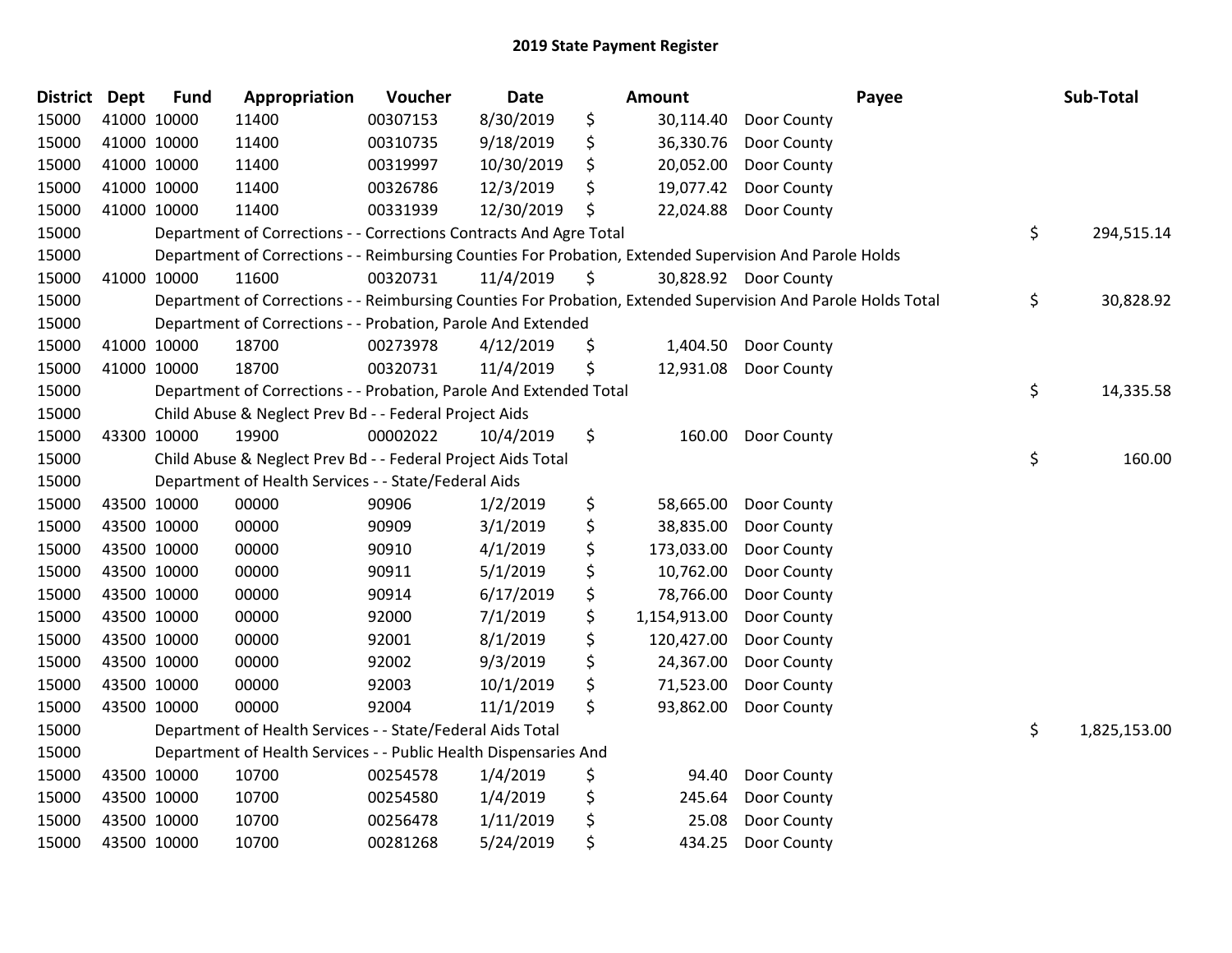| <b>District Dept</b> |             | <b>Fund</b> | Appropriation                                                          | Voucher  | <b>Date</b>   | Amount |          |                      | Payee | Sub-Total |          |
|----------------------|-------------|-------------|------------------------------------------------------------------------|----------|---------------|--------|----------|----------------------|-------|-----------|----------|
| 15000                |             |             | Department of Health Services - - Public Health Dispensaries And Total |          |               |        |          |                      | \$    |           | 799.37   |
| 15000                |             |             | Department of Health Services - - Emergency Medical Services, Ai       |          |               |        |          |                      |       |           |          |
| 15000                | 43500 10000 |             | 11900                                                                  | 00307888 | 9/4/2019      | Ş.     |          | 8,568.22 Door County |       |           |          |
| 15000                |             |             | Department of Health Services - - Emergency Medical Services, Ai Total |          |               |        |          |                      | \$    |           | 8,568.22 |
| 15000                |             |             | Department of Health Services - - Federal Project Aids                 |          |               |        |          |                      |       |           |          |
| 15000                | 43500 10000 |             | 15000                                                                  | 00274310 | 4/19/2019     | \$     | 1,500.00 | Door County          |       |           |          |
| 15000                |             |             | Department of Health Services - - Federal Project Aids Total           |          |               |        |          |                      | \$    |           | 1,500.00 |
| 15000                |             |             | Department of Health Services - - General Program Operations           |          |               |        |          |                      |       |           |          |
| 15000                | 43500 10000 |             | 40100                                                                  | 00263305 | 2/13/2019     | \$     | 1.00     | Door County          |       |           |          |
| 15000                | 43500 10000 |             | 40100                                                                  | 00263306 | 2/13/2019     | \$     | 15.00    | Door County          |       |           |          |
| 15000                | 43500 10000 |             | 40100                                                                  | 00269783 | 3/13/2019     | \$     | 1.50     | Door County          |       |           |          |
| 15000                | 43500 10000 |             | 40100                                                                  | 00296619 | 7/10/2019     | \$     | 1.00     | Door County          |       |           |          |
| 15000                | 43500 10000 |             | 40100                                                                  | 00296620 | 7/10/2019     | \$     | 15.00    | Door County          |       |           |          |
| 15000                | 43500 10000 |             | 40100                                                                  | 00296634 | 7/10/2019     | \$     | 1.50     | Door County          |       |           |          |
| 15000                | 43500 10000 |             | 40100                                                                  | 00315776 | 10/9/2019     | \$     | 15.00    | Door County          |       |           |          |
| 15000                | 43500 10000 |             | 40100                                                                  | 00317507 | 10/16/2019    | \$     | 1.50     | Door County          |       |           |          |
| 15000                | 43500 10000 |             | 40100                                                                  | 00326857 | 11/27/2019    | \$     | 1.50     | Door County          |       |           |          |
| 15000                |             |             | Department of Health Services - - General Program Operations Total     |          |               |        |          |                      | \$    |           | 53.00    |
| 15000                |             |             | Department of Health Services - - Medical Assistance State Admin       |          |               |        |          |                      |       |           |          |
| 15000                | 43500 10000 |             | 44000                                                                  | 00263305 | 2/13/2019     | \$     | 1.00     | Door County          |       |           |          |
| 15000                | 43500 10000 |             | 44000                                                                  | 00263306 | 2/13/2019     | \$     | 15.00    | Door County          |       |           |          |
| 15000                | 43500 10000 |             | 44000                                                                  | 00269783 | 3/13/2019     | \$     | 1.50     | Door County          |       |           |          |
| 15000                | 43500 10000 |             | 44000                                                                  | 00296619 | 7/10/2019     | \$     | 1.00     | Door County          |       |           |          |
| 15000                | 43500 10000 |             | 44000                                                                  | 00296620 | 7/10/2019     | \$     | 15.00    | Door County          |       |           |          |
| 15000                | 43500 10000 |             | 44000                                                                  | 00296634 | 7/10/2019     | \$     | 1.50     | Door County          |       |           |          |
| 15000                | 43500 10000 |             | 44000                                                                  | 00315776 | 10/9/2019     | \$     | 15.00    | Door County          |       |           |          |
| 15000                | 43500 10000 |             | 44000                                                                  | 00317507 | 10/16/2019    | \$     | 1.50     | Door County          |       |           |          |
| 15000                | 43500 10000 |             | 44000                                                                  | 00326857 | 11/27/2019    | \$     | 1.50     | Door County          |       |           |          |
| 15000                |             |             | Department of Health Services - - Medical Assistance State Admin Total |          |               |        |          |                      | \$    |           | 53.00    |
| 15000                |             |             | Department of Health Services - - Administrative And Support-Fis       |          |               |        |          |                      |       |           |          |
| 15000                | 43500 10000 |             | 82100                                                                  | 00325037 | 11/19/2019 \$ |        | 5.00     | Door County          |       |           |          |
| 15000                |             |             | Department of Health Services - - Administrative And Support-Fis Total |          |               |        |          |                      | \$    |           | 5.00     |
| 15000                |             |             | Dept of Children and Families - - Fees For Administrative Servic       |          |               |        |          |                      |       |           |          |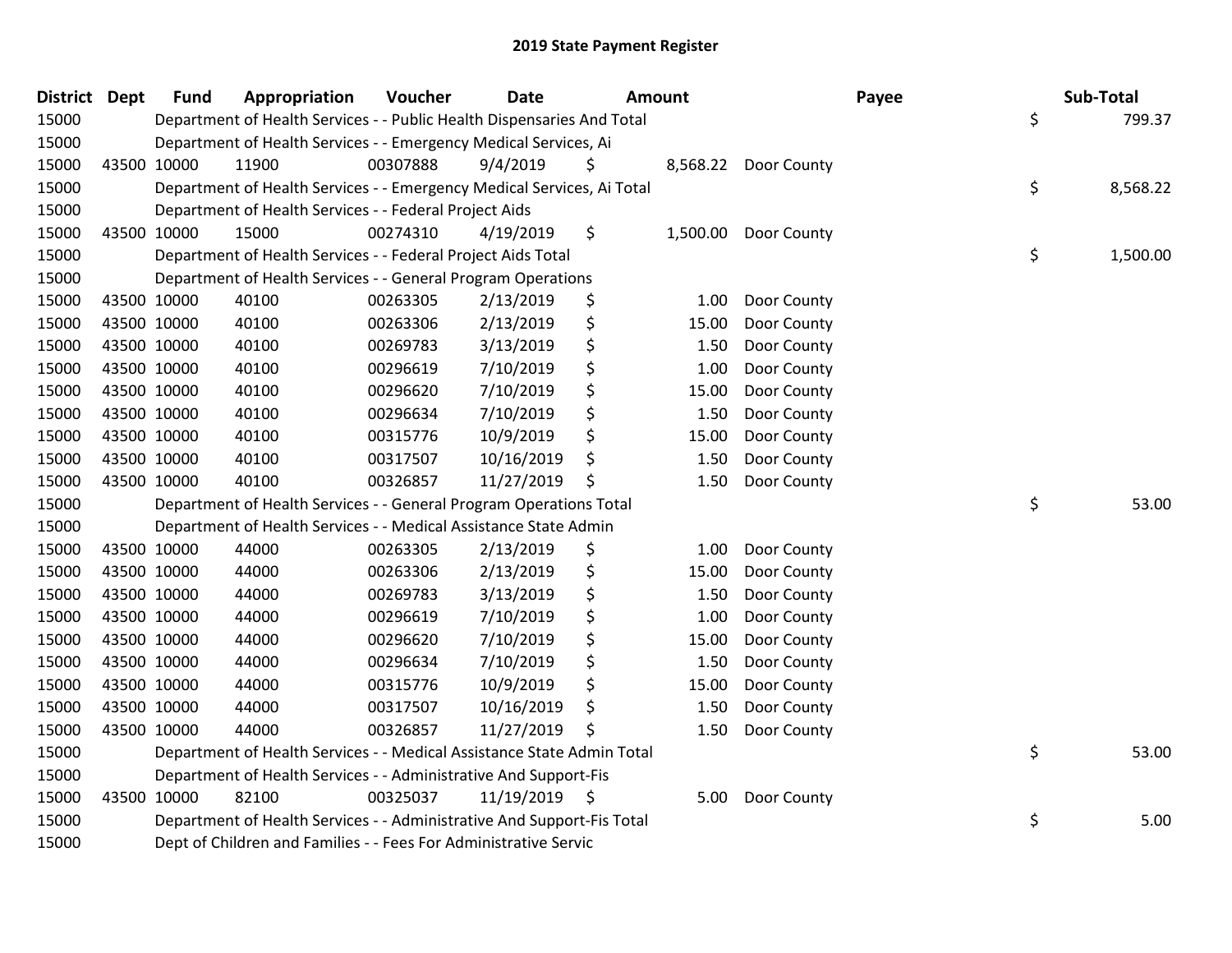| District Dept |             | <b>Fund</b> | Appropriation                                                          | Voucher  | <b>Date</b> | <b>Amount</b> |            | Payee       |  | Sub-Total    |  |
|---------------|-------------|-------------|------------------------------------------------------------------------|----------|-------------|---------------|------------|-------------|--|--------------|--|
| 15000         | 43700 10000 |             | 23100                                                                  | 00049843 | 2/5/2019    | \$            | 50.00      | Door County |  |              |  |
| 15000         | 43700 10000 |             | 23100                                                                  | 00054462 | 4/30/2019   | \$            | 55.00      | Door County |  |              |  |
| 15000         | 43700 10000 |             | 23100                                                                  | 00058385 | 7/26/2019   | \$            | 95.00      | Door County |  |              |  |
| 15000         | 43700 10000 |             | 23100                                                                  | 00062275 | 10/31/2019  | \$            | 75.00      | Door County |  |              |  |
| 15000         |             |             | Dept of Children and Families - - Fees For Administrative Servic Total |          |             |               |            |             |  | \$<br>275.00 |  |
| 15000         |             |             | Dept of Children and Families - - General Aids                         |          |             |               |            |             |  |              |  |
| 15000         | 43700 10000 |             | 99000                                                                  | 00048512 | 1/7/2019    | \$            | 14,837.04  | Door County |  |              |  |
| 15000         | 43700 10000 |             | 99000                                                                  | 00049399 | 2/1/2019    | \$            | 91,807.24  | Door County |  |              |  |
| 15000         | 43700 10000 |             | 99000                                                                  | 00049638 | 2/5/2019    | \$            | 22,974.17  | Door County |  |              |  |
| 15000         | 43700 10000 |             | 99000                                                                  | 00049710 | 2/5/2019    | \$            | 183.00     | Door County |  |              |  |
| 15000         | 43700 10000 |             | 99000                                                                  | 00050759 | 3/4/2019    | \$            | 950.26     | Door County |  |              |  |
| 15000         | 43700 10000 |             | 99000                                                                  | 00050914 | 3/5/2019    | \$            | 63,634.17  | Door County |  |              |  |
| 15000         | 43700 10000 |             | 99000                                                                  | 00052852 | 4/5/2019    | \$            | 49,882.05  | Door County |  |              |  |
| 15000         | 43700 10000 |             | 99000                                                                  | 00053984 | 4/30/2019   | \$            | 101,876.72 | Door County |  |              |  |
| 15000         | 43700 10000 |             | 99000                                                                  | 00054653 | 5/6/2019    | \$            | 28,844.71  | Door County |  |              |  |
| 15000         | 43700 10000 |             | 99000                                                                  | 00056084 | 6/5/2019    | \$            | 27,595.44  | Door County |  |              |  |
| 15000         | 43700 10000 |             | 99000                                                                  | 00057352 | 7/5/2019    | \$            | 41,403.16  | Door County |  |              |  |
| 15000         | 43700 10000 |             | 99000                                                                  | 00057812 | 7/16/2019   | \$            | 58.97      | Door County |  |              |  |
| 15000         | 43700 10000 |             | 99000                                                                  | 00057813 | 7/16/2019   | \$            | 1,684.21   | Door County |  |              |  |
| 15000         | 43700 10000 |             | 99000                                                                  | 00058459 | 7/30/2019   | \$            | 88,007.74  | Door County |  |              |  |
| 15000         | 43700 10000 |             | 99000                                                                  | 00058674 | 8/6/2019    | \$            | 13,012.00  | Door County |  |              |  |
| 15000         | 43700 10000 |             | 99000                                                                  | 00058756 | 8/8/2019    | \$            | 73,159.84  | Door County |  |              |  |
| 15000         | 43700 10000 |             | 99000                                                                  | 00059879 | 9/5/2019    | \$            | 15,667.82  | Door County |  |              |  |
| 15000         | 43700 10000 |             | 99000                                                                  | 00060343 | 9/18/2019   | \$            | 327,915.65 | Door County |  |              |  |
| 15000         | 43700 10000 |             | 99000                                                                  | 00060730 | 9/27/2019   | \$            | 1,264.00   | Door County |  |              |  |
| 15000         | 43700 10000 |             | 99000                                                                  | 00060731 | 9/27/2019   | \$            | 359.38     | Door County |  |              |  |
| 15000         | 43700 10000 |             | 99000                                                                  | 00061149 | 10/7/2019   | \$            | 49,308.89  | Door County |  |              |  |
| 15000         | 43700 10000 |             | 99000                                                                  | 00061958 | 10/30/2019  | \$            | 93,974.21  | Door County |  |              |  |
| 15000         | 43700 10000 |             | 99000                                                                  | 00062369 | 11/5/2019   | \$            | 25,341.94  | Door County |  |              |  |
| 15000         | 43700 10000 |             | 99000                                                                  | 00062532 | 11/8/2019   | \$            | 13,560.22  | Door County |  |              |  |
| 15000         | 43700 10000 |             | 99000                                                                  | 00063542 | 12/5/2019   | \$            | 40,094.02  | Door County |  |              |  |
| 15000         | 43700 10000 |             | 99000                                                                  | 00063619 | 12/5/2019   | \$            | 754.43     | Door County |  |              |  |
|               |             |             |                                                                        |          |             |               |            |             |  |              |  |

15000 Dept of Children and Families - - General Aids Total **15000** S 1,188,151.28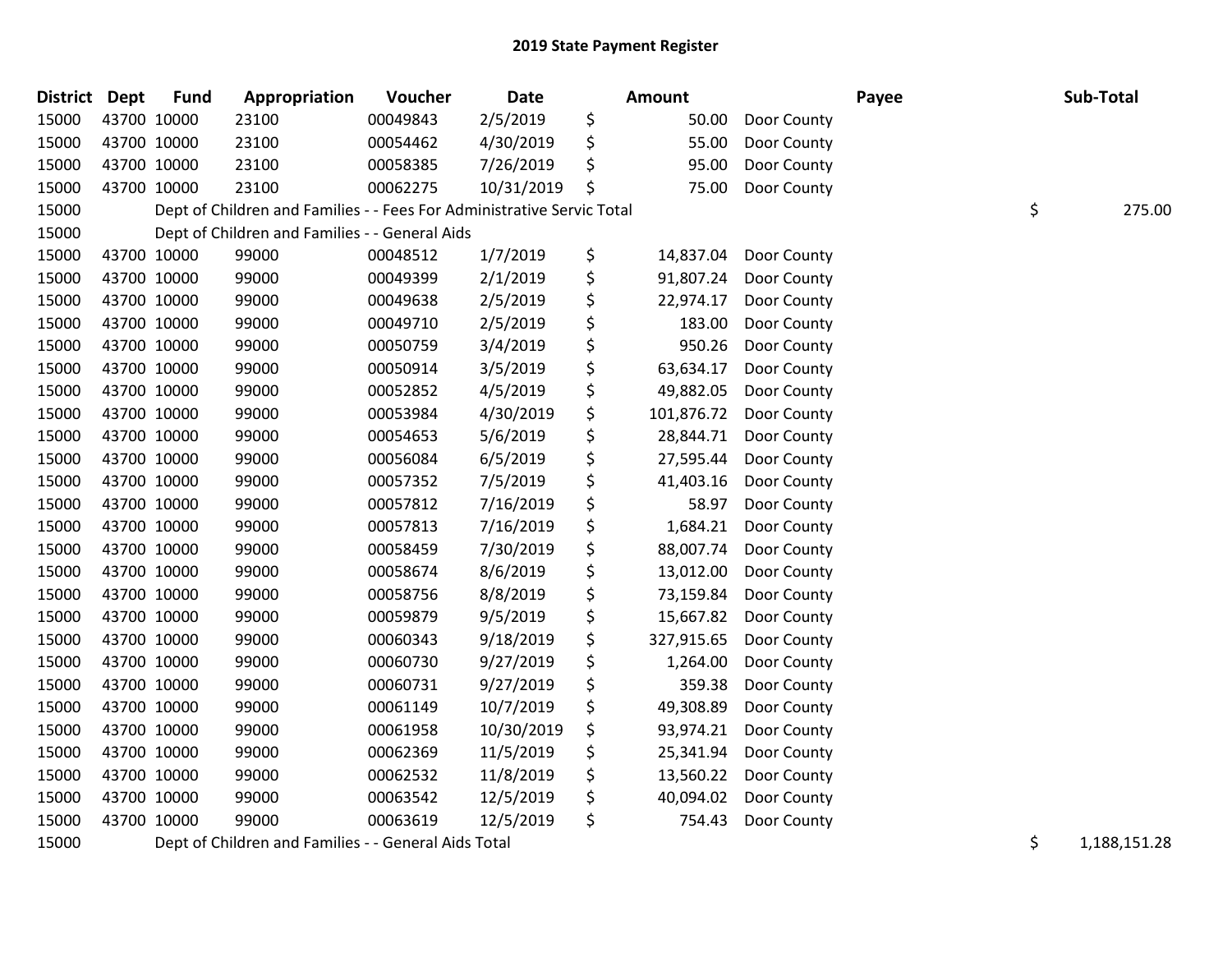| District Dept |             | <b>Fund</b> | Appropriation                                                         | Voucher  | <b>Date</b> | Amount |          |             | Payee | Sub-Total       |
|---------------|-------------|-------------|-----------------------------------------------------------------------|----------|-------------|--------|----------|-------------|-------|-----------------|
| 15000         |             |             | Dept of Workforce Development - - Ui Admin Fed                        |          |             |        |          |             |       |                 |
| 15000         | 44500 10000 |             | 15100                                                                 | 00204025 | 1/3/2019    | \$     | 30.00    | Door County |       |                 |
| 15000         | 44500 10000 |             | 15100                                                                 | 00208765 | 2/4/2019    | \$     | 20.00    | Door County |       |                 |
| 15000         | 44500 10000 |             | 15100                                                                 | 00213465 | 3/4/2019    | \$     | 20.00    | Door County |       |                 |
| 15000         | 44500 10000 |             | 15100                                                                 | 00218397 | 4/2/2019    | \$     | 25.00    | Door County |       |                 |
| 15000         | 44500 10000 |             | 15100                                                                 | 00223355 | 5/2/2019    | \$     | 55.00    | Door County |       |                 |
| 15000         | 44500 10000 |             | 15100                                                                 | 00228641 | 6/4/2019    | \$     | 25.00    | Door County |       |                 |
| 15000         | 44500 10000 |             | 15100                                                                 | 00233327 | 7/2/2019    | \$     | 45.00    | Door County |       |                 |
| 15000         | 44500 10000 |             | 15100                                                                 | 00238697 | 8/2/2019    | \$     | 10.00    | Door County |       |                 |
| 15000         | 44500 10000 |             | 15100                                                                 | 00244402 | 9/4/2019    | \$     | 40.00    | Door County |       |                 |
| 15000         | 44500 10000 |             | 15100                                                                 | 00249239 | 10/2/2019   | \$     | 20.00    | Door County |       |                 |
| 15000         | 44500 10000 |             | 15100                                                                 | 00255626 | 11/4/2019   | \$     | 50.00    | Door County |       |                 |
| 15000         | 44500 10000 |             | 15100                                                                 | 00261187 | 12/3/2019   | \$     | 5.00     | Door County |       |                 |
| 15000         |             |             | Dept of Workforce Development - - Ui Admin Fed Total                  |          |             |        |          |             |       | \$<br>345.00    |
| 15000         |             |             | Dept of Workforce Development - - Wc Ops Uninsured Emplyr Admin       |          |             |        |          |             |       |                 |
| 15000         |             | 44500 22700 | 17700                                                                 | 00215971 | 3/18/2019   | \$     | 70.00    | Door County |       |                 |
| 15000         | 44500 22700 |             | 17700                                                                 | 00215980 | 3/21/2019   | \$     | 15.00    | Door County |       |                 |
| 15000         | 44500 22700 |             | 17700                                                                 | 00241651 | 8/19/2019   | \$     | 20.00    | Door County |       |                 |
| 15000         |             |             | Dept of Workforce Development - - Wc Ops Uninsured Emplyr Admin Total |          |             |        |          |             |       | \$<br>105.00    |
| 15000         |             |             | Department of Justice - - Crime Laboratories, Dna                     |          |             |        |          |             |       |                 |
| 15000         | 45500 10000 |             | 22100                                                                 | 00068530 | 7/19/2019   | \$     | 1,230.00 | Door County |       |                 |
| 15000         |             |             | Department of Justice - - Crime Laboratories, Dna Total               |          |             |        |          |             |       | \$<br>1,230.00  |
| 15000         |             |             | Department of Justice - - Law Enforcement Train, Local                |          |             |        |          |             |       |                 |
| 15000         | 45500 10000 |             | 23100                                                                 | 00065091 | 5/20/2019   | \$     | 2,560.35 | Door County |       |                 |
| 15000         | 45500 10000 |             | 23100                                                                 | 00067517 | 7/3/2019    | \$     | 3,208.15 | Door County |       |                 |
| 15000         | 45500 10000 |             | 23100                                                                 | 00073083 | 10/18/2019  | \$     | 9,600.00 | Door County |       |                 |
| 15000         |             |             | Department of Justice - - Law Enforcement Train, Local Total          |          |             |        |          |             |       | \$<br>15,368.50 |
| 15000         |             |             | Department of Justice - - Federal Aid, State Operations               |          |             |        |          |             |       |                 |
| 15000         | 45500 10000 |             | 24100                                                                 | 00057880 | 1/7/2019    | \$     | 667.15   | Door County |       |                 |
| 15000         |             |             | Department of Justice - - Federal Aid, State Operations Total         |          |             |        |          |             |       | \$<br>667.15    |
| 15000         |             |             | Department of Justice - - Federal Aid, Local Assistance               |          |             |        |          |             |       |                 |
| 15000         | 45500 10000 |             | 25100                                                                 | 00072838 | 10/11/2019  | \$     | 1,024.14 | Door County |       |                 |
| 15000         | 45500 10000 |             | 25100                                                                 | 00076590 | 12/23/2019  | \$     | 3,418.07 | Door County |       |                 |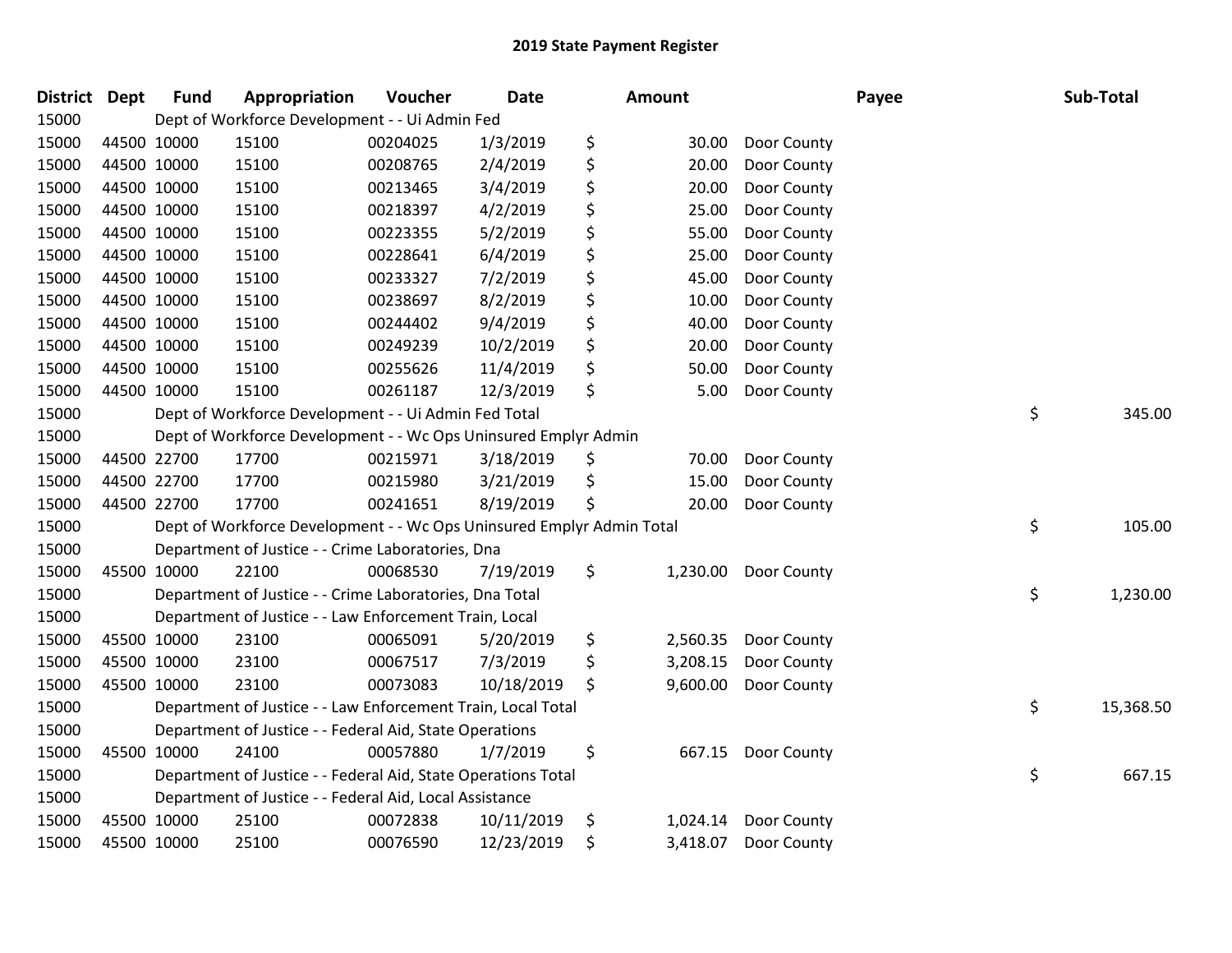| <b>Fund</b>          | Appropriation                                                                                                                                                                                                                 | Voucher  | <b>Date</b> |                                                                                                                                                                                                                                                                                                                                                                                                                                                                                                                                                                                                      |                                                                                                                                                                                                                                                                                                                                                                                                                                                                                            |                                                                                   | Payee                                                                            | Sub-Total       |
|----------------------|-------------------------------------------------------------------------------------------------------------------------------------------------------------------------------------------------------------------------------|----------|-------------|------------------------------------------------------------------------------------------------------------------------------------------------------------------------------------------------------------------------------------------------------------------------------------------------------------------------------------------------------------------------------------------------------------------------------------------------------------------------------------------------------------------------------------------------------------------------------------------------------|--------------------------------------------------------------------------------------------------------------------------------------------------------------------------------------------------------------------------------------------------------------------------------------------------------------------------------------------------------------------------------------------------------------------------------------------------------------------------------------------|-----------------------------------------------------------------------------------|----------------------------------------------------------------------------------|-----------------|
|                      | 25100                                                                                                                                                                                                                         | 00077196 | 12/26/2019  | $\zeta$                                                                                                                                                                                                                                                                                                                                                                                                                                                                                                                                                                                              |                                                                                                                                                                                                                                                                                                                                                                                                                                                                                            | Door County                                                                       |                                                                                  |                 |
|                      |                                                                                                                                                                                                                               |          |             |                                                                                                                                                                                                                                                                                                                                                                                                                                                                                                                                                                                                      |                                                                                                                                                                                                                                                                                                                                                                                                                                                                                            |                                                                                   |                                                                                  | \$<br>4,493.18  |
|                      |                                                                                                                                                                                                                               |          |             |                                                                                                                                                                                                                                                                                                                                                                                                                                                                                                                                                                                                      |                                                                                                                                                                                                                                                                                                                                                                                                                                                                                            |                                                                                   |                                                                                  |                 |
|                      | 28900                                                                                                                                                                                                                         | 00061185 | 3/15/2019   | \$                                                                                                                                                                                                                                                                                                                                                                                                                                                                                                                                                                                                   | 29,199.56                                                                                                                                                                                                                                                                                                                                                                                                                                                                                  | Door County                                                                       |                                                                                  |                 |
|                      | 28900                                                                                                                                                                                                                         | 00065257 | 5/24/2019   | \$                                                                                                                                                                                                                                                                                                                                                                                                                                                                                                                                                                                                   | 19,282.99                                                                                                                                                                                                                                                                                                                                                                                                                                                                                  | Door County                                                                       |                                                                                  |                 |
|                      | 28900                                                                                                                                                                                                                         | 00066610 | 6/17/2019   | \$                                                                                                                                                                                                                                                                                                                                                                                                                                                                                                                                                                                                   | 5,230.41                                                                                                                                                                                                                                                                                                                                                                                                                                                                                   | Door County                                                                       |                                                                                  |                 |
|                      | 28900                                                                                                                                                                                                                         | 00069329 | 8/5/2019    | \$                                                                                                                                                                                                                                                                                                                                                                                                                                                                                                                                                                                                   | 14,705.37                                                                                                                                                                                                                                                                                                                                                                                                                                                                                  | Door County                                                                       |                                                                                  |                 |
|                      | 28900                                                                                                                                                                                                                         | 00077215 | 12/23/2019  | \$                                                                                                                                                                                                                                                                                                                                                                                                                                                                                                                                                                                                   | 12,755.34                                                                                                                                                                                                                                                                                                                                                                                                                                                                                  | Door County                                                                       |                                                                                  |                 |
|                      |                                                                                                                                                                                                                               |          |             |                                                                                                                                                                                                                                                                                                                                                                                                                                                                                                                                                                                                      |                                                                                                                                                                                                                                                                                                                                                                                                                                                                                            |                                                                                   |                                                                                  | \$<br>81,173.67 |
|                      |                                                                                                                                                                                                                               |          |             |                                                                                                                                                                                                                                                                                                                                                                                                                                                                                                                                                                                                      |                                                                                                                                                                                                                                                                                                                                                                                                                                                                                            |                                                                                   |                                                                                  |                 |
|                      | 53200                                                                                                                                                                                                                         | 00068314 | 7/17/2019   | \$                                                                                                                                                                                                                                                                                                                                                                                                                                                                                                                                                                                                   |                                                                                                                                                                                                                                                                                                                                                                                                                                                                                            |                                                                                   |                                                                                  |                 |
|                      |                                                                                                                                                                                                                               |          |             |                                                                                                                                                                                                                                                                                                                                                                                                                                                                                                                                                                                                      |                                                                                                                                                                                                                                                                                                                                                                                                                                                                                            |                                                                                   |                                                                                  | \$<br>18,379.78 |
|                      |                                                                                                                                                                                                                               |          |             |                                                                                                                                                                                                                                                                                                                                                                                                                                                                                                                                                                                                      |                                                                                                                                                                                                                                                                                                                                                                                                                                                                                            |                                                                                   |                                                                                  |                 |
|                      | 53900                                                                                                                                                                                                                         | 00060555 | 2/27/2019   | \$                                                                                                                                                                                                                                                                                                                                                                                                                                                                                                                                                                                                   |                                                                                                                                                                                                                                                                                                                                                                                                                                                                                            |                                                                                   |                                                                                  |                 |
|                      |                                                                                                                                                                                                                               |          |             |                                                                                                                                                                                                                                                                                                                                                                                                                                                                                                                                                                                                      |                                                                                                                                                                                                                                                                                                                                                                                                                                                                                            |                                                                                   |                                                                                  | \$<br>22,766.72 |
|                      |                                                                                                                                                                                                                               |          |             |                                                                                                                                                                                                                                                                                                                                                                                                                                                                                                                                                                                                      |                                                                                                                                                                                                                                                                                                                                                                                                                                                                                            |                                                                                   |                                                                                  |                 |
|                      | 33700                                                                                                                                                                                                                         | 00056194 | 2/11/2019   | \$                                                                                                                                                                                                                                                                                                                                                                                                                                                                                                                                                                                                   | 13,441.21                                                                                                                                                                                                                                                                                                                                                                                                                                                                                  | Door County                                                                       |                                                                                  |                 |
|                      |                                                                                                                                                                                                                               |          |             |                                                                                                                                                                                                                                                                                                                                                                                                                                                                                                                                                                                                      |                                                                                                                                                                                                                                                                                                                                                                                                                                                                                            |                                                                                   |                                                                                  | \$<br>13,441.21 |
|                      |                                                                                                                                                                                                                               |          |             |                                                                                                                                                                                                                                                                                                                                                                                                                                                                                                                                                                                                      |                                                                                                                                                                                                                                                                                                                                                                                                                                                                                            |                                                                                   |                                                                                  |                 |
|                      | 34200                                                                                                                                                                                                                         | 00056185 | 2/11/2019   | \$                                                                                                                                                                                                                                                                                                                                                                                                                                                                                                                                                                                                   | 15,543.27                                                                                                                                                                                                                                                                                                                                                                                                                                                                                  | Door County                                                                       |                                                                                  |                 |
|                      | 34200                                                                                                                                                                                                                         | 00066715 | 9/16/2019   | \$                                                                                                                                                                                                                                                                                                                                                                                                                                                                                                                                                                                                   | 4,060.65                                                                                                                                                                                                                                                                                                                                                                                                                                                                                   | Door County                                                                       |                                                                                  |                 |
|                      | 34200                                                                                                                                                                                                                         | 00070603 | 12/10/2019  | \$                                                                                                                                                                                                                                                                                                                                                                                                                                                                                                                                                                                                   | 23,624.36                                                                                                                                                                                                                                                                                                                                                                                                                                                                                  | Door County                                                                       |                                                                                  |                 |
|                      |                                                                                                                                                                                                                               |          |             |                                                                                                                                                                                                                                                                                                                                                                                                                                                                                                                                                                                                      |                                                                                                                                                                                                                                                                                                                                                                                                                                                                                            |                                                                                   |                                                                                  | \$<br>43,228.28 |
|                      |                                                                                                                                                                                                                               |          |             |                                                                                                                                                                                                                                                                                                                                                                                                                                                                                                                                                                                                      |                                                                                                                                                                                                                                                                                                                                                                                                                                                                                            |                                                                                   |                                                                                  |                 |
|                      | 36400                                                                                                                                                                                                                         | 00070355 | 12/9/2019   | \$                                                                                                                                                                                                                                                                                                                                                                                                                                                                                                                                                                                                   |                                                                                                                                                                                                                                                                                                                                                                                                                                                                                            |                                                                                   |                                                                                  |                 |
|                      |                                                                                                                                                                                                                               |          |             |                                                                                                                                                                                                                                                                                                                                                                                                                                                                                                                                                                                                      |                                                                                                                                                                                                                                                                                                                                                                                                                                                                                            |                                                                                   |                                                                                  | \$<br>11,024.74 |
|                      |                                                                                                                                                                                                                               |          |             |                                                                                                                                                                                                                                                                                                                                                                                                                                                                                                                                                                                                      |                                                                                                                                                                                                                                                                                                                                                                                                                                                                                            |                                                                                   |                                                                                  |                 |
|                      | 12700                                                                                                                                                                                                                         | 00060677 | 2/22/2019   | \$                                                                                                                                                                                                                                                                                                                                                                                                                                                                                                                                                                                                   | 1,000.00                                                                                                                                                                                                                                                                                                                                                                                                                                                                                   | Door County                                                                       |                                                                                  |                 |
|                      |                                                                                                                                                                                                                               |          |             |                                                                                                                                                                                                                                                                                                                                                                                                                                                                                                                                                                                                      |                                                                                                                                                                                                                                                                                                                                                                                                                                                                                            |                                                                                   |                                                                                  | \$<br>1,000.00  |
|                      |                                                                                                                                                                                                                               |          |             |                                                                                                                                                                                                                                                                                                                                                                                                                                                                                                                                                                                                      |                                                                                                                                                                                                                                                                                                                                                                                                                                                                                            |                                                                                   |                                                                                  |                 |
|                      | 26700                                                                                                                                                                                                                         | 00060677 | 2/22/2019   | \$                                                                                                                                                                                                                                                                                                                                                                                                                                                                                                                                                                                                   | 4,500.00                                                                                                                                                                                                                                                                                                                                                                                                                                                                                   | Door County                                                                       |                                                                                  |                 |
|                      |                                                                                                                                                                                                                               |          |             |                                                                                                                                                                                                                                                                                                                                                                                                                                                                                                                                                                                                      |                                                                                                                                                                                                                                                                                                                                                                                                                                                                                            |                                                                                   |                                                                                  | \$<br>4,500.00  |
|                      |                                                                                                                                                                                                                               |          |             |                                                                                                                                                                                                                                                                                                                                                                                                                                                                                                                                                                                                      |                                                                                                                                                                                                                                                                                                                                                                                                                                                                                            |                                                                                   |                                                                                  |                 |
| <b>District Dept</b> | 45500 10000<br>45500 10000<br>45500 10000<br>45500 10000<br>45500 10000<br>45500 10000<br>45500 10000<br>45500 10000<br>46500 10000<br>46500 10000<br>46500 10000<br>46500 10000<br>46500 27200<br>48500 15200<br>48500 58200 |          |             | Department of Justice - - Federal Aid, Local Assistance Total<br>Department of Justice - - Diversion Pilot Program<br>Department of Justice - - Diversion Pilot Program Total<br>Department of Justice - - Crime Victim Witness Assist<br>Department of Justice - - Crime Victim Witness Assist Total<br>Department of Justice - - County Reimb Victim-Witness<br>Department of Veterans Affairs - - Grants To Counties<br>Department of Veterans Affairs - - Grants To Counties Total<br>Department of Veterans Affairs - - County Grants<br>Department of Veterans Affairs - - County Grants Total | Department of Justice - - County Reimb Victim-Witness Total<br>Department of Military Affairs - - Local Emer Planning Grants<br>Department of Military Affairs - - Local Emer Planning Grants Total<br>Department of Military Affairs - - Federal Aid, Local Assistance<br>Department of Military Affairs - - Federal Aid, Local Assistance Total<br>Department of Military Affairs - - St Emerg Response Bd Grant Pif<br>Department of Veterans Affairs - - Veterans Transportation Grant | Amount<br>Department of Military Affairs - - St Emerg Response Bd Grant Pif Total | 50.97<br>18,379.78 Door County<br>22,766.72 Door County<br>11,024.74 Door County |                 |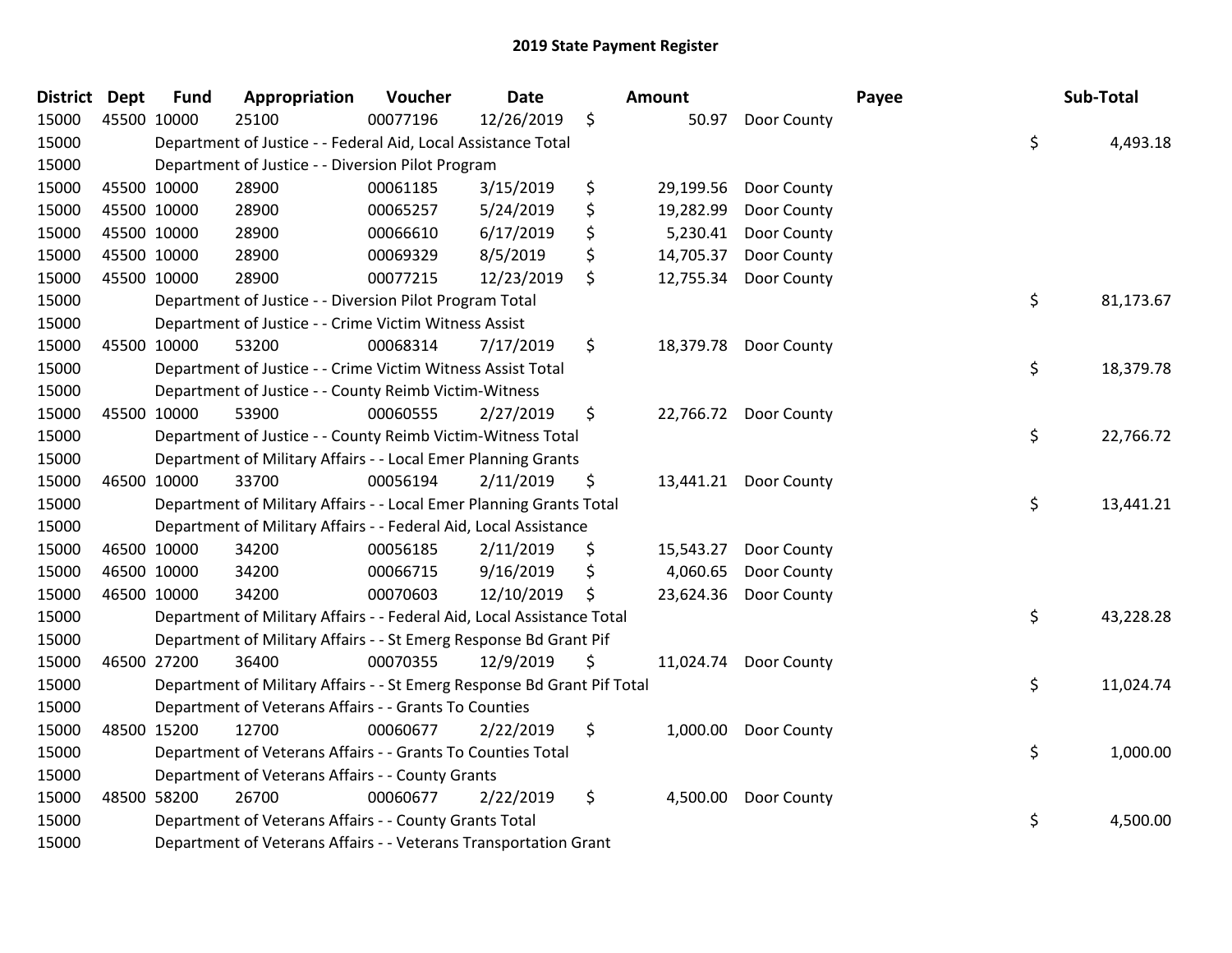| <b>District</b> | <b>Dept</b> | <b>Fund</b> | Appropriation                                                          | Voucher  | <b>Date</b> | <b>Amount</b>   |             | Payee | Sub-Total       |
|-----------------|-------------|-------------|------------------------------------------------------------------------|----------|-------------|-----------------|-------------|-------|-----------------|
| 15000           |             | 48500 58200 | 28000                                                                  | 00074088 | 12/10/2019  | \$<br>1,367.55  | Door County |       |                 |
| 15000           |             |             | Department of Veterans Affairs - - Veterans Transportation Grant Total |          |             |                 |             |       | \$<br>1,367.55  |
| 15000           |             |             | Department of Veterans Affairs - - County Grants                       |          |             |                 |             |       |                 |
| 15000           |             | 48500 58300 | 37000                                                                  | 00060677 | 2/22/2019   | \$<br>4,500.00  | Door County |       |                 |
| 15000           |             |             | Department of Veterans Affairs - - County Grants Total                 |          |             |                 |             |       | \$<br>4,500.00  |
| 15000           |             |             | Department of Administration - - Federal Aid, Local Assistance         |          |             |                 |             |       |                 |
| 15000           |             | 50500 10000 | 15500                                                                  | 00097050 | 2/14/2019   | \$<br>2,097.24  | Door County |       |                 |
| 15000           |             | 50500 10000 | 15500                                                                  | 00098076 | 2/28/2019   | \$<br>1,024.15  | Door County |       |                 |
| 15000           |             | 50500 10000 | 15500                                                                  | 00099646 | 3/28/2019   | \$<br>1,313.36  | Door County |       |                 |
| 15000           |             | 50500 10000 | 15500                                                                  | 00101633 | 4/29/2019   | \$<br>1,909.71  | Door County |       |                 |
| 15000           |             | 50500 10000 | 15500                                                                  | 00103220 | 5/28/2019   | \$<br>1,919.60  | Door County |       |                 |
| 15000           |             | 50500 10000 | 15500                                                                  | 00105021 | 6/28/2019   | \$<br>25.53     | Door County |       |                 |
| 15000           |             |             | Department of Administration - - Federal Aid, Local Assistance Total   |          |             |                 |             |       | \$<br>8,289.59  |
| 15000           |             |             | Department of Administration - - Low-Income Assistance Grants          |          |             |                 |             |       |                 |
| 15000           |             | 50500 23500 | 37100                                                                  | 00097050 | 2/14/2019   | \$<br>8,799.62  | Door County |       |                 |
| 15000           |             | 50500 23500 | 37100                                                                  | 00098076 | 2/28/2019   | \$<br>5,205.15  | Door County |       |                 |
| 15000           |             | 50500 23500 | 37100                                                                  | 00099646 | 3/28/2019   | \$<br>686.25    | Door County |       |                 |
| 15000           |             | 50500 23500 | 37100                                                                  | 00101633 | 4/29/2019   | \$<br>1,702.00  | Door County |       |                 |
| 15000           |             | 50500 23500 | 37100                                                                  | 00103220 | 5/28/2019   | \$<br>1,648.13  | Door County |       |                 |
| 15000           |             | 50500 23500 | 37100                                                                  | 00105021 | 6/28/2019   | \$<br>619.33    | Door County |       |                 |
| 15000           |             | 50500 23500 | 37100                                                                  | 00111621 | 10/29/2019  | \$<br>799.23    | Door County |       |                 |
| 15000           |             | 50500 23500 | 37100                                                                  | 00113481 | 12/2/2019   | \$<br>9,014.65  | Door County |       |                 |
| 15000           |             | 50500 23500 | 37100                                                                  | 00115169 | 12/31/2019  | \$<br>9,220.92  | Door County |       |                 |
| 15000           |             |             | Department of Administration - - Low-Income Assistance Grants Total    |          |             |                 |             |       | \$<br>37,695.28 |
| 15000           |             |             | Department of Administration - - Land Information Program; Loca        |          |             |                 |             |       |                 |
| 15000           |             | 50500 26900 | 17300                                                                  | 00095054 | 1/17/2019   | \$<br>1,000.00  | Door County |       |                 |
| 15000           |             | 50500 26900 | 17300                                                                  | 00097027 | 2/26/2019   | \$<br>31,016.00 | Door County |       |                 |
| 15000           |             | 50500 26900 | 17300                                                                  | 00099323 | 3/21/2019   | \$<br>25,000.00 | Door County |       |                 |
| 15000           |             | 50500 26900 | 17300                                                                  | 00112645 | 11/18/2019  | \$<br>25,000.00 | Door County |       |                 |
| 15000           |             |             | Department of Administration - - Land Information Program; Loca Total  |          |             |                 |             |       | \$<br>82,016.00 |
| 15000           |             |             | Public Defender Board - - Transcript, Discovery And Int                |          |             |                 |             |       |                 |
| 15000           |             | 55000 10000 | 10600                                                                  | 00175872 | 1/9/2019    | \$<br>517.68    | Door County |       |                 |
| 15000           |             | 55000 10000 | 10600                                                                  | 00180537 | 2/7/2019    | \$<br>624.20    | Door County |       |                 |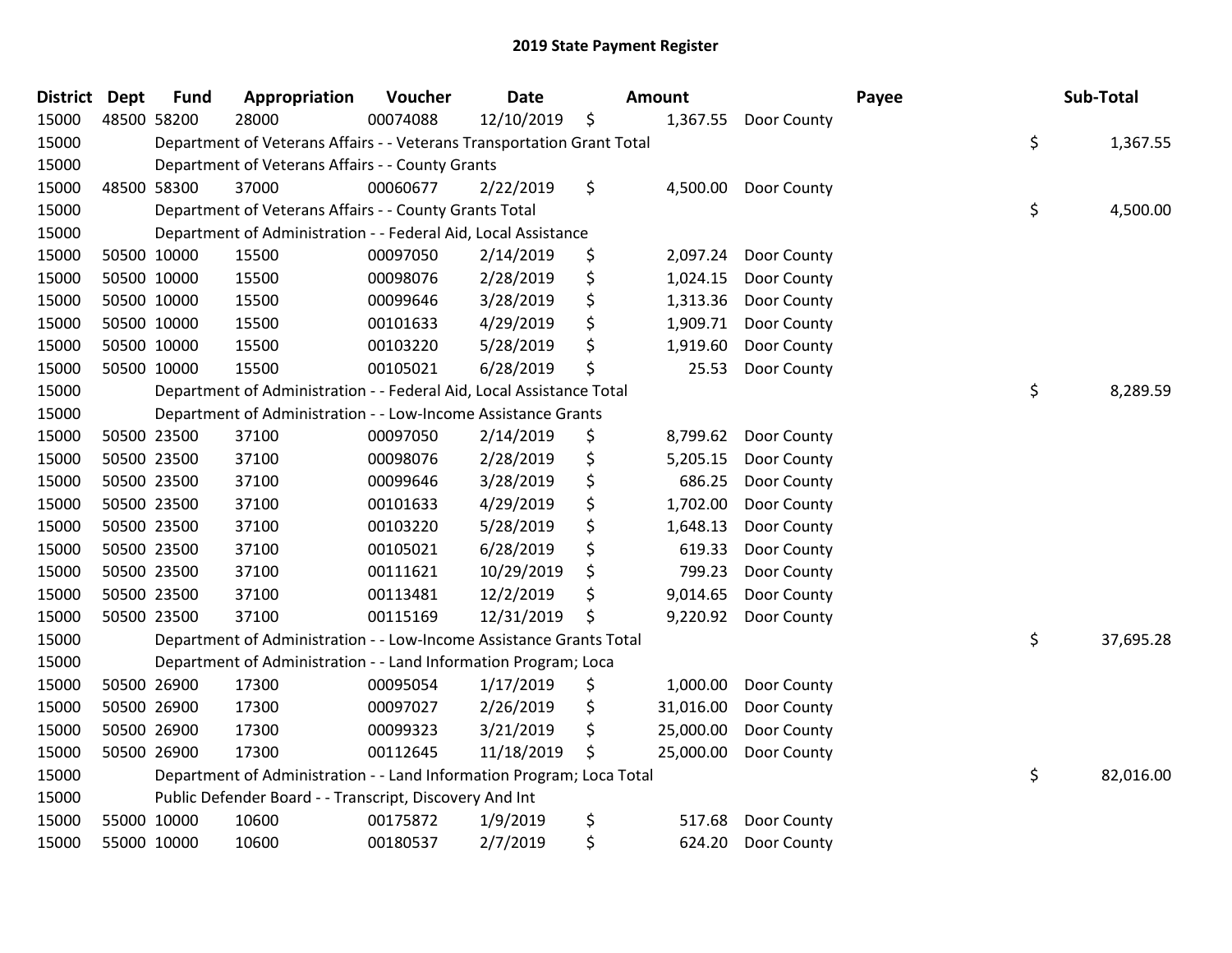| <b>District</b> | <b>Dept</b> | <b>Fund</b> | Appropriation                                                    | Voucher  | <b>Date</b> | <b>Amount</b>   |             | Payee | Sub-Total        |
|-----------------|-------------|-------------|------------------------------------------------------------------|----------|-------------|-----------------|-------------|-------|------------------|
| 15000           |             | 55000 10000 | 10600                                                            | 00182596 | 2/19/2019   | \$<br>90.09     | Door County |       |                  |
| 15000           |             | 55000 10000 | 10600                                                            | 00186175 | 3/7/2019    | \$<br>745.00    | Door County |       |                  |
| 15000           |             | 55000 10000 | 10600                                                            | 00191490 | 4/18/2019   | \$<br>1,045.60  | Door County |       |                  |
| 15000           |             | 55000 10000 | 10600                                                            | 00193336 | 5/3/2019    | \$<br>565.90    | Door County |       |                  |
| 15000           |             | 55000 10000 | 10600                                                            | 00197402 | 5/30/2019   | \$<br>345.35    | Door County |       |                  |
| 15000           |             | 55000 10000 | 10600                                                            | 00199164 | 6/4/2019    | \$<br>189.60    | Door County |       |                  |
| 15000           |             | 55000 10000 | 10600                                                            | 00200678 | 6/12/2019   | \$<br>538.60    | Door County |       |                  |
| 15000           |             | 55000 10000 | 10600                                                            | 00205935 | 7/18/2019   | \$<br>585.00    | Door County |       |                  |
| 15000           |             | 55000 10000 | 10600                                                            | 00210068 | 8/20/2019   | \$<br>579.85    | Door County |       |                  |
| 15000           |             | 55000 10000 | 10600                                                            | 00213859 | 9/16/2019   | \$<br>600.20    | Door County |       |                  |
| 15000           |             | 55000 10000 | 10600                                                            | 00219285 | 10/28/2019  | \$<br>528.95    | Door County |       |                  |
| 15000           |             | 55000 10000 | 10600                                                            | 00227608 | 12/23/2019  | \$<br>409.60    | Door County |       |                  |
| 15000           |             | 55000 10000 | 10600                                                            | 00227614 | 12/23/2019  | \$<br>1,687.00  | Door County |       |                  |
| 15000           |             |             | Public Defender Board - - Transcript, Discovery And Int Total    |          |             |                 |             |       | \$<br>9,052.62   |
| 15000           |             |             | Department of Revenue - - Warrants and Satisfactions             |          |             |                 |             |       |                  |
| 15000           |             | 56600 10000 | 10100                                                            | 00117648 | 1/9/2019    | \$<br>210.50    | Door County |       |                  |
| 15000           |             | 56600 10000 | 10100                                                            | 00122077 | 2/22/2019   | \$<br>435.00    | Door County |       |                  |
| 15000           |             | 56600 10000 | 10100                                                            | 00128277 | 4/5/2019    | \$<br>210.50    | Door County |       |                  |
| 15000           |             | 56600 10000 | 10100                                                            | 00142427 | 8/7/2019    | \$<br>575.00    | Door County |       |                  |
| 15000           |             |             | Department of Revenue - - Warrants and Satisfactions Total       |          |             |                 |             |       | \$<br>1,431.00   |
| 15000           |             |             | Circuit Courts - - Circuit Court Costs                           |          |             |                 |             |       |                  |
| 15000           |             | 62500 10000 | 10500                                                            | 00001218 | 1/17/2019   | \$<br>66,978.15 | Door County |       |                  |
| 15000           |             | 62500 10000 | 10500                                                            | 00001427 | 7/5/2019    | \$<br>4,023.00  | Door County |       |                  |
| 15000           |             | 62500 10000 | 10500                                                            | 00001528 | 8/1/2019    | \$<br>99,003.00 | Door County |       |                  |
| 15000           |             |             | Circuit Courts - - Circuit Court Costs Total                     |          |             |                 |             |       | \$<br>170,004.15 |
| 15000           |             |             | Supreme Court - - Office Of Lawyer Regulation                    |          |             |                 |             |       |                  |
| 15000           |             | 68000 10000 | 33300                                                            | 00005507 | 4/5/2019    | \$<br>82.00     | Door County |       |                  |
| 15000           |             |             | Supreme Court - - Office Of Lawyer Regulation Total              |          |             |                 |             |       | \$<br>82.00      |
| 15000           |             |             | Shared Revenue and Tax Relief - - County And Municipal Aid       |          |             |                 |             |       |                  |
| 15000           |             | 83500 10000 | 10500                                                            | 00048690 | 7/22/2019   | \$<br>4,991.23  | Door County |       |                  |
| 15000           |             | 83500 10000 | 10500                                                            | 00052986 | 11/18/2019  | \$<br>6,601.19  | Door County |       |                  |
| 15000           |             |             | Shared Revenue and Tax Relief - - County And Municipal Aid Total |          |             |                 |             |       | \$<br>11,592.42  |
| 15000           |             |             | Shared Revenue and Tax Relief - - Exempt Computer Aid            |          |             |                 |             |       |                  |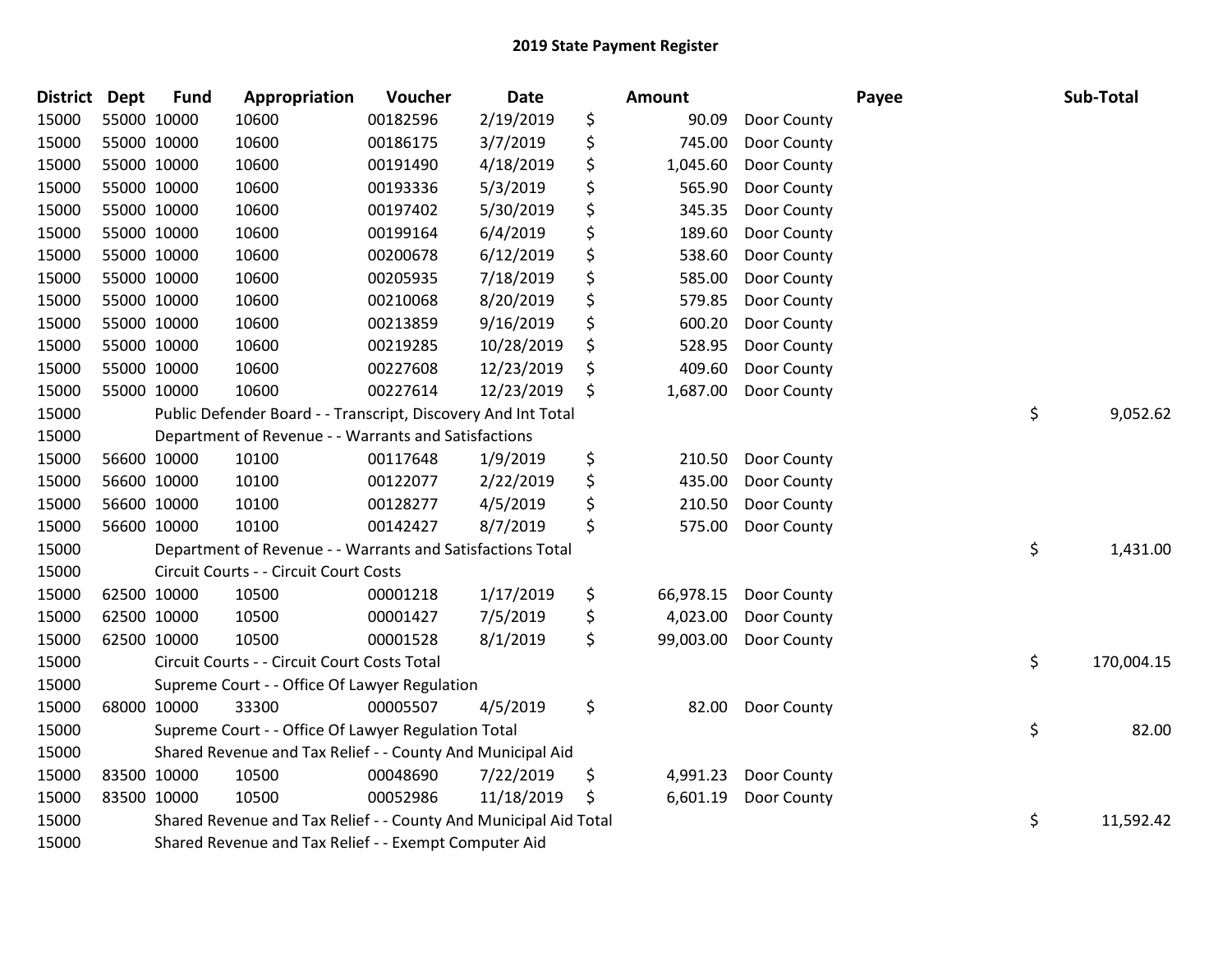| <b>District</b>    | Dept  | Fund        | Appropriation                                                         | <b>Voucher</b> | Date       |     | Amount       |             | Payee | Sub-Total     |
|--------------------|-------|-------------|-----------------------------------------------------------------------|----------------|------------|-----|--------------|-------------|-------|---------------|
| 15000              |       | 83500 10000 | 10900                                                                 | 00045384       | 7/22/2019  | \$  | 15,667.82    | Door County |       |               |
| 15000              |       |             | Shared Revenue and Tax Relief - - Exempt Computer Aid Total           |                |            |     |              |             | \$    | 15,667.82     |
| 15000              |       |             | Shared Revenue and Tax Relief - - Utility Aid                         |                |            |     |              |             |       |               |
| 15000              |       | 83500 10000 | 11000                                                                 | 00048690       | 7/22/2019  | \$. | 16,362.04    | Door County |       |               |
| 15000              |       | 83500 10000 | 11000                                                                 | 00052986       | 11/18/2019 | \$  | 95,403.13    | Door County |       |               |
| 15000              |       |             | Shared Revenue and Tax Relief - - Utility Aid Total                   |                |            |     |              |             | \$    | 111,765.17    |
| 15000              |       |             | Shared Revenue and Tax Relief - - Personal Property Aid               |                |            |     |              |             |       |               |
| 15000              |       | 83500 10000 | 11100                                                                 | 00039907       | 5/6/2019   | \$  | 84,185.46    | Door County |       |               |
| 15000              |       |             | Shared Revenue and Tax Relief - - Personal Property Aid Total         |                |            |     |              |             | \$    | 84,185.46     |
| 15000              |       |             | Shared Revenue and Tax Relief - - School Lvy Tx/First Dollar Cr       |                |            |     |              |             |       |               |
| 15000              |       | 83500 10000 | 30200                                                                 | 00045240       | 7/22/2019  | \$  | 7,237,537.76 | Door County |       |               |
| 15000              |       | 83500 10000 | 30200                                                                 | 00048124       | 7/22/2019  | \$. | 1,078,834.63 | Door County |       |               |
| 15000              |       |             | Shared Revenue and Tax Relief - - School Lvy Tx/First Dollar Cr Total |                |            |     |              |             | \$    | 8,316,372.39  |
| 15000              |       |             | Shared Revenue and Tax Relief - - Lottery & Gaming Credit             |                |            |     |              |             |       |               |
| 15000              | 83500 | 52100       | 36300                                                                 | 00038610       | 3/25/2019  | \$. | 1,165,291.81 | Door County |       |               |
| 15000              |       |             | Shared Revenue and Tax Relief - - Lottery & Gaming Credit Total       |                |            |     |              |             |       | 1,165,291.81  |
| <b>15000 Total</b> |       |             |                                                                       |                |            |     |              |             |       | 17,934,674.04 |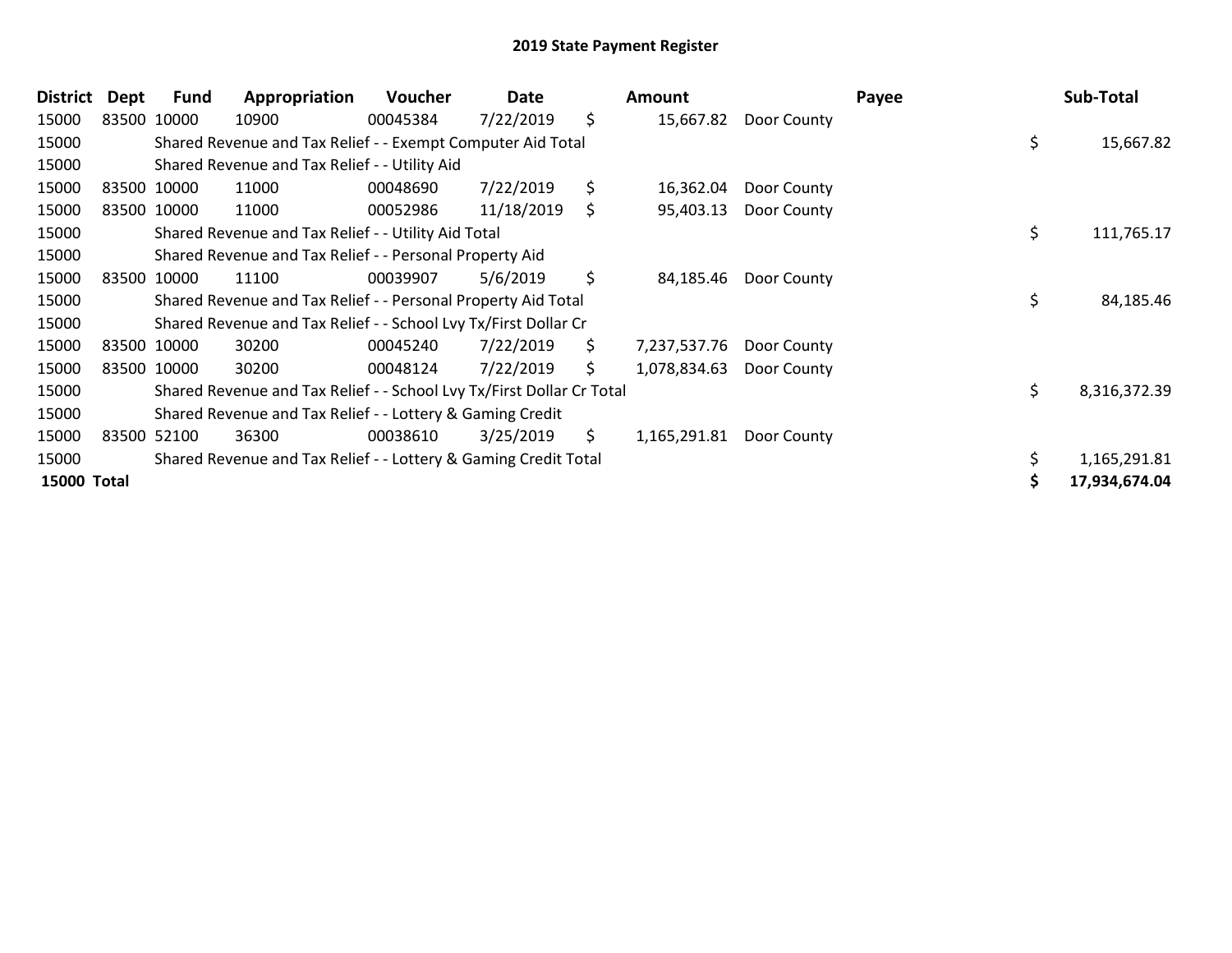| District Dept |             | <b>Fund</b> | Appropriation                                                      | Voucher  | <b>Date</b> | <b>Amount</b>   | Payee                            | Sub-Total       |
|---------------|-------------|-------------|--------------------------------------------------------------------|----------|-------------|-----------------|----------------------------------|-----------------|
| 15002         |             |             | Dept of Safety & Prof Services - - Fire Dues Distribution          |          |             |                 |                                  |                 |
| 15002         |             | 16500 10000 | 22500                                                              | 00030060 | 7/15/2019   | \$              | 15,790.98 Town Of Baileys Harbor |                 |
| 15002         |             |             | Dept of Safety & Prof Services - - Fire Dues Distribution Total    |          |             |                 |                                  | \$<br>15,790.98 |
| 15002         |             |             | Dept of Natural Resources - - Aids In Lieu Of Taxes - Gener        |          |             |                 |                                  |                 |
| 15002         |             | 37000 10000 | 50300                                                              | 00295097 | 2/4/2019    | \$<br>58,288.70 | Town Of Baileys Harbor           |                 |
| 15002         |             | 37000 10000 | 50300                                                              | 00295098 | 2/4/2019    | \$<br>11,183.35 | Town Of Baileys Harbor           |                 |
| 15002         |             | 37000 10000 | 50300                                                              | 00313830 | 4/19/2019   | \$<br>859.73    | Town Of Baileys Harbor           |                 |
| 15002         |             | 37000 10000 | 50300                                                              | 00313831 | 4/19/2019   | \$<br>305.13    | Town Of Baileys Harbor           |                 |
| 15002         |             |             | Dept of Natural Resources - - Aids In Lieu Of Taxes - Gener Total  |          |             |                 |                                  | \$<br>70,636.91 |
| 15002         |             |             | Dept of Natural Resources - - Resaids - Cnty Forst, Cl & Mfl       |          |             |                 |                                  |                 |
| 15002         |             | 37000 21200 | 57100                                                              | 00332445 | 6/21/2019   | \$              | 183.61 Town Of Baileys Harbor    |                 |
| 15002         |             |             | Dept of Natural Resources - - Resaids - Cnty Forst, Cl & Mfl Total |          |             |                 |                                  | \$<br>183.61    |
| 15002         |             |             | Dept of Natural Resources - - Aids In Lieu Of Taxes - Sum S        |          |             |                 |                                  |                 |
| 15002         |             | 37000 21200 | 57900                                                              | 00313829 | 4/19/2019   | \$<br>1,118.90  | Town Of Baileys Harbor           |                 |
| 15002         |             |             | Dept of Natural Resources - - Aids In Lieu Of Taxes - Sum S Total  |          |             |                 |                                  | \$<br>1,118.90  |
| 15002         |             |             | WI Dept of Transportation - - Trns Aids To Mnc.-Sf                 |          |             |                 |                                  |                 |
| 15002         |             | 39500 21100 | 19100                                                              | 00336261 | 1/7/2019    | \$<br>24,021.39 | Town Of Baileys Harbor           |                 |
| 15002         |             | 39500 21100 | 19100                                                              | 00363576 | 4/1/2019    | \$<br>24,021.39 | Town Of Baileys Harbor           |                 |
| 15002         |             | 39500 21100 | 19100                                                              | 00401585 | 7/1/2019    | \$<br>24,021.39 | Town Of Baileys Harbor           |                 |
| 15002         |             | 39500 21100 | 19100                                                              | 00444403 | 10/7/2019   | \$              | 24,021.41 Town Of Baileys Harbor |                 |
| 15002         |             |             | WI Dept of Transportation - - Trns Aids To Mnc.-Sf Total           |          |             |                 |                                  | \$<br>96,085.58 |
| 15002         |             |             | Department of Justice - - Law Enforcement Train, Local             |          |             |                 |                                  |                 |
| 15002         |             | 45500 10000 | 23100                                                              | 00066301 | 6/10/2019   | \$<br>160.00    | Town Of Baileys Harbor           |                 |
| 15002         |             |             | Department of Justice - - Law Enforcement Train, Local Total       |          |             |                 |                                  | \$<br>160.00    |
| 15002         |             |             | Shared Revenue and Tax Relief - - County And Municipal Aid         |          |             |                 |                                  |                 |
| 15002         |             | 83500 10000 | 10500                                                              | 00048671 | 7/22/2019   | \$<br>1,623.68  | Town Of Baileys Harbor           |                 |
| 15002         | 83500 10000 |             | 10500                                                              | 00052967 | 11/18/2019  | \$<br>9,200.87  | Town Of Baileys Harbor           |                 |
| 15002         |             |             | Shared Revenue and Tax Relief - - County And Municipal Aid Total   |          |             |                 |                                  | \$<br>10,824.55 |
| 15002         |             |             | Shared Revenue and Tax Relief - - Exempt Computer Aid              |          |             |                 |                                  |                 |
| 15002         | 83500 10000 |             | 10900                                                              | 00045842 | 7/22/2019   | \$<br>252.54    | Town Of Baileys Harbor           |                 |
| 15002         |             |             | Shared Revenue and Tax Relief - - Exempt Computer Aid Total        |          |             |                 |                                  | \$<br>252.54    |
| 15002         |             |             | Shared Revenue and Tax Relief - - Personal Property Aid            |          |             |                 |                                  |                 |
| 15002         |             | 83500 10000 | 11100                                                              | 00040374 | 5/6/2019    | \$<br>3,730.97  | Town Of Baileys Harbor           |                 |

| Sub-Total | Payee                        | าount     |
|-----------|------------------------------|-----------|
| 15,790.98 | \$<br>Town Of Baileys Harbor | 15,790.98 |
|           | Town Of Baileys Harbor       | 58,288.70 |
|           | Town Of Baileys Harbor       | 11,183.35 |
|           | Town Of Baileys Harbor       | 859.73    |
|           | Town Of Baileys Harbor       | 305.13    |
| 70,636.91 | \$                           |           |
|           | Town Of Baileys Harbor       | 183.61    |
| 183.61    | \$                           |           |
| 1,118.90  | \$<br>Town Of Baileys Harbor | 1,118.90  |
|           |                              |           |
|           | Town Of Baileys Harbor       | 24,021.39 |
|           | Town Of Baileys Harbor       | 24,021.39 |
|           | Town Of Baileys Harbor       | 24,021.39 |
|           | Town Of Baileys Harbor       | 24,021.41 |
| 96,085.58 | \$                           |           |
|           | Town Of Baileys Harbor       | 160.00    |
| 160.00    | \$                           |           |
|           | Town Of Baileys Harbor       | 1,623.68  |
|           | Town Of Baileys Harbor       | 9,200.87  |
| 10,824.55 | \$                           |           |
|           | Town Of Baileys Harbor       | 252.54    |
| 252.54    | \$                           |           |
|           | Town Of Baileys Harbor       | 3,730.97  |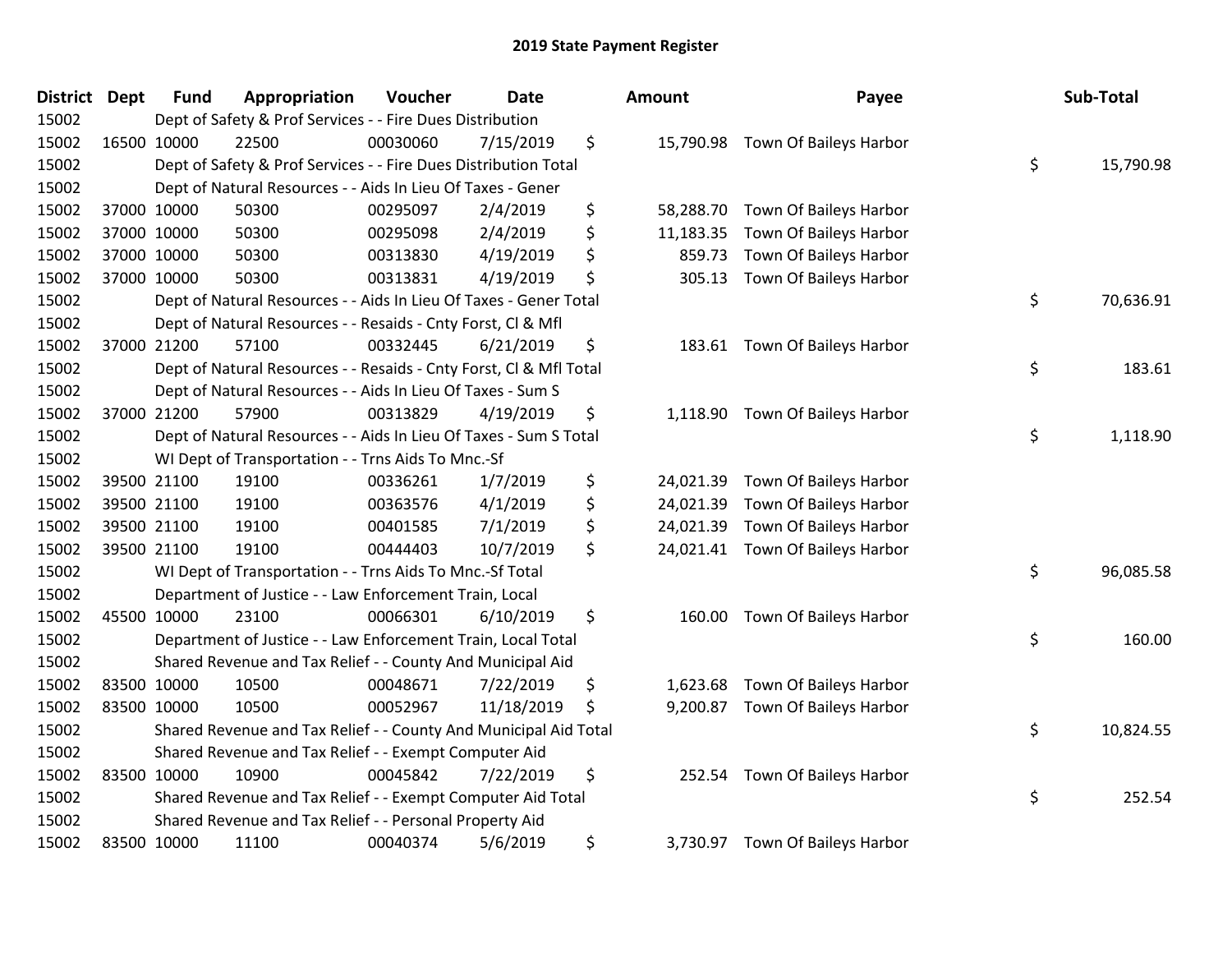|             | District Dept Fund | <b>Appropriation</b>                                          | Voucher | Date | Amount | Payee | Sub-Total  |
|-------------|--------------------|---------------------------------------------------------------|---------|------|--------|-------|------------|
| 15002       |                    | Shared Revenue and Tax Relief - - Personal Property Aid Total |         |      |        |       | 3,730.97   |
| 15002 Total |                    |                                                               |         |      |        |       | 198.784.04 |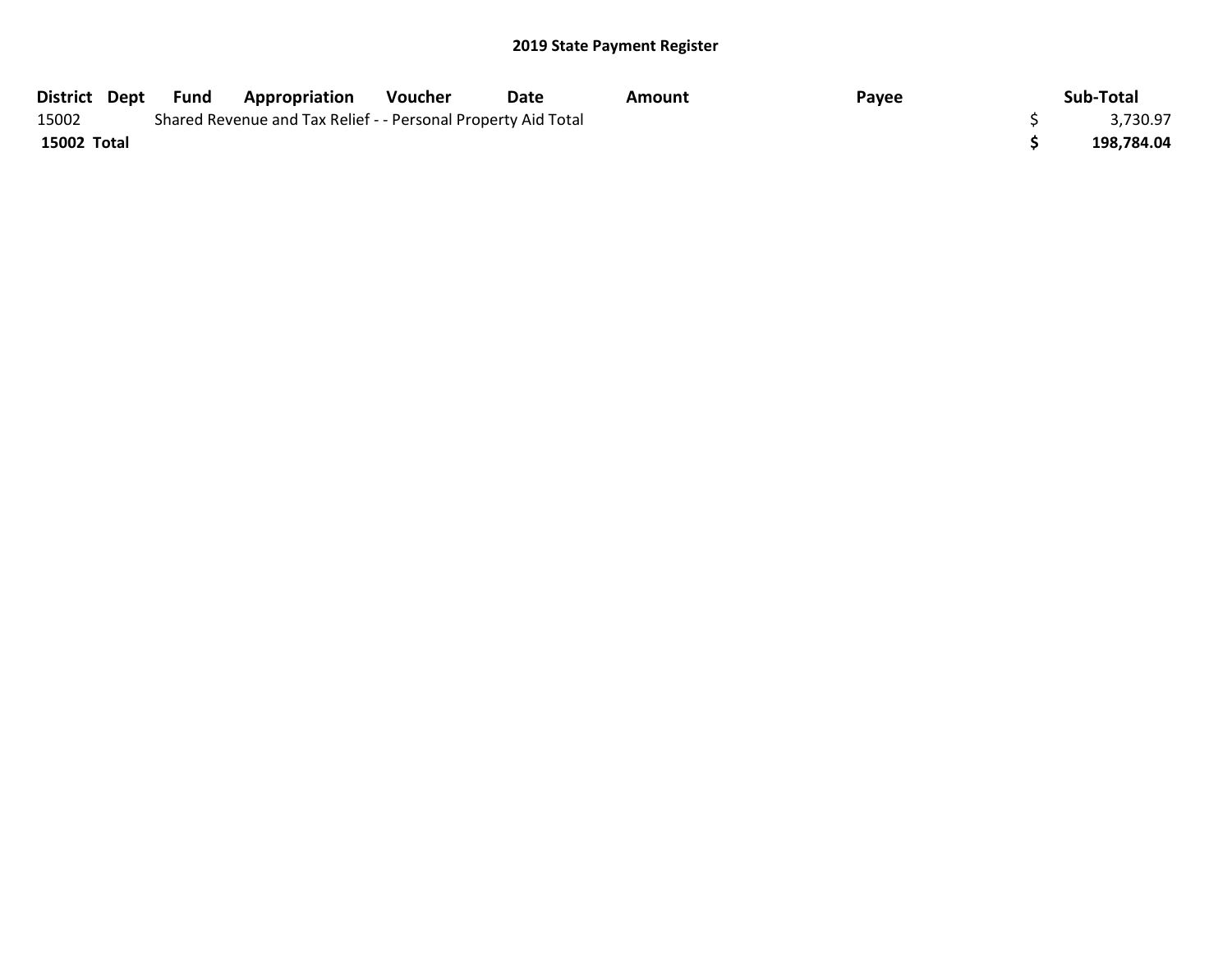| District Dept      |             | <b>Fund</b> | Appropriation                                                       | Voucher  | <b>Date</b> | Amount | Payee                      | Sub-Total        |
|--------------------|-------------|-------------|---------------------------------------------------------------------|----------|-------------|--------|----------------------------|------------------|
| 15004              |             |             | Dept of Safety & Prof Services - - Fire Dues Distribution           |          |             |        |                            |                  |
| 15004              |             | 16500 10000 | 22500                                                               | 00030695 | 7/17/2019   | \$     | 3,642.37 Town Of Brussels  |                  |
| 15004              |             |             | Dept of Safety & Prof Services - - Fire Dues Distribution Total     |          |             |        |                            | \$<br>3,642.37   |
| 15004              |             |             | Dept of Natural Resources - - Resaids - Cnty Forst, Cl & Mfl        |          |             |        |                            |                  |
| 15004              |             | 37000 21200 | 57100                                                               | 00332446 | 6/21/2019   | \$     | 494.71 Town Of Brussels    |                  |
| 15004              |             |             | Dept of Natural Resources - - Resaids - Cnty Forst, Cl & Mfl Total  |          |             |        |                            | \$<br>494.71     |
| 15004              |             |             | WI Dept of Transportation - - Trns Aids To Mnc.-Sf                  |          |             |        |                            |                  |
| 15004              |             | 39500 21100 | 19100                                                               | 00336262 | 1/7/2019    | \$     | 31,110.75 Town Of Brussels |                  |
| 15004              |             | 39500 21100 | 19100                                                               | 00363577 | 4/1/2019    | \$     | 31,110.75 Town Of Brussels |                  |
| 15004              |             | 39500 21100 | 19100                                                               | 00401586 | 7/1/2019    | \$     | 31,110.75 Town Of Brussels |                  |
| 15004              |             | 39500 21100 | 19100                                                               | 00444404 | 10/7/2019   | \$     | 31,110.76 Town Of Brussels |                  |
| 15004              |             |             | WI Dept of Transportation - - Trns Aids To Mnc.-Sf Total            |          |             |        |                            | \$<br>124,443.01 |
| 15004              |             |             | WI Dept of Transportation - - Loc Rd Imp Prg St Fd                  |          |             |        |                            |                  |
| 15004              |             | 39500 21100 | 27800                                                               | 00352448 | 2/15/2019   | \$     | 13,000.00 Town Of Brussels |                  |
| 15004              |             | 39500 21100 | 27800                                                               | 00352450 | 2/15/2019   | \$     | 8,283.87 Town Of Brussels  |                  |
| 15004              |             |             | WI Dept of Transportation - - Loc Rd Imp Prg St Fd Total            |          |             |        |                            | \$<br>21,283.87  |
| 15004              |             |             | Elections Commission - - 2018 Hava Election Security                |          |             |        |                            |                  |
| 15004              |             | 51000 22000 | 18200                                                               | 00002186 | 10/30/2019  | \$     | 1,200.00 Town Of Brussels  |                  |
| 15004              |             |             | Elections Commission - - 2018 Hava Election Security Total          |          |             |        |                            | \$<br>1,200.00   |
| 15004              |             |             | Shared Revenue and Tax Relief - - County And Municipal Aid          |          |             |        |                            |                  |
| 15004              |             | 83500 10000 | 10500                                                               | 00048672 | 7/22/2019   | \$     | 4,783.07 Town Of Brussels  |                  |
| 15004              | 83500 10000 |             | 10500                                                               | 00052968 | 11/18/2019  | \$     | 27,104.07 Town Of Brussels |                  |
| 15004              |             |             | Shared Revenue and Tax Relief - - County And Municipal Aid Total    |          |             |        |                            | \$<br>31,887.14  |
| 15004              |             |             | Shared Revenue and Tax Relief - - Exempt Computer Aid               |          |             |        |                            |                  |
| 15004              |             | 83500 10000 | 10900                                                               | 00045843 | 7/22/2019   | \$     | 111.20 Town Of Brussels    |                  |
| 15004              |             |             | Shared Revenue and Tax Relief - - Exempt Computer Aid Total         |          |             |        |                            | \$<br>111.20     |
| 15004              |             |             | Shared Revenue and Tax Relief - - Personal Property Aid             |          |             |        |                            |                  |
| 15004              |             | 83500 10000 | 11100                                                               | 00040375 | 5/6/2019    | \$     | 1,366.15 Town Of Brussels  |                  |
| 15004              |             |             | Shared Revenue and Tax Relief - - Personal Property Aid Total       |          |             |        |                            | \$<br>1,366.15   |
| 15004              |             |             | Shared Revenue and Tax Relief - - Payments For Municipal Svcs       |          |             |        |                            |                  |
| 15004              | 83500 10000 |             | 50100                                                               | 00037747 | 1/31/2019   | \$     | 454.11 Town Of Brussels    |                  |
| 15004              |             |             | Shared Revenue and Tax Relief - - Payments For Municipal Svcs Total |          |             |        |                            | \$<br>454.11     |
| <b>15004 Total</b> |             |             |                                                                     |          |             |        |                            | \$<br>184,882.56 |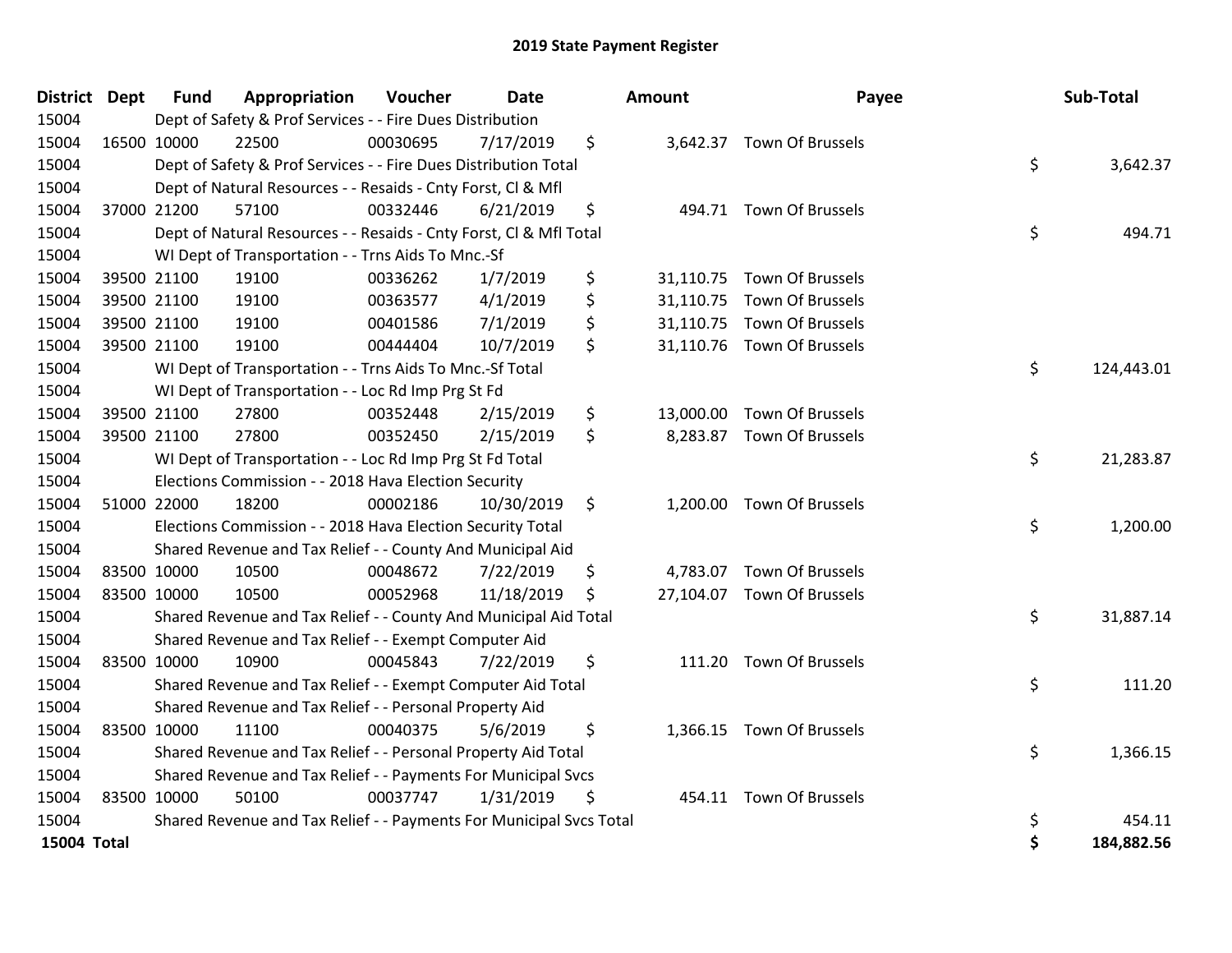| District Dept | Fund        | Appropriation                                                      | Voucher  | <b>Date</b> | <b>Amount</b>   | Payee                       | Sub-Total       |
|---------------|-------------|--------------------------------------------------------------------|----------|-------------|-----------------|-----------------------------|-----------------|
| 15006         |             | Dept of Safety & Prof Services - - Fire Dues Distribution          |          |             |                 |                             |                 |
| 15006         | 16500 10000 | 22500                                                              | 00031055 | 7/17/2019   | \$              | 2,197.27 Town Of Clay Banks |                 |
| 15006         |             | Dept of Safety & Prof Services - - Fire Dues Distribution Total    |          |             |                 |                             | \$<br>2,197.27  |
| 15006         |             | Dept of Natural Resources - - Resaids - Cnty Forst, CI & Mfl       |          |             |                 |                             |                 |
| 15006         | 37000 21200 | 57100                                                              | 00332447 | 6/21/2019   | \$<br>98.00     | Town Of Clay Banks          |                 |
| 15006         |             | Dept of Natural Resources - - Resaids - Cnty Forst, CI & Mfl Total |          |             |                 |                             | \$<br>98.00     |
| 15006         |             | WI Dept of Transportation - - Trns Aids To Mnc.-Sf                 |          |             |                 |                             |                 |
| 15006         | 39500 21100 | 19100                                                              | 00336263 | 1/7/2019    | \$<br>15,845.04 | Town Of Clay Banks          |                 |
| 15006         | 39500 21100 | 19100                                                              | 00363578 | 4/1/2019    | \$<br>15,845.04 | Town Of Clay Banks          |                 |
| 15006         | 39500 21100 | 19100                                                              | 00401587 | 7/1/2019    | \$<br>15,845.04 | Town Of Clay Banks          |                 |
| 15006         | 39500 21100 | 19100                                                              | 00444405 | 10/7/2019   | \$<br>15,845.05 | Town Of Clay Banks          |                 |
| 15006         |             | WI Dept of Transportation - - Trns Aids To Mnc.-Sf Total           |          |             |                 |                             | \$<br>63,380.17 |
| 15006         |             | Shared Revenue and Tax Relief - - County And Municipal Aid         |          |             |                 |                             |                 |
| 15006         | 83500 10000 | 10500                                                              | 00048673 | 7/22/2019   | \$<br>840.27    | Town Of Clay Banks          |                 |
| 15006         | 83500 10000 | 10500                                                              | 00052969 | 11/18/2019  | \$<br>4,761.51  | Town Of Clay Banks          |                 |
| 15006         |             | Shared Revenue and Tax Relief - - County And Municipal Aid Total   |          |             |                 |                             | \$<br>5,601.78  |
| 15006         |             | Shared Revenue and Tax Relief - - Exempt Computer Aid              |          |             |                 |                             |                 |
| 15006         | 83500 10000 | 10900                                                              | 00045844 | 7/22/2019   | \$<br>43.65     | Town Of Clay Banks          |                 |
| 15006         |             | Shared Revenue and Tax Relief - - Exempt Computer Aid Total        |          |             |                 |                             | \$<br>43.65     |
| 15006         |             | Shared Revenue and Tax Relief - - Personal Property Aid            |          |             |                 |                             |                 |
| 15006         | 83500 10000 | 11100                                                              | 00040376 | 5/6/2019    | \$<br>28.75     | Town Of Clay Banks          |                 |
| 15006         |             | Shared Revenue and Tax Relief - - Personal Property Aid Total      |          |             |                 |                             | \$<br>28.75     |
| 15006 Total   |             |                                                                    |          |             |                 |                             | \$<br>71,349.62 |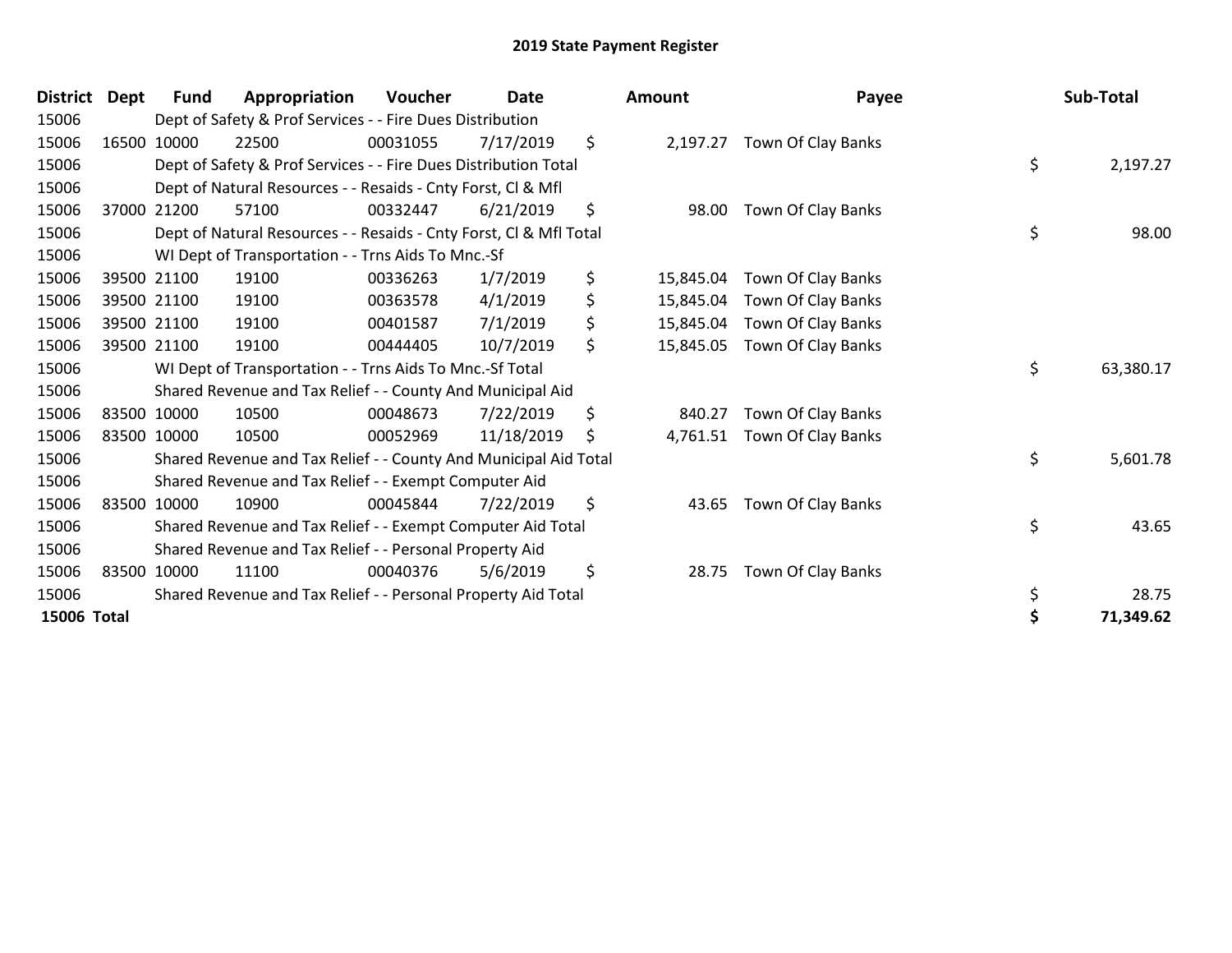| <b>District</b>    | <b>Dept</b> | <b>Fund</b> | Appropriation                                                      | Voucher  | <b>Date</b> | Amount          | Payee                        | Sub-Total        |
|--------------------|-------------|-------------|--------------------------------------------------------------------|----------|-------------|-----------------|------------------------------|------------------|
| 15008              |             |             | Dept of Safety & Prof Services - - Fire Dues Distribution          |          |             |                 |                              |                  |
| 15008              |             | 16500 10000 | 22500                                                              | 00030033 | 7/15/2019   | \$              | 17,776.54 Town Of Egg Harbor |                  |
| 15008              |             |             | Dept of Safety & Prof Services - - Fire Dues Distribution Total    |          |             |                 |                              | \$<br>17,776.54  |
| 15008              |             |             | Dept of Natural Resources - - Resaids - Cnty Forst, Cl & Mfl       |          |             |                 |                              |                  |
| 15008              |             | 37000 21200 | 57100                                                              | 00332448 | 6/21/2019   | \$              | 343.54 Town Of Egg Harbor    |                  |
| 15008              |             |             | Dept of Natural Resources - - Resaids - Cnty Forst, Cl & Mfl Total |          |             |                 |                              | \$<br>343.54     |
| 15008              |             |             | WI Dept of Transportation - - Trns Aids To Mnc.-Sf                 |          |             |                 |                              |                  |
| 15008              |             | 39500 21100 | 19100                                                              | 00336264 | 1/7/2019    | \$<br>33,768.51 | Town Of Egg Harbor           |                  |
| 15008              |             | 39500 21100 | 19100                                                              | 00363579 | 4/1/2019    | \$<br>33,768.51 | Town Of Egg Harbor           |                  |
| 15008              |             | 39500 21100 | 19100                                                              | 00401588 | 7/1/2019    | \$<br>33,768.51 | Town Of Egg Harbor           |                  |
| 15008              |             | 39500 21100 | 19100                                                              | 00444406 | 10/7/2019   | \$<br>33,768.53 | Town Of Egg Harbor           |                  |
| 15008              |             |             | WI Dept of Transportation - - Trns Aids To Mnc.-Sf Total           |          |             |                 |                              | \$<br>135,074.06 |
| 15008              |             |             | Shared Revenue and Tax Relief - - County And Municipal Aid         |          |             |                 |                              |                  |
| 15008              |             | 83500 10000 | 10500                                                              | 00048674 | 7/22/2019   | \$<br>2,046.84  | Town Of Egg Harbor           |                  |
| 15008              |             | 83500 10000 | 10500                                                              | 00052970 | 11/18/2019  | \$<br>11,598.77 | Town Of Egg Harbor           |                  |
| 15008              |             |             | Shared Revenue and Tax Relief - - County And Municipal Aid Total   |          |             |                 |                              | \$<br>13,645.61  |
| 15008              |             |             | Shared Revenue and Tax Relief - - Exempt Computer Aid              |          |             |                 |                              |                  |
| 15008              |             | 83500 10000 | 10900                                                              | 00045845 | 7/22/2019   | \$<br>150.69    | Town Of Egg Harbor           |                  |
| 15008              |             |             | Shared Revenue and Tax Relief - - Exempt Computer Aid Total        |          |             |                 |                              | \$<br>150.69     |
| 15008              |             |             | Shared Revenue and Tax Relief - - Utility Aid                      |          |             |                 |                              |                  |
| 15008              |             | 83500 10000 | 11000                                                              | 00048674 | 7/22/2019   | \$<br>69.05     | Town Of Egg Harbor           |                  |
| 15008              |             | 83500 10000 | 11000                                                              | 00052970 | 11/18/2019  | \$<br>682.03    | Town Of Egg Harbor           |                  |
| 15008              |             |             | Shared Revenue and Tax Relief - - Utility Aid Total                |          |             |                 |                              | \$<br>751.08     |
| 15008              |             |             | Shared Revenue and Tax Relief - - Personal Property Aid            |          |             |                 |                              |                  |
| 15008              |             | 83500 10000 | 11100                                                              | 00040377 | 5/6/2019    | \$              | 1,868.86 Town Of Egg Harbor  |                  |
| 15008              |             |             | Shared Revenue and Tax Relief - - Personal Property Aid Total      |          |             |                 |                              | \$<br>1,868.86   |
| 15008              |             |             | Shared Revenue and Tax Relief - - Lottery & Gaming Credit          |          |             |                 |                              |                  |
| 15008              |             | 83500 52100 | 36300                                                              | 00038225 | 3/25/2019   | \$<br>1,266.84  | Town Of Egg Harbor           |                  |
| 15008              |             |             | Shared Revenue and Tax Relief - - Lottery & Gaming Credit Total    |          |             |                 |                              | \$<br>1,266.84   |
| <b>15008 Total</b> |             |             |                                                                    |          |             |                 |                              | \$<br>170,877.22 |

| ount                                | Payee                                                          |          | Sub-Total              |
|-------------------------------------|----------------------------------------------------------------|----------|------------------------|
|                                     | 17,776.54 Town Of Egg Harbor                                   | \$       | 17,776.54              |
| 343.54                              | Town Of Egg Harbor                                             | \$       | 343.54                 |
| 33,768.51<br>33,768.51<br>33,768.51 | Town Of Egg Harbor<br>Town Of Egg Harbor<br>Town Of Egg Harbor |          |                        |
| 33,768.53                           | Town Of Egg Harbor                                             | \$       | 135,074.06             |
| 11,598.77                           | 2,046.84 Town Of Egg Harbor<br>Town Of Egg Harbor              | \$       | 13,645.61              |
| 150.69                              | Town Of Egg Harbor                                             | \$       | 150.69                 |
| 69.05                               | Town Of Egg Harbor                                             |          |                        |
| 682.03                              | Town Of Egg Harbor                                             | \$       | 751.08                 |
| 1,868.86                            | Town Of Egg Harbor                                             | \$       | 1,868.86               |
| 1,266.84                            | Town Of Egg Harbor                                             | \$<br>\$ | 1,266.84<br>170,877.22 |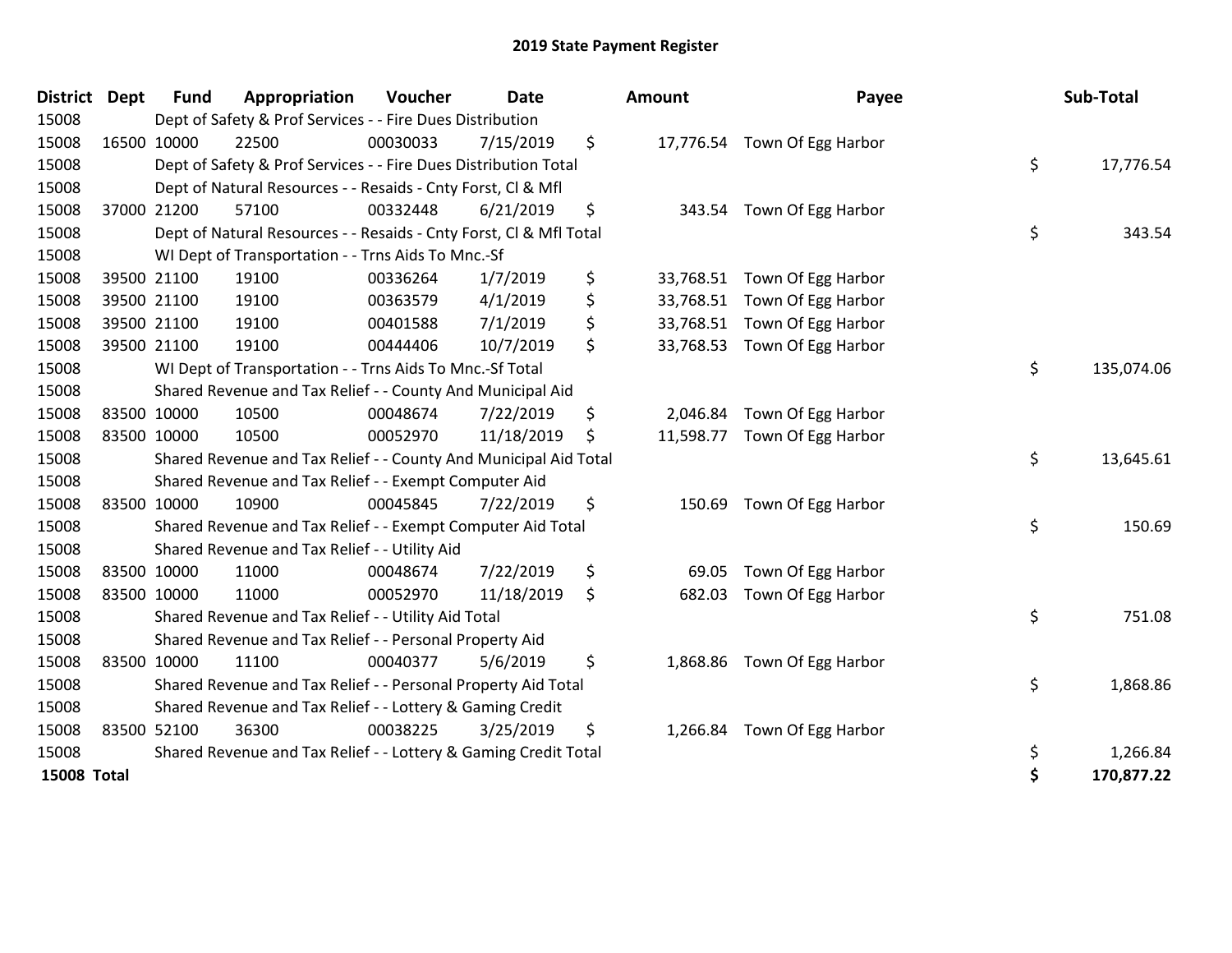| District Dept |             | <b>Fund</b> | Appropriation                                                      | Voucher  | <b>Date</b> | Amount         | Payee                         | Sub-Total        |
|---------------|-------------|-------------|--------------------------------------------------------------------|----------|-------------|----------------|-------------------------------|------------------|
| 15010         |             |             | Dept of Safety & Prof Services - - Fire Dues Distribution          |          |             |                |                               |                  |
| 15010         |             | 16500 10000 | 22500                                                              | 00030721 | 7/16/2019   | \$             | 3,505.75 Town Of Forestville  |                  |
| 15010         |             |             | Dept of Safety & Prof Services - - Fire Dues Distribution Total    |          |             |                |                               | \$<br>3,505.75   |
| 15010         |             |             | Dept of Natural Resources - - Aids In Lieu Of Taxes - Gener        |          |             |                |                               |                  |
| 15010         |             | 37000 10000 | 50300                                                              | 00314931 | 4/19/2019   | \$             | 51.51 Town Of Forestville     |                  |
| 15010         |             |             | Dept of Natural Resources - - Aids In Lieu Of Taxes - Gener Total  |          |             |                |                               | \$<br>51.51      |
| 15010         |             |             | Dept of Natural Resources - - Resaids - Cnty Forst, Cl & Mfl       |          |             |                |                               |                  |
| 15010         |             | 37000 21200 | 57100                                                              | 00332449 | 6/21/2019   | \$             | 200.32 Town Of Forestville    |                  |
| 15010         |             |             | Dept of Natural Resources - - Resaids - Cnty Forst, CI & Mfl Total |          |             |                |                               | \$<br>200.32     |
| 15010         |             |             | WI Dept of Transportation - - Trns Aids To Mnc.-Sf                 |          |             |                |                               |                  |
| 15010         |             | 39500 21100 | 19100                                                              | 00336265 | 1/7/2019    | \$             | 27,228.62 Town Of Forestville |                  |
| 15010         |             | 39500 21100 | 19100                                                              | 00363580 | 4/1/2019    | \$             | 27,228.62 Town Of Forestville |                  |
| 15010         |             | 39500 21100 | 19100                                                              | 00401589 | 7/1/2019    | \$             | 27,228.62 Town Of Forestville |                  |
| 15010         |             | 39500 21100 | 19100                                                              | 00444407 | 10/7/2019   | \$             | 27,228.65 Town Of Forestville |                  |
| 15010         |             |             | WI Dept of Transportation - - Trns Aids To Mnc.-Sf Total           |          |             |                |                               | \$<br>108,914.51 |
| 15010         |             |             | WI Dept of Transportation - - Local Rds, Grants Sf                 |          |             |                |                               |                  |
| 15010         |             | 39500 21100 | 27000                                                              | 00348117 | 2/4/2019    | \$             | 64,742.69 Town Of Forestville |                  |
| 15010         |             |             | WI Dept of Transportation - - Local Rds, Grants Sf Total           |          |             |                |                               | \$<br>64,742.69  |
| 15010         |             |             | WI Dept of Transportation - - Loc Rd Imp Prg St Fd                 |          |             |                |                               |                  |
| 15010         |             | 39500 21100 | 27800                                                              | 00348113 | 2/4/2019    | \$             | 16,000.00 Town Of Forestville |                  |
| 15010         |             |             | WI Dept of Transportation - - Loc Rd Imp Prg St Fd Total           |          |             |                |                               | \$<br>16,000.00  |
| 15010         |             |             | Elections Commission - - 2018 Hava Election Security               |          |             |                |                               |                  |
| 15010         |             | 51000 22000 | 18200                                                              | 00002321 | 11/6/2019   | \$             | 1,200.00 Town Of Forestville  |                  |
| 15010         |             |             | Elections Commission - - 2018 Hava Election Security Total         |          |             |                |                               | \$<br>1,200.00   |
| 15010         |             |             | Shared Revenue and Tax Relief - - County And Municipal Aid         |          |             |                |                               |                  |
| 15010         |             | 83500 10000 | 10500                                                              | 00048675 | 7/22/2019   | \$<br>6,686.00 | Town Of Forestville           |                  |
| 15010         |             | 83500 10000 | 10500                                                              | 00052971 | 11/18/2019  | \$             | 37,887.34 Town Of Forestville |                  |
| 15010         |             |             | Shared Revenue and Tax Relief - - County And Municipal Aid Total   |          |             |                |                               | \$<br>44,573.34  |
| 15010         |             |             | Shared Revenue and Tax Relief - - Exempt Computer Aid              |          |             |                |                               |                  |
| 15010         |             | 83500 10000 | 10900                                                              | 00045846 | 7/22/2019   | \$             | 16.63 Town Of Forestville     |                  |
| 15010         |             |             | Shared Revenue and Tax Relief - - Exempt Computer Aid Total        |          |             |                |                               | \$<br>16.63      |
| 15010         |             |             | Shared Revenue and Tax Relief - - Utility Aid                      |          |             |                |                               |                  |
| 15010         | 83500 10000 |             | 11000                                                              | 00048675 | 7/22/2019   | \$             | 9.73 Town Of Forestville      |                  |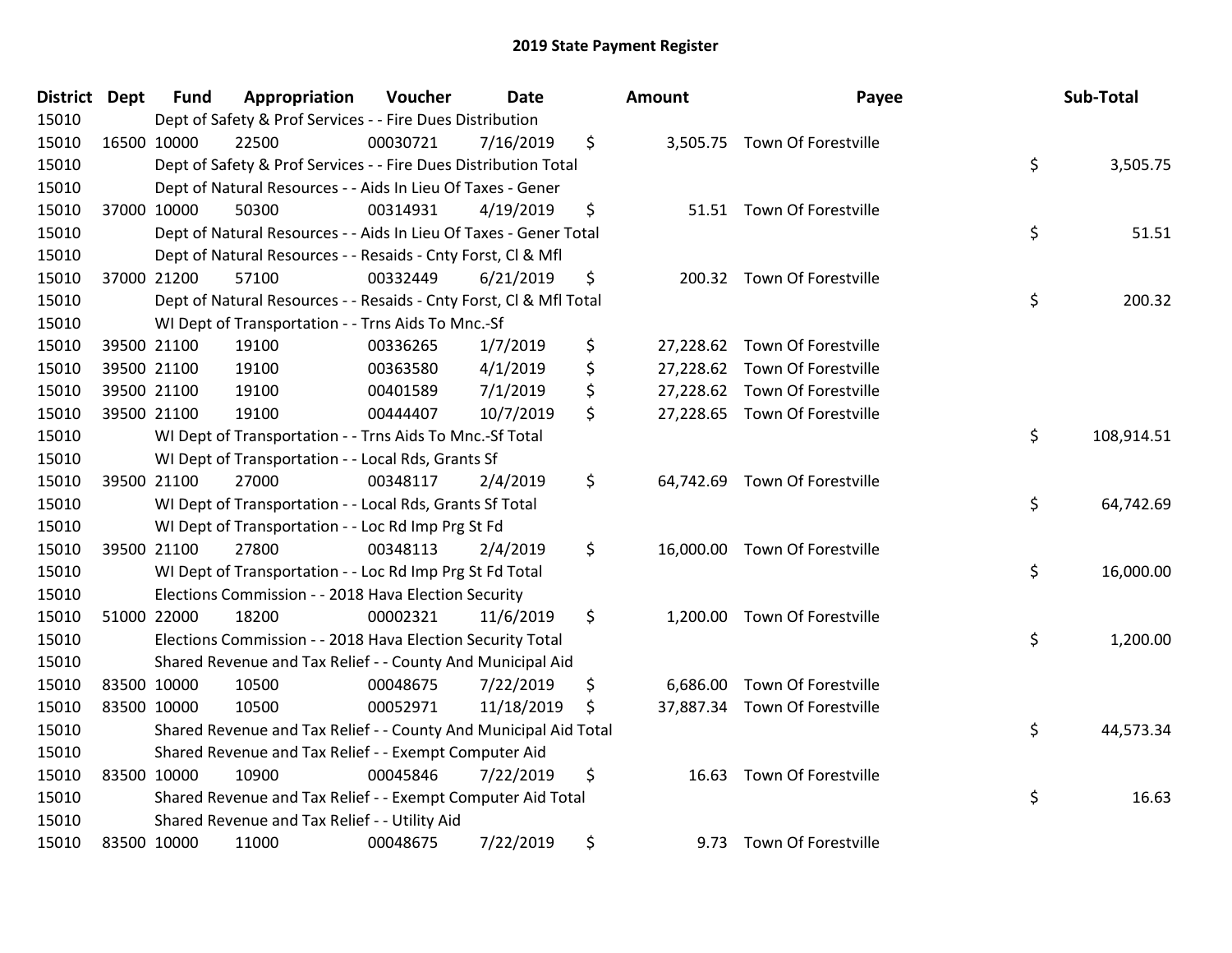| District Dept | Fund        | Appropriation                                                 | <b>Voucher</b> | Date       | <b>Amount</b> | Pavee               | Sub-Total  |
|---------------|-------------|---------------------------------------------------------------|----------------|------------|---------------|---------------------|------------|
| 15010         | 83500 10000 | 11000                                                         | 00052971       | 11/18/2019 | 53.71         | Town Of Forestville |            |
| 15010         |             | Shared Revenue and Tax Relief - - Utility Aid Total           |                |            |               |                     | 63.44      |
| 15010         |             | Shared Revenue and Tax Relief - - Personal Property Aid       |                |            |               |                     |            |
| 15010         | 83500 10000 | 11100                                                         | 00040378       | 5/6/2019   | 279.33        | Town Of Forestville |            |
| 15010         |             | Shared Revenue and Tax Relief - - Personal Property Aid Total |                |            |               |                     | 279.33     |
| 15010 Total   |             |                                                               |                |            |               |                     | 239,547.52 |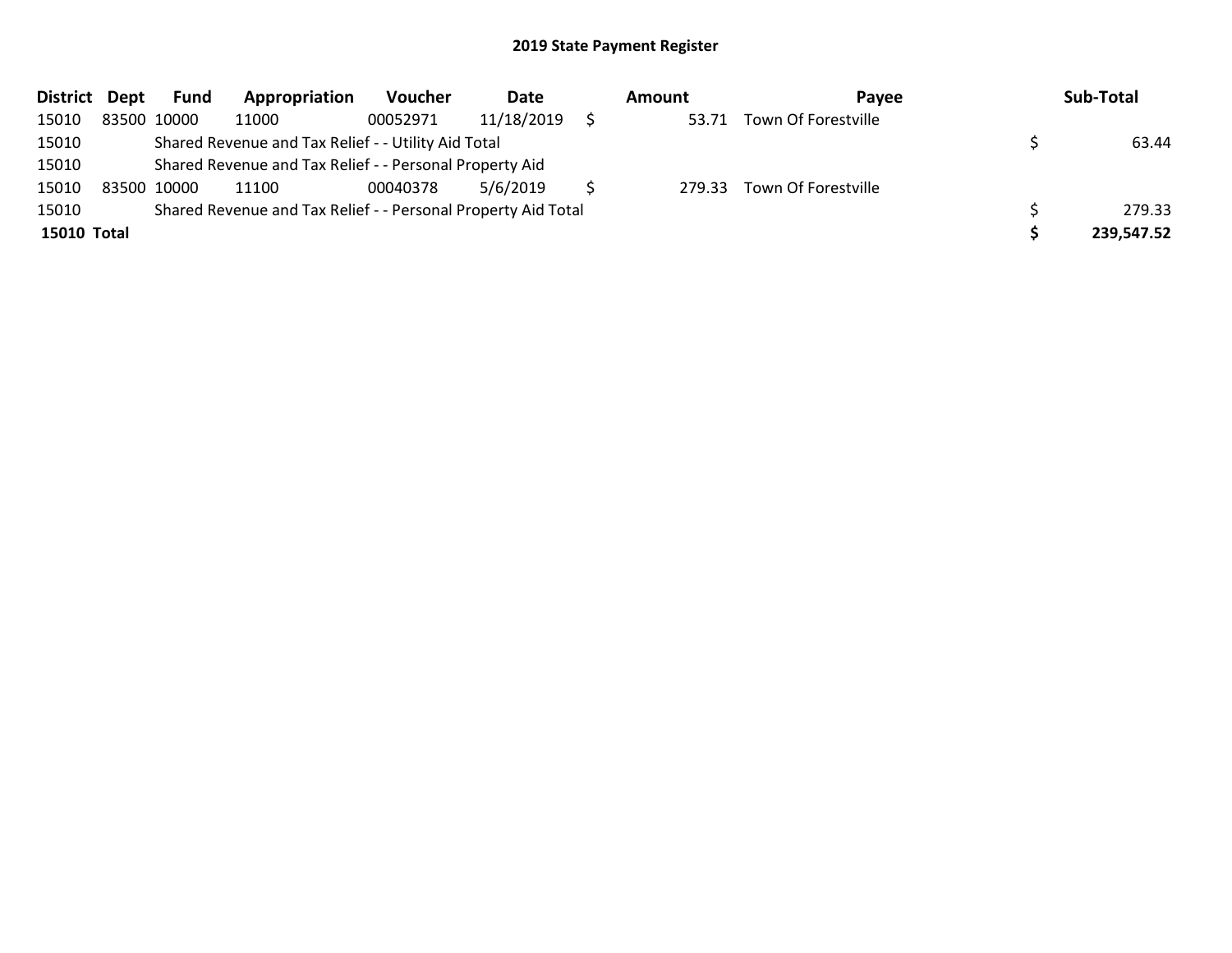| District Dept | <b>Fund</b> | Appropriation                                                      | Voucher  | <b>Date</b> |    | Amount    | Payee                    | Sub-Total        |
|---------------|-------------|--------------------------------------------------------------------|----------|-------------|----|-----------|--------------------------|------------------|
| 15012         |             | Dept of Safety & Prof Services - - Fire Dues Distribution          |          |             |    |           |                          |                  |
| 15012         | 16500 10000 | 22500                                                              | 00030323 | 7/16/2019   | \$ |           | 7,391.25 Town Of Gardner |                  |
| 15012         |             | Dept of Safety & Prof Services - - Fire Dues Distribution Total    |          |             |    |           |                          | \$<br>7,391.25   |
| 15012         |             | Dept of Natural Resources - - Aids In Lieu Of Taxes - Gener        |          |             |    |           |                          |                  |
| 15012         | 37000 10000 | 50300                                                              | 00295087 | 2/4/2019    | \$ | 18,593.99 | Town Of Gardner          |                  |
| 15012         | 37000 10000 | 50300                                                              | 00295088 | 2/4/2019    | \$ | 1,809.63  | Town Of Gardner          |                  |
| 15012         | 37000 10000 | 50300                                                              | 00313674 | 4/19/2019   | \$ | 168.70    | <b>Town Of Gardner</b>   |                  |
| 15012         |             | Dept of Natural Resources - - Aids In Lieu Of Taxes - Gener Total  |          |             |    |           |                          | \$<br>20,572.32  |
| 15012         |             | Dept of Natural Resources - - Resaids - Cnty Forst, Cl & Mfl       |          |             |    |           |                          |                  |
| 15012         | 37000 21200 | 57100                                                              | 00332450 | 6/21/2019   | \$ | 483.15    | Town Of Gardner          |                  |
| 15012         |             | Dept of Natural Resources - - Resaids - Cnty Forst, CI & Mfl Total |          |             |    |           |                          | \$<br>483.15     |
| 15012         |             | Dept of Natural Resources - - Aids In Lieu Of Taxes - Sum S        |          |             |    |           |                          |                  |
| 15012         | 37000 21200 | 57900                                                              | 00313675 | 4/19/2019   | \$ |           | 718.91 Town Of Gardner   |                  |
| 15012         |             | Dept of Natural Resources - - Aids In Lieu Of Taxes - Sum S Total  |          |             |    |           |                          | \$<br>718.91     |
| 15012         |             | WI Dept of Transportation - - Trns Aids To Mnc.-Sf                 |          |             |    |           |                          |                  |
| 15012         | 39500 21100 | 19100                                                              | 00336266 | 1/7/2019    | \$ | 29,307.05 | Town Of Gardner          |                  |
| 15012         | 39500 21100 | 19100                                                              | 00363581 | 4/1/2019    | \$ | 29,307.05 | Town Of Gardner          |                  |
| 15012         | 39500 21100 | 19100                                                              | 00401590 | 7/1/2019    | \$ | 29,307.05 | Town Of Gardner          |                  |
| 15012         | 39500 21100 | 19100                                                              | 00444408 | 10/7/2019   | \$ | 29,307.08 | Town Of Gardner          |                  |
| 15012         |             | WI Dept of Transportation - - Trns Aids To Mnc.-Sf Total           |          |             |    |           |                          | \$<br>117,228.23 |
| 15012         |             | Shared Revenue and Tax Relief - - County And Municipal Aid         |          |             |    |           |                          |                  |
| 15012         | 83500 10000 | 10500                                                              | 00048676 | 7/22/2019   | \$ | 1,869.03  | Town Of Gardner          |                  |
| 15012         | 83500 10000 | 10500                                                              | 00052972 | 11/18/2019  | Ŝ. | 10,591.19 | Town Of Gardner          |                  |
| 15012         |             | Shared Revenue and Tax Relief - - County And Municipal Aid Total   |          |             |    |           |                          | \$<br>12,460.22  |
| 15012         |             | Shared Revenue and Tax Relief - - Exempt Computer Aid              |          |             |    |           |                          |                  |
| 15012         | 83500 10000 | 10900                                                              | 00045847 | 7/22/2019   | \$ | 2.08      | Town Of Gardner          |                  |
| 15012         |             | Shared Revenue and Tax Relief - - Exempt Computer Aid Total        |          |             |    |           |                          | \$<br>2.08       |
| 15012         |             | Shared Revenue and Tax Relief - - Personal Property Aid            |          |             |    |           |                          |                  |
| 15012         | 83500 10000 | 11100                                                              | 00040379 | 5/6/2019    | \$ |           | 173.86 Town Of Gardner   |                  |
| 15012         |             | Shared Revenue and Tax Relief - - Personal Property Aid Total      |          |             |    |           |                          | \$<br>173.86     |
| 15012 Total   |             |                                                                    |          |             |    |           |                          | \$<br>159,030.02 |

| วนทt      | Payee                    | Sub-Total        |
|-----------|--------------------------|------------------|
|           | 7,391.25 Town Of Gardner | \$<br>7,391.25   |
| 18,593.99 | Town Of Gardner          |                  |
| 1,809.63  | Town Of Gardner          |                  |
| 168.70    | Town Of Gardner          | \$<br>20,572.32  |
| 483.15    | Town Of Gardner          |                  |
|           |                          | \$<br>483.15     |
| 718.91    | Town Of Gardner          | \$<br>718.91     |
| 29,307.05 | Town Of Gardner          |                  |
| 29,307.05 | Town Of Gardner          |                  |
| 29,307.05 | Town Of Gardner          |                  |
| 29,307.08 | Town Of Gardner          |                  |
|           |                          | \$<br>117,228.23 |
|           | 1,869.03 Town Of Gardner |                  |
| 10,591.19 | Town Of Gardner          |                  |
|           |                          | \$<br>12,460.22  |
| 2.08      | Town Of Gardner          | \$<br>2.08       |
| 173.86    | Town Of Gardner          | \$<br>173.86     |
|           |                          | \$<br>159,030.02 |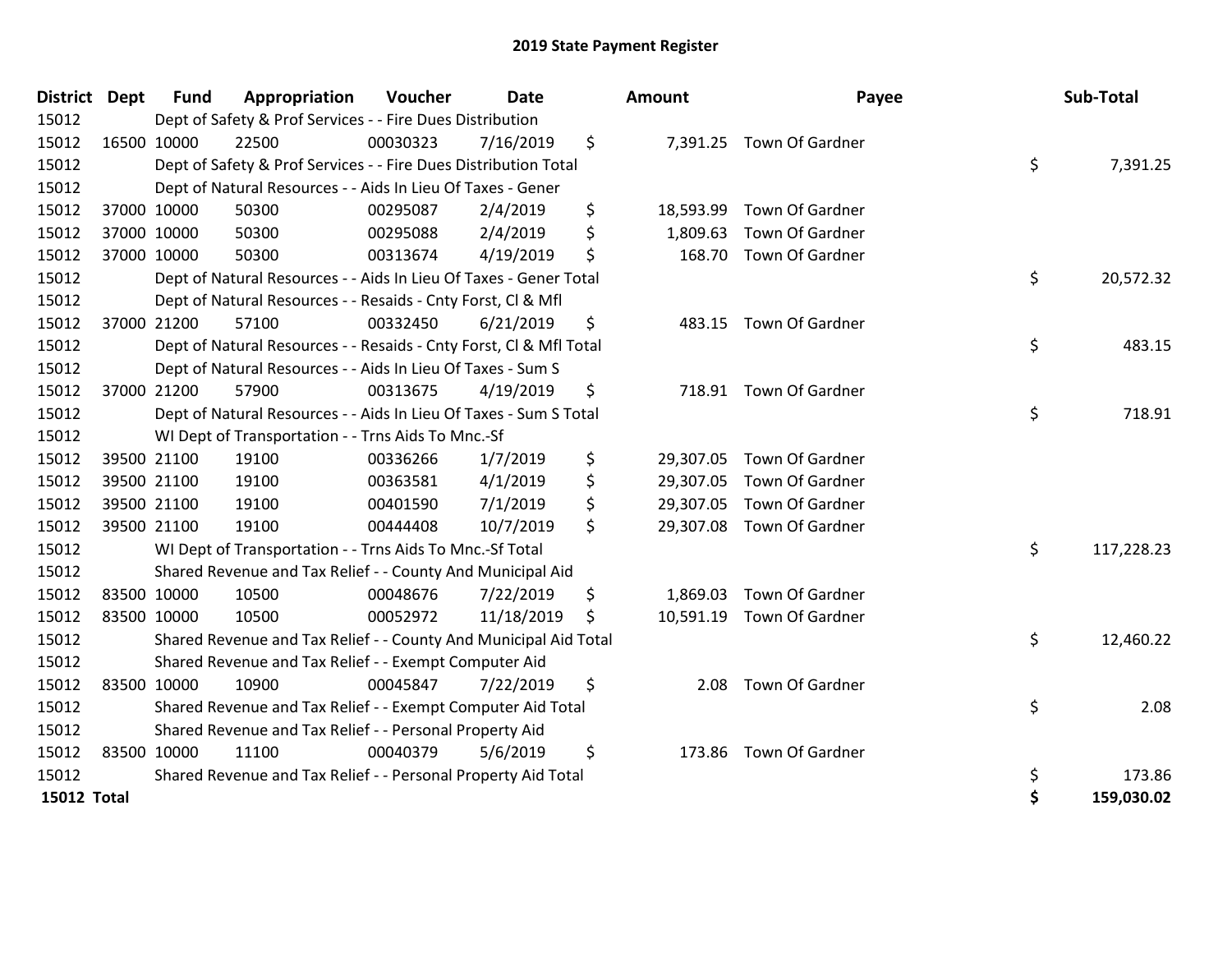| <b>District Dept</b> | <b>Fund</b> | Appropriation                                                      | Voucher  | <b>Date</b> |     | Amount   | Payee                       | Sub-Total        |
|----------------------|-------------|--------------------------------------------------------------------|----------|-------------|-----|----------|-----------------------------|------------------|
| 15014                |             | Dept of Safety & Prof Services - - Fire Dues Distribution          |          |             |     |          |                             |                  |
| 15014                | 16500 10000 | 22500                                                              | 00029978 | 7/15/2019   | \$  |          | 23,931.42 Town Of Gibraltar |                  |
| 15014                |             | Dept of Safety & Prof Services - - Fire Dues Distribution Total    |          |             |     |          |                             | \$<br>23,931.42  |
| 15014                |             | Dept of Natural Resources - - Aids In Lieu Of Taxes - Gener        |          |             |     |          |                             |                  |
| 15014                | 37000 10000 | 50300                                                              | 00295056 | 2/4/2019    | \$  | 5,423.84 | Town Of Gibraltar           |                  |
| 15014                | 37000 10000 | 50300                                                              | 00313289 | 4/19/2019   | \$  | 92.13    | Town Of Gibraltar           |                  |
| 15014                |             | Dept of Natural Resources - - Aids In Lieu Of Taxes - Gener Total  |          |             |     |          |                             | \$<br>5,515.97   |
| 15014                |             | Dept of Natural Resources - - Resaids - Cnty Forst, Cl & Mfl       |          |             |     |          |                             |                  |
| 15014                | 37000 21200 | 57100                                                              | 00332451 | 6/21/2019   | \$  |          | 576.37 Town Of Gibraltar    |                  |
| 15014                |             | Dept of Natural Resources - - Resaids - Cnty Forst, Cl & Mfl Total |          |             |     |          |                             | \$<br>576.37     |
| 15014                |             | Dept of Natural Resources - - Aids In Lieu Of Taxes - Sum S        |          |             |     |          |                             |                  |
| 15014                | 37000 21200 | 57900                                                              | 00313290 | 4/19/2019   | \$  |          | 3,311.22 Town Of Gibraltar  |                  |
| 15014                |             | Dept of Natural Resources - - Aids In Lieu Of Taxes - Sum S Total  |          |             |     |          |                             | \$<br>3,311.22   |
| 15014                |             | WI Dept of Transportation - - Trns Aids To Mnc.-Sf                 |          |             |     |          |                             |                  |
| 15014                | 39500 21100 | 19100                                                              | 00336267 | 1/7/2019    | \$  |          | 35,350.78 Town Of Gibraltar |                  |
| 15014                | 39500 21100 | 19100                                                              | 00363582 | 4/1/2019    | \$  |          | 35,350.78 Town Of Gibraltar |                  |
| 15014                | 39500 21100 | 19100                                                              | 00401591 | 7/1/2019    | \$  |          | 35,350.78 Town Of Gibraltar |                  |
| 15014                | 39500 21100 | 19100                                                              | 00444409 | 10/7/2019   | \$  |          | 35,350.80 Town Of Gibraltar |                  |
| 15014                |             | WI Dept of Transportation - - Trns Aids To Mnc.-Sf Total           |          |             |     |          |                             | \$<br>141,403.14 |
| 15014                |             | Department of Justice - - Law Enforcement Train, Local             |          |             |     |          |                             |                  |
| 15014                | 45500 10000 | 23100                                                              | 00073137 | 10/17/2019  | \$  |          | 320.00 Town Of Gibraltar    |                  |
| 15014                |             | Department of Justice - - Law Enforcement Train, Local Total       |          |             |     |          |                             | \$<br>320.00     |
| 15014                |             | Elections Commission - - 2018 Hava Election Security               |          |             |     |          |                             |                  |
| 15014                | 51000 22000 | 18200                                                              | 00002782 | 11/20/2019  | \$  |          | 100.00 Town Of Gibraltar    |                  |
| 15014                |             | Elections Commission - - 2018 Hava Election Security Total         |          |             |     |          |                             | \$<br>100.00     |
| 15014                |             | Shared Revenue and Tax Relief - - County And Municipal Aid         |          |             |     |          |                             |                  |
| 15014                | 83500 10000 | 10500                                                              | 00048677 | 7/22/2019   | \$  | 1,939.24 | Town Of Gibraltar           |                  |
| 15014                | 83500 10000 | 10500                                                              | 00052973 | 11/18/2019  | \$. |          | 10,989.05 Town Of Gibraltar |                  |
| 15014                |             | Shared Revenue and Tax Relief - - County And Municipal Aid Total   |          |             |     |          |                             | \$<br>12,928.29  |
| 15014                |             | Shared Revenue and Tax Relief - - Exempt Computer Aid              |          |             |     |          |                             |                  |
| 15014                | 83500 10000 | 10900                                                              | 00045848 | 7/22/2019   | \$  | 328.41   | Town Of Gibraltar           |                  |
| 15014                |             | Shared Revenue and Tax Relief - - Exempt Computer Aid Total        |          |             |     |          |                             | \$<br>328.41     |
| 15014                |             | Shared Revenue and Tax Relief - - Personal Property Aid            |          |             |     |          |                             |                  |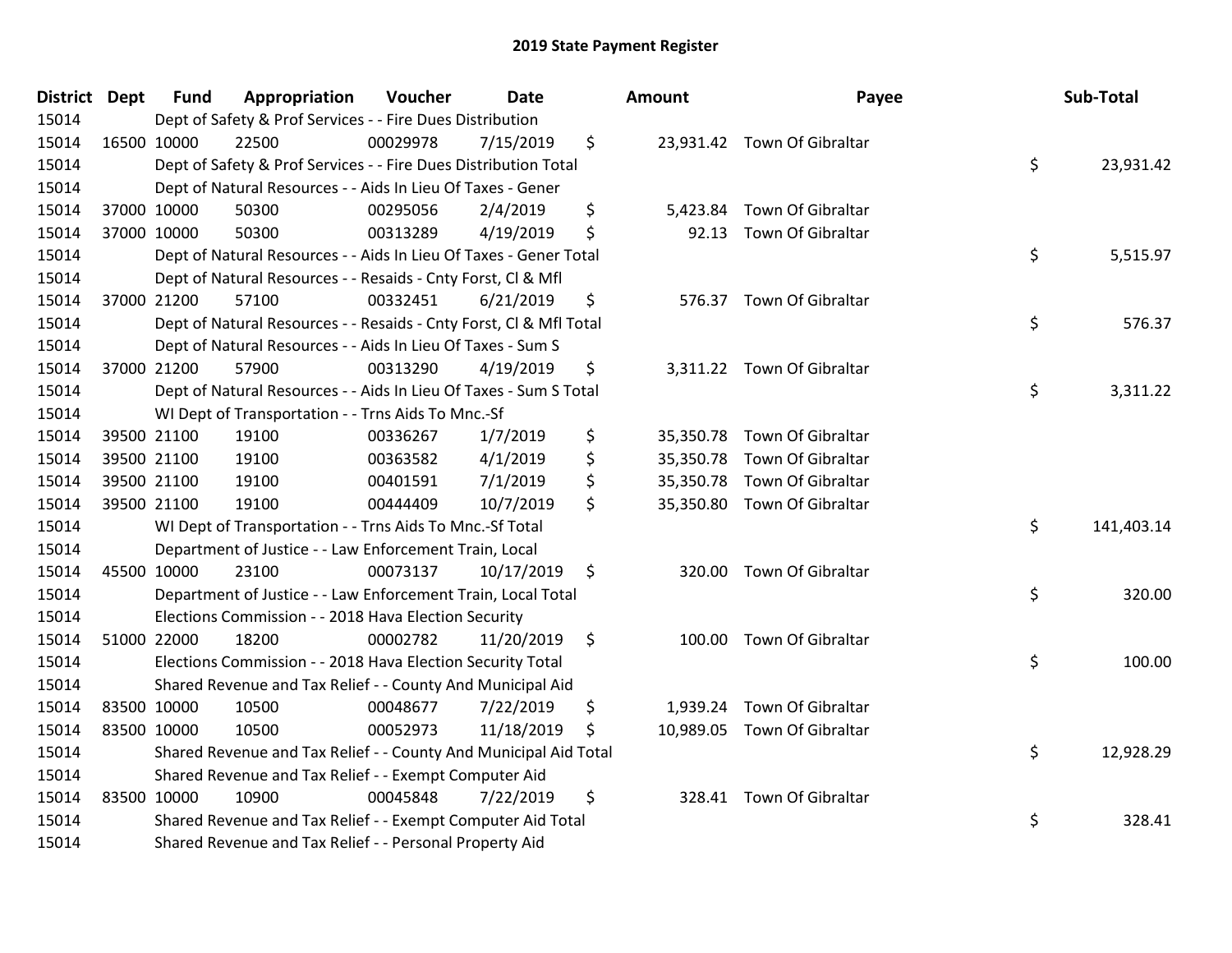| District Dept | <b>Fund</b> | Appropriation                                                       | Voucher  | Date      | Amount   | <b>Pavee</b>               | Sub-Total  |
|---------------|-------------|---------------------------------------------------------------------|----------|-----------|----------|----------------------------|------------|
| 15014         | 83500 10000 | 11100                                                               | 00040380 | 5/6/2019  | 3,785.54 | Town Of Gibraltar          |            |
| 15014         |             | Shared Revenue and Tax Relief - - Personal Property Aid Total       |          |           |          |                            | 3,785.54   |
| 15014         |             | Shared Revenue and Tax Relief - - Payments For Municipal Svcs       |          |           |          |                            |            |
| 15014         | 83500 10000 | 50100                                                               | 00037702 | 1/31/2019 |          | 1,871.10 Town Of Gibraltar |            |
| 15014         |             | Shared Revenue and Tax Relief - - Payments For Municipal Svcs Total |          |           |          |                            | 1,871.10   |
| 15014 Total   |             |                                                                     |          |           |          |                            | 194,071.46 |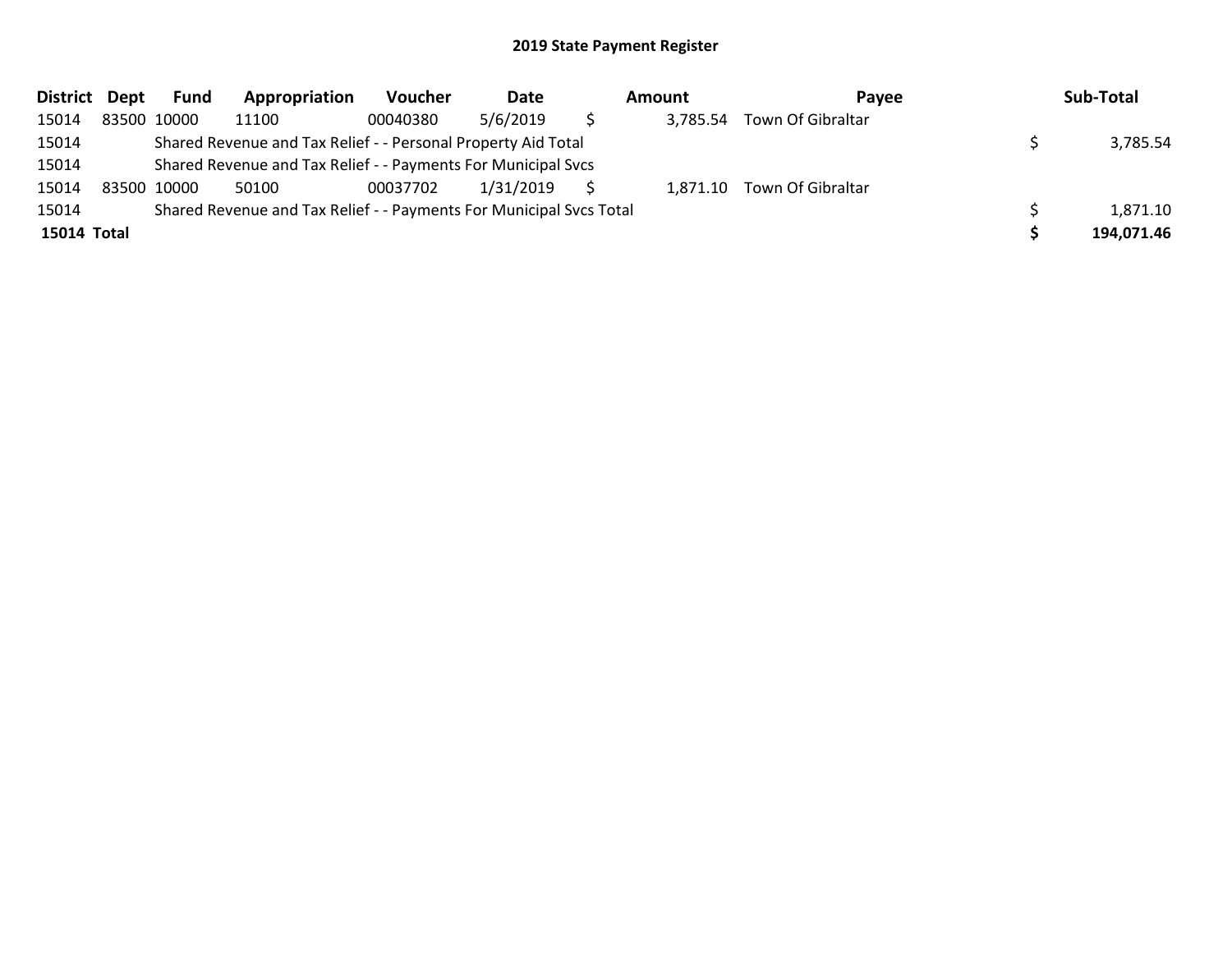| District Dept | <b>Fund</b> | Appropriation                                                      | Voucher  | <b>Date</b>      | <b>Amount</b>   | Payee               | Sub-Total        |
|---------------|-------------|--------------------------------------------------------------------|----------|------------------|-----------------|---------------------|------------------|
| 15016         |             | Dept of Safety & Prof Services - - Fire Dues Distribution          |          |                  |                 |                     |                  |
| 15016         | 16500 10000 | 22500                                                              | 00030347 | 7/16/2019        | \$<br>7,038.55  | Town Of Jacksonport |                  |
| 15016         |             | Dept of Safety & Prof Services - - Fire Dues Distribution Total    |          |                  |                 |                     | \$<br>7,038.55   |
| 15016         |             | Dept of Natural Resources - - Resaids - Cnty Forst, CI & Mfl       |          |                  |                 |                     |                  |
| 15016         | 37000 21200 | 57100                                                              | 00332452 | 6/21/2019        | \$<br>390.79    | Town Of Jacksonport |                  |
| 15016         |             | Dept of Natural Resources - - Resaids - Cnty Forst, CI & Mfl Total |          |                  |                 |                     | \$<br>390.79     |
| 15016         |             | WI Dept of Transportation - - Trns Aids To Mnc.-Sf                 |          |                  |                 |                     |                  |
| 15016         | 39500 21100 | 19100                                                              | 00336268 | 1/7/2019         | \$<br>28,058.80 | Town Of Jacksonport |                  |
| 15016         | 39500 21100 | 19100                                                              | 00363583 | 4/1/2019         | \$<br>28,058.80 | Town Of Jacksonport |                  |
| 15016         | 39500 21100 | 19100                                                              | 00401592 | 7/1/2019         | \$<br>28,058.80 | Town Of Jacksonport |                  |
| 15016         | 39500 21100 | 19100                                                              | 00444410 | 10/7/2019        | \$<br>28,058.82 | Town Of Jacksonport |                  |
| 15016         |             | WI Dept of Transportation - - Trns Aids To Mnc.-Sf Total           |          | \$<br>112,235.22 |                 |                     |                  |
| 15016         |             | WI Dept of Transportation - - Loc Rd Imp Prg St Fd                 |          |                  |                 |                     |                  |
| 15016         | 39500 21100 | 27800                                                              | 00472780 | 12/18/2019       | \$<br>13,608.28 | Town Of Jacksonport |                  |
| 15016         |             | WI Dept of Transportation - - Loc Rd Imp Prg St Fd Total           |          |                  |                 |                     | \$<br>13,608.28  |
| 15016         |             | Shared Revenue and Tax Relief - - County And Municipal Aid         |          |                  |                 |                     |                  |
| 15016         | 83500 10000 | 10500                                                              | 00048678 | 7/22/2019        | \$<br>1,454.08  | Town Of Jacksonport |                  |
| 15016         | 83500 10000 | 10500                                                              | 00052974 | 11/18/2019       | \$<br>8,243.61  | Town Of Jacksonport |                  |
| 15016         |             | Shared Revenue and Tax Relief - - County And Municipal Aid Total   |          |                  |                 |                     | \$<br>9,697.69   |
| 15016         |             | Shared Revenue and Tax Relief - - Exempt Computer Aid              |          |                  |                 |                     |                  |
| 15016         | 83500 10000 | 10900                                                              | 00045849 | 7/22/2019        | \$<br>41.57     | Town Of Jacksonport |                  |
| 15016         |             | Shared Revenue and Tax Relief - - Exempt Computer Aid Total        |          |                  |                 |                     | \$<br>41.57      |
| 15016         |             | Shared Revenue and Tax Relief - - Personal Property Aid            |          |                  |                 |                     |                  |
| 15016         | 83500 10000 | 11100                                                              | 00040381 | 5/6/2019         | \$<br>752.23    | Town Of Jacksonport |                  |
| 15016         |             | Shared Revenue and Tax Relief - - Personal Property Aid Total      |          |                  |                 |                     | \$<br>752.23     |
| 15016 Total   |             |                                                                    |          |                  |                 |                     | \$<br>143,764.33 |

| District           | Dept | <b>Fund</b>                                        | Appropriation                                                      | Voucher  | <b>Date</b>      |    | <b>Amount</b> | Payee                         | Sub-Total        |
|--------------------|------|----------------------------------------------------|--------------------------------------------------------------------|----------|------------------|----|---------------|-------------------------------|------------------|
| 15016              |      |                                                    | Dept of Safety & Prof Services - - Fire Dues Distribution          |          |                  |    |               |                               |                  |
| 15016              |      | 16500 10000                                        | 22500                                                              | 00030347 | 7/16/2019        | \$ | 7,038.55      | Town Of Jacksonport           |                  |
| 15016              |      |                                                    | Dept of Safety & Prof Services - - Fire Dues Distribution Total    |          |                  |    |               |                               | \$<br>7,038.55   |
| 15016              |      |                                                    | Dept of Natural Resources - - Resaids - Cnty Forst, CI & Mfl       |          |                  |    |               |                               |                  |
| 15016              |      | 37000 21200                                        | 57100                                                              | 00332452 | 6/21/2019        | \$ | 390.79        | Town Of Jacksonport           |                  |
| 15016              |      |                                                    | Dept of Natural Resources - - Resaids - Cnty Forst, Cl & Mfl Total |          |                  |    |               |                               | \$<br>390.79     |
| 15016              |      |                                                    | WI Dept of Transportation - - Trns Aids To Mnc.-Sf                 |          |                  |    |               |                               |                  |
| 15016              |      | 39500 21100                                        | 19100                                                              | 00336268 | 1/7/2019         | \$ | 28,058.80     | Town Of Jacksonport           |                  |
| 15016              |      | 39500 21100                                        | 19100                                                              | 00363583 | 4/1/2019         | \$ | 28,058.80     | Town Of Jacksonport           |                  |
| 15016              |      | 39500 21100                                        | 19100                                                              | 00401592 | 7/1/2019         | \$ | 28,058.80     | Town Of Jacksonport           |                  |
| 15016              |      | 39500 21100                                        | 19100                                                              | 00444410 | 10/7/2019        | \$ | 28,058.82     | Town Of Jacksonport           |                  |
| 15016              |      |                                                    | WI Dept of Transportation - - Trns Aids To Mnc.-Sf Total           |          | \$<br>112,235.22 |    |               |                               |                  |
| 15016              |      | WI Dept of Transportation - - Loc Rd Imp Prg St Fd |                                                                    |          |                  |    |               |                               |                  |
| 15016              |      | 39500 21100                                        | 27800                                                              | 00472780 | 12/18/2019       | \$ |               | 13,608.28 Town Of Jacksonport |                  |
| 15016              |      |                                                    | WI Dept of Transportation - - Loc Rd Imp Prg St Fd Total           |          |                  |    |               |                               | \$<br>13,608.28  |
| 15016              |      |                                                    | Shared Revenue and Tax Relief - - County And Municipal Aid         |          |                  |    |               |                               |                  |
| 15016              |      | 83500 10000                                        | 10500                                                              | 00048678 | 7/22/2019        | \$ | 1,454.08      | Town Of Jacksonport           |                  |
| 15016              |      | 83500 10000                                        | 10500                                                              | 00052974 | 11/18/2019       | S  |               | 8,243.61 Town Of Jacksonport  |                  |
| 15016              |      |                                                    | Shared Revenue and Tax Relief - - County And Municipal Aid Total   |          |                  |    |               |                               | \$<br>9,697.69   |
| 15016              |      |                                                    | Shared Revenue and Tax Relief - - Exempt Computer Aid              |          |                  |    |               |                               |                  |
| 15016              |      | 83500 10000                                        | 10900                                                              | 00045849 | 7/22/2019        | \$ | 41.57         | Town Of Jacksonport           |                  |
| 15016              |      |                                                    | Shared Revenue and Tax Relief - - Exempt Computer Aid Total        |          |                  |    |               |                               | \$<br>41.57      |
| 15016              |      |                                                    | Shared Revenue and Tax Relief - - Personal Property Aid            |          |                  |    |               |                               |                  |
| 15016              |      | 83500 10000                                        | 11100                                                              | 00040381 | 5/6/2019         | \$ | 752.23        | Town Of Jacksonport           |                  |
| 15016              |      |                                                    | Shared Revenue and Tax Relief - - Personal Property Aid Total      |          |                  |    |               |                               | \$<br>752.23     |
| <b>15016 Total</b> |      |                                                    |                                                                    |          |                  |    |               |                               | \$<br>143,764.33 |
|                    |      |                                                    |                                                                    |          |                  |    |               |                               |                  |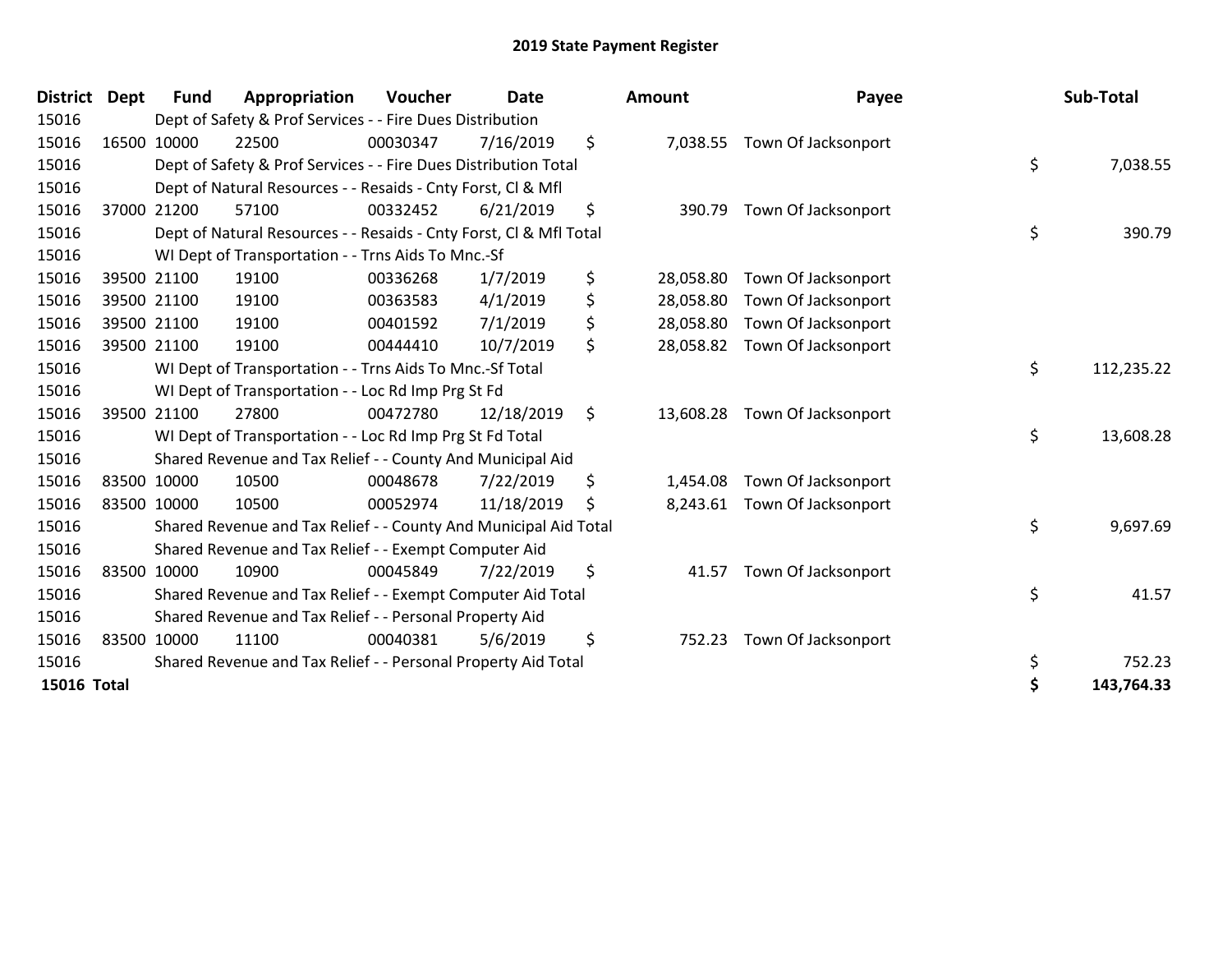| <b>District</b> | <b>Dept</b> | <b>Fund</b>                                                       | Appropriation                                                      | Voucher  | Date       |    | <b>Amount</b> | Payee                           |    | Sub-Total  |  |
|-----------------|-------------|-------------------------------------------------------------------|--------------------------------------------------------------------|----------|------------|----|---------------|---------------------------------|----|------------|--|
| 15018           |             |                                                                   | Dept of Safety & Prof Services - - Fire Dues Distribution          |          |            |    |               |                                 |    |            |  |
| 15018           |             | 16500 10000                                                       | 22500                                                              | 00029962 | 7/15/2019  | \$ |               | 27,573.80 Town Of Liberty Grove |    |            |  |
| 15018           |             |                                                                   | Dept of Safety & Prof Services - - Fire Dues Distribution Total    |          |            |    |               |                                 | \$ | 27,573.80  |  |
| 15018           |             |                                                                   | Dept of Natural Resources - - Aids In Lieu Of Taxes - Gener        |          |            |    |               |                                 |    |            |  |
| 15018           |             | 37000 10000                                                       | 50300                                                              | 00295149 | 2/4/2019   | \$ | 8,764.98      | Town Of Liberty Grove           |    |            |  |
| 15018           |             | 37000 10000                                                       | 50300                                                              | 00295150 | 2/4/2019   | \$ | 8,299.96      | Town Of Liberty Grove           |    |            |  |
| 15018           |             | 37000 10000                                                       | 50300                                                              | 00314399 | 4/19/2019  | \$ | 3,231.72      | Town Of Liberty Grove           |    |            |  |
| 15018           |             | 37000 10000                                                       | 50300                                                              | 00314402 | 4/19/2019  | \$ | 70.00         | Town Of Liberty Grove           |    |            |  |
| 15018           |             |                                                                   | Dept of Natural Resources - - Aids In Lieu Of Taxes - Gener Total  |          |            |    |               |                                 | \$ | 20,366.66  |  |
| 15018           |             |                                                                   | Dept of Natural Resources - - Resaids - Cnty Forst, Cl & Mfl       |          |            |    |               |                                 |    |            |  |
| 15018           |             | 37000 21200                                                       | 57100                                                              | 00332453 | 6/21/2019  | \$ | 276.89        | Town Of Liberty Grove           |    |            |  |
| 15018           |             |                                                                   | Dept of Natural Resources - - Resaids - Cnty Forst, Cl & Mfl Total |          |            |    |               |                                 | \$ | 276.89     |  |
| 15018           |             |                                                                   | Dept of Natural Resources - - Aids In Lieu Of Taxes - Sum S        |          |            |    |               |                                 |    |            |  |
| 15018           |             | 37000 21200                                                       | 57900                                                              | 00314400 | 4/19/2019  | \$ | 177.71        | Town Of Liberty Grove           |    |            |  |
| 15018           |             | 37000 21200                                                       | 57900                                                              | 00314401 | 4/19/2019  | \$ | 191.04        | Town Of Liberty Grove           |    |            |  |
| 15018           |             | Dept of Natural Resources - - Aids In Lieu Of Taxes - Sum S Total |                                                                    |          |            |    |               |                                 |    | 368.75     |  |
| 15018           |             |                                                                   | Dept of Natural Resources - - Land Acquisition                     |          |            |    |               |                                 |    |            |  |
| 15018           |             | 37000 36300                                                       | TA100                                                              | 00291661 | 1/16/2019  | \$ |               | 48,057.00 Town Of Liberty Grove |    |            |  |
| 15018           |             |                                                                   | Dept of Natural Resources - - Land Acquisition Total               |          |            |    |               |                                 | \$ | 48,057.00  |  |
| 15018           |             |                                                                   | WI Dept of Transportation - - Trns Aids To Mnc.-Sf                 |          |            |    |               |                                 |    |            |  |
| 15018           |             | 39500 21100                                                       | 19100                                                              | 00336269 | 1/7/2019   | \$ | 60,620.87     | Town Of Liberty Grove           |    |            |  |
| 15018           |             | 39500 21100                                                       | 19100                                                              | 00363584 | 4/1/2019   | \$ | 60,620.87     | Town Of Liberty Grove           |    |            |  |
| 15018           |             | 39500 21100                                                       | 19100                                                              | 00401593 | 7/1/2019   | \$ | 60,620.87     | Town Of Liberty Grove           |    |            |  |
| 15018           |             | 39500 21100                                                       | 19100                                                              | 00444411 | 10/7/2019  | \$ | 60,620.89     | Town Of Liberty Grove           |    |            |  |
| 15018           |             |                                                                   | WI Dept of Transportation - - Trns Aids To Mnc.-Sf Total           |          |            |    |               |                                 | \$ | 242,483.50 |  |
| 15018           |             |                                                                   | Department of Administration - - Federal Aid                       |          |            |    |               |                                 |    |            |  |
| 15018           |             | 50500 10000                                                       | 14200                                                              | 00105385 | 7/8/2019   | \$ |               | 28,385.75 Town Of Liberty Grove |    |            |  |
| 15018           |             |                                                                   | Department of Administration - - Federal Aid Total                 |          |            |    |               |                                 | \$ | 28,385.75  |  |
| 15018           |             |                                                                   | Shared Revenue and Tax Relief - - County And Municipal Aid         |          |            |    |               |                                 |    |            |  |
| 15018           |             | 83500 10000                                                       | 10500                                                              | 00048679 | 7/22/2019  | \$ | 3,028.03      | Town Of Liberty Grove           |    |            |  |
| 15018           |             | 83500 10000                                                       | 10500                                                              | 00052975 | 11/18/2019 | \$ | 17,158.83     | Town Of Liberty Grove           |    |            |  |
| 15018           |             |                                                                   | Shared Revenue and Tax Relief - - County And Municipal Aid Total   |          |            |    |               |                                 | \$ | 20,186.86  |  |
| 15018           |             |                                                                   | Shared Revenue and Tax Relief - - Exempt Computer Aid              |          |            |    |               |                                 |    |            |  |

| ount      | Payee                 | Sub-Total        |
|-----------|-----------------------|------------------|
| 27,573.80 | Town Of Liberty Grove | \$<br>27,573.80  |
| 8,764.98  | Town Of Liberty Grove |                  |
| 8,299.96  | Town Of Liberty Grove |                  |
| 3,231.72  | Town Of Liberty Grove |                  |
| 70.00     | Town Of Liberty Grove |                  |
|           |                       | \$<br>20,366.66  |
| 276.89    | Town Of Liberty Grove |                  |
|           |                       | \$<br>276.89     |
| 177.71    | Town Of Liberty Grove |                  |
| 191.04    | Town Of Liberty Grove |                  |
|           |                       | \$<br>368.75     |
| 48,057.00 | Town Of Liberty Grove | \$<br>48,057.00  |
|           |                       |                  |
| 60,620.87 | Town Of Liberty Grove |                  |
| 60,620.87 | Town Of Liberty Grove |                  |
| 60,620.87 | Town Of Liberty Grove |                  |
| 60,620.89 | Town Of Liberty Grove |                  |
|           |                       | \$<br>242,483.50 |
| 28,385.75 | Town Of Liberty Grove |                  |
|           |                       | \$<br>28,385.75  |
| 3,028.03  | Town Of Liberty Grove |                  |
| 17,158.83 | Town Of Liberty Grove |                  |
|           |                       | \$<br>20,186.86  |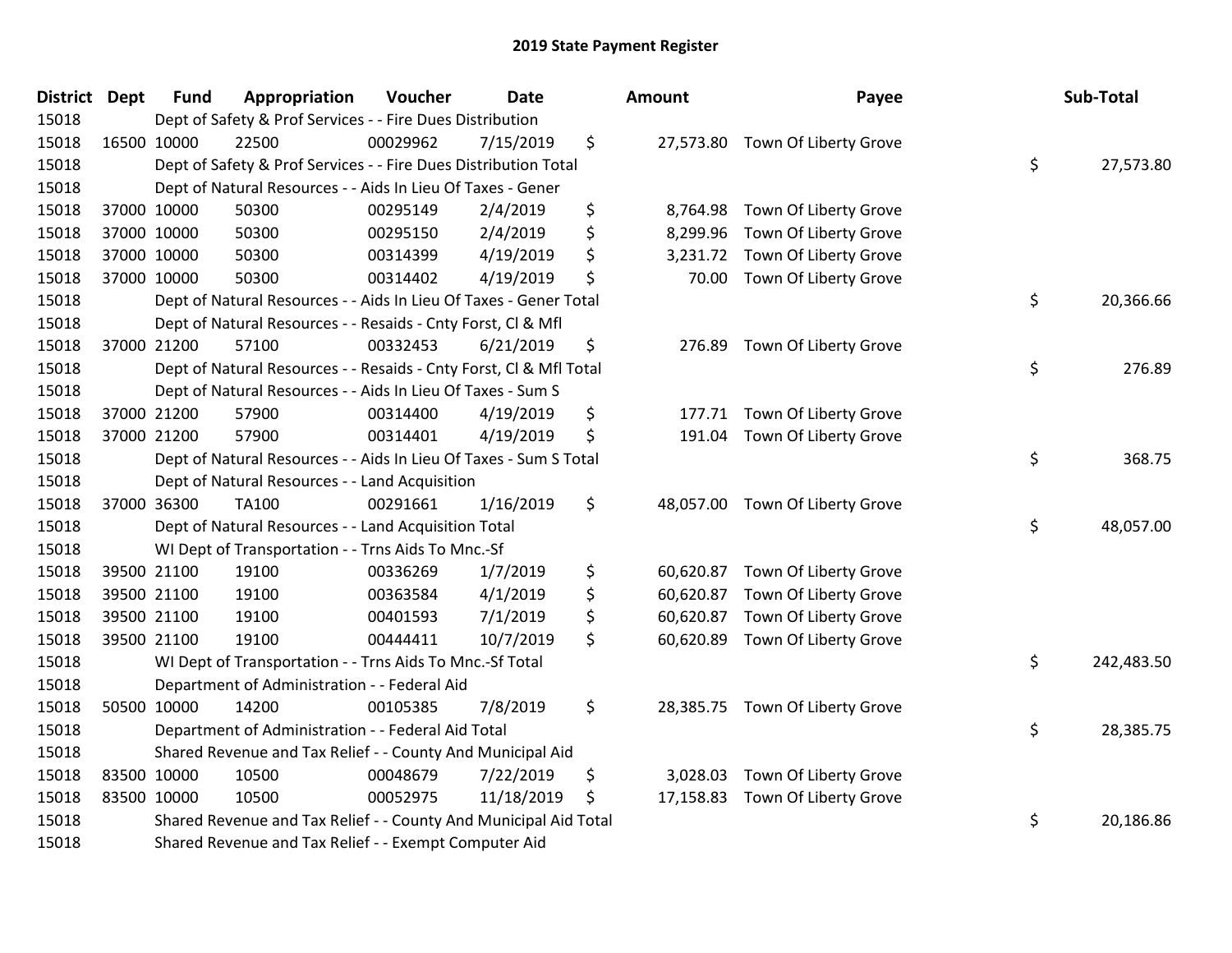| <b>District</b>    | <b>Dept</b> | <b>Fund</b> | Appropriation                                                       | Voucher  | Date       |    | Amount   | Payee                 | Sub-Total  |
|--------------------|-------------|-------------|---------------------------------------------------------------------|----------|------------|----|----------|-----------------------|------------|
| 15018              |             | 83500 10000 | 10900                                                               | 00045850 | 7/22/2019  | \$ | 341.92   | Town Of Liberty Grove |            |
| 15018              |             |             | Shared Revenue and Tax Relief - - Exempt Computer Aid Total         |          |            |    |          |                       | 341.92     |
| 15018              |             |             | Shared Revenue and Tax Relief - - Utility Aid                       |          |            |    |          |                       |            |
| 15018              |             | 83500 10000 | 11000                                                               | 00048679 | 7/22/2019  | \$ | 118.47   | Town Of Liberty Grove |            |
| 15018              |             | 83500 10000 | 11000                                                               | 00052975 | 11/18/2019 | Ś  | 678.50   | Town Of Liberty Grove |            |
| 15018              |             |             | Shared Revenue and Tax Relief - - Utility Aid Total                 | 796.97   |            |    |          |                       |            |
| 15018              |             |             | Shared Revenue and Tax Relief - - Personal Property Aid             |          |            |    |          |                       |            |
| 15018              |             | 83500 10000 | 11100                                                               | 00040382 | 5/6/2019   | \$ | 4,473.41 | Town Of Liberty Grove |            |
| 15018              |             |             | Shared Revenue and Tax Relief - - Personal Property Aid Total       |          |            |    |          |                       | 4,473.41   |
| 15018              |             |             | Shared Revenue and Tax Relief - - Payments For Municipal Svcs       |          |            |    |          |                       |            |
| 15018              |             | 83500 10000 | 50100                                                               | 00037909 | 1/31/2019  | S  | 308.93   | Town Of Liberty Grove |            |
| 15018              |             |             | Shared Revenue and Tax Relief - - Payments For Municipal Svcs Total |          |            |    |          |                       | 308.93     |
| <b>15018 Total</b> |             |             |                                                                     |          |            |    |          |                       | 393,620.44 |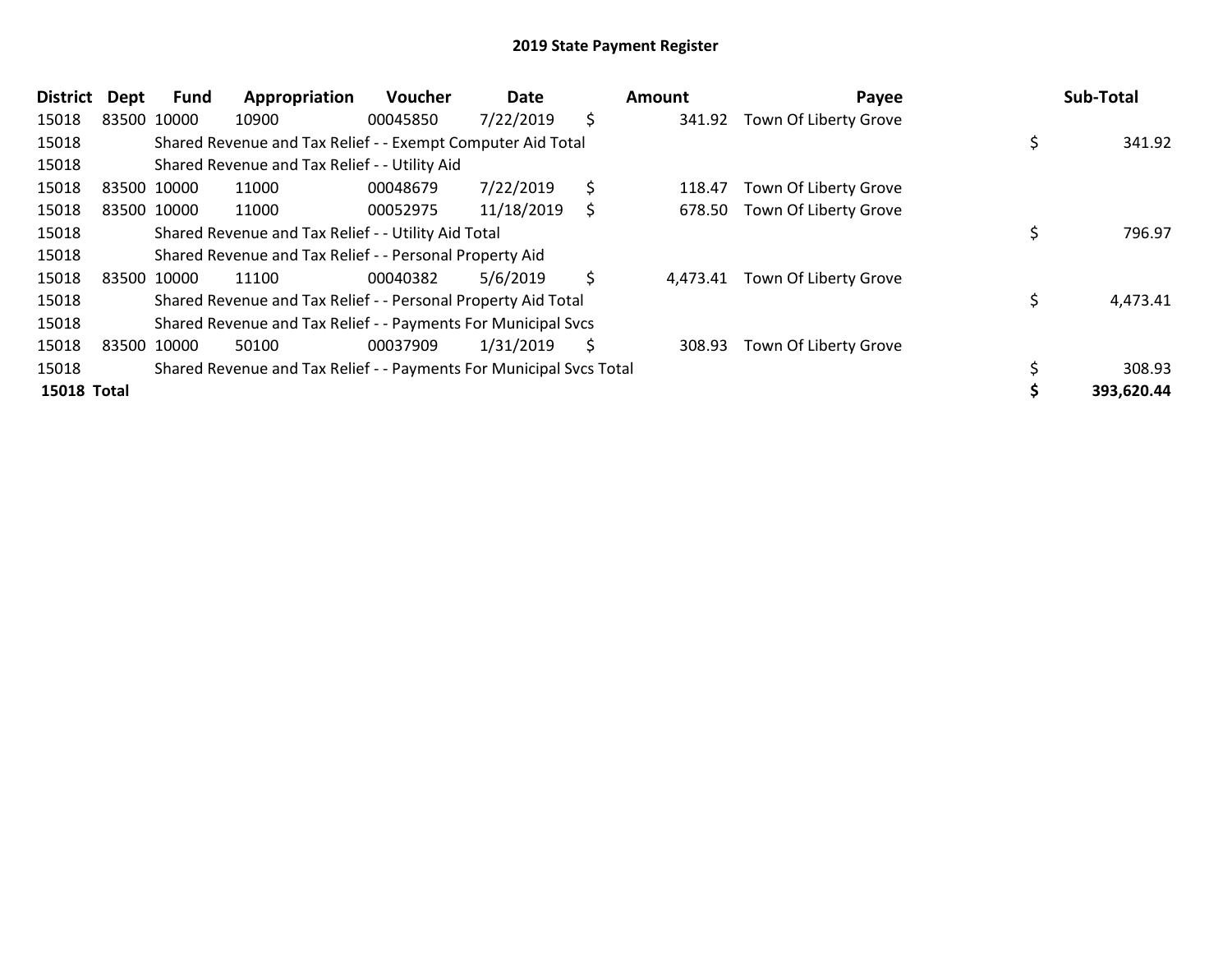| <b>District Dept</b> | <b>Fund</b> | Appropriation                                                      | Voucher  | <b>Date</b> | Amount          | Payee                         | Sub-Total        |
|----------------------|-------------|--------------------------------------------------------------------|----------|-------------|-----------------|-------------------------------|------------------|
| 15020                |             | Dept of Safety & Prof Services - - Fire Dues Distribution          |          |             |                 |                               |                  |
| 15020                | 16500 10000 | 22500                                                              | 00030135 | 7/16/2019   | \$              | 11,904.57 Nasewaupee, Town of |                  |
| 15020                |             | Dept of Safety & Prof Services - - Fire Dues Distribution Total    |          |             |                 |                               | \$<br>11,904.57  |
| 15020                |             | Dept of Natural Resources - - Aids In Lieu Of Taxes - Gener        |          |             |                 |                               |                  |
| 15020                | 37000 10000 | 50300                                                              | 00295054 | 2/4/2019    | \$<br>618.14    | Nasewaupee, Town of           |                  |
| 15020                | 37000 10000 | 50300                                                              | 00313225 | 4/19/2019   | \$<br>296.87    | Nasewaupee, Town of           |                  |
| 15020                |             | Dept of Natural Resources - - Aids In Lieu Of Taxes - Gener Total  |          |             |                 |                               | \$<br>915.01     |
| 15020                |             | Dept of Natural Resources - - Resaids - Cnty Forst, Cl & Mfl       |          |             |                 |                               |                  |
| 15020                | 37000 21200 | 57100                                                              | 00332454 | 6/21/2019   | \$              | 230.02 Nasewaupee, Town of    |                  |
| 15020                |             | Dept of Natural Resources - - Resaids - Cnty Forst, CI & Mfl Total |          |             |                 |                               | \$<br>230.02     |
| 15020                |             | Dept of Natural Resources - - Aids In Lieu Of Taxes - Sum S        |          |             |                 |                               |                  |
| 15020                | 37000 21200 | 57900                                                              | 00313224 | 4/19/2019   | \$<br>918.34    | Nasewaupee, Town of           |                  |
| 15020                |             | Dept of Natural Resources - - Aids In Lieu Of Taxes - Sum S Total  |          |             |                 |                               | \$<br>918.34     |
| 15020                |             | WI Dept of Transportation - - Trns Aids To Mnc.-Sf                 |          |             |                 |                               |                  |
| 15020                | 39500 21100 | 19100                                                              | 00336270 | 1/7/2019    | \$<br>39,167.65 | Nasewaupee, Town of           |                  |
| 15020                | 39500 21100 | 19100                                                              | 00363585 | 4/1/2019    | \$<br>39,167.65 | Nasewaupee, Town of           |                  |
| 15020                | 39500 21100 | 19100                                                              | 00401594 | 7/1/2019    | \$<br>39,167.65 | Nasewaupee, Town of           |                  |
| 15020                | 39500 21100 | 19100                                                              | 00444412 | 10/7/2019   | \$<br>39,167.67 | Nasewaupee, Town of           |                  |
| 15020                |             | WI Dept of Transportation - - Trns Aids To Mnc.-Sf Total           |          |             |                 |                               | \$<br>156,670.62 |
| 15020                |             | Shared Revenue and Tax Relief - - County And Municipal Aid         |          |             |                 |                               |                  |
| 15020                | 83500 10000 | 10500                                                              | 00048680 | 7/22/2019   | \$<br>3,380.28  | Nasewaupee, Town of           |                  |
| 15020                | 83500 10000 | 10500                                                              | 00052976 | 11/18/2019  | \$<br>19,154.89 | Nasewaupee, Town of           |                  |
| 15020                |             | Shared Revenue and Tax Relief - - County And Municipal Aid Total   |          |             |                 |                               | \$<br>22,535.17  |
| 15020                |             | Shared Revenue and Tax Relief - - Exempt Computer Aid              |          |             |                 |                               |                  |
| 15020                | 83500 10000 | 10900                                                              | 00045851 | 7/22/2019   | \$<br>101.85    | Nasewaupee, Town of           |                  |
| 15020                |             | Shared Revenue and Tax Relief - - Exempt Computer Aid Total        |          |             |                 |                               | \$<br>101.85     |
| 15020                |             | Shared Revenue and Tax Relief - - Utility Aid                      |          |             |                 |                               |                  |
| 15020                | 83500 10000 | 11000                                                              | 00048680 | 7/22/2019   | \$<br>455.45    | Nasewaupee, Town of           |                  |
| 15020                | 83500 10000 | 11000                                                              | 00052976 | 11/18/2019  | \$<br>2,617.11  | Nasewaupee, Town of           |                  |
| 15020                |             | Shared Revenue and Tax Relief - - Utility Aid Total                |          |             |                 |                               | \$<br>3,072.56   |
| 15020                |             | Shared Revenue and Tax Relief - - Personal Property Aid            |          |             |                 |                               |                  |
| 15020                | 83500 10000 | 11100                                                              | 00040383 | 5/6/2019    | \$<br>2,048.28  | Nasewaupee, Town of           |                  |
| 15020                |             | Shared Revenue and Tax Relief - - Personal Property Aid Total      |          |             |                 |                               | \$<br>2,048.28   |

| nount     | Payee               | <b>Sub-Total</b> |
|-----------|---------------------|------------------|
| 11,904.57 | Nasewaupee, Town of | \$<br>11,904.57  |
| 618.14    | Nasewaupee, Town of |                  |
| 296.87    | Nasewaupee, Town of |                  |
|           |                     | \$<br>915.01     |
| 230.02    | Nasewaupee, Town of |                  |
|           |                     | \$<br>230.02     |
| 918.34    | Nasewaupee, Town of |                  |
|           |                     | \$<br>918.34     |
|           |                     |                  |
| 39,167.65 | Nasewaupee, Town of |                  |
| 39,167.65 | Nasewaupee, Town of |                  |
| 39,167.65 | Nasewaupee, Town of |                  |
| 39,167.67 | Nasewaupee, Town of |                  |
|           |                     | \$<br>156,670.62 |
| 3,380.28  | Nasewaupee, Town of |                  |
| 19,154.89 | Nasewaupee, Town of |                  |
|           |                     | \$<br>22,535.17  |
| 101.85    | Nasewaupee, Town of |                  |
|           |                     | \$<br>101.85     |
| 455.45    | Nasewaupee, Town of |                  |
| 2,617.11  | Nasewaupee, Town of |                  |
|           |                     | \$<br>3,072.56   |
| 2,048.28  | Nasewaupee, Town of |                  |
|           |                     | \$<br>2,048.28   |
|           |                     |                  |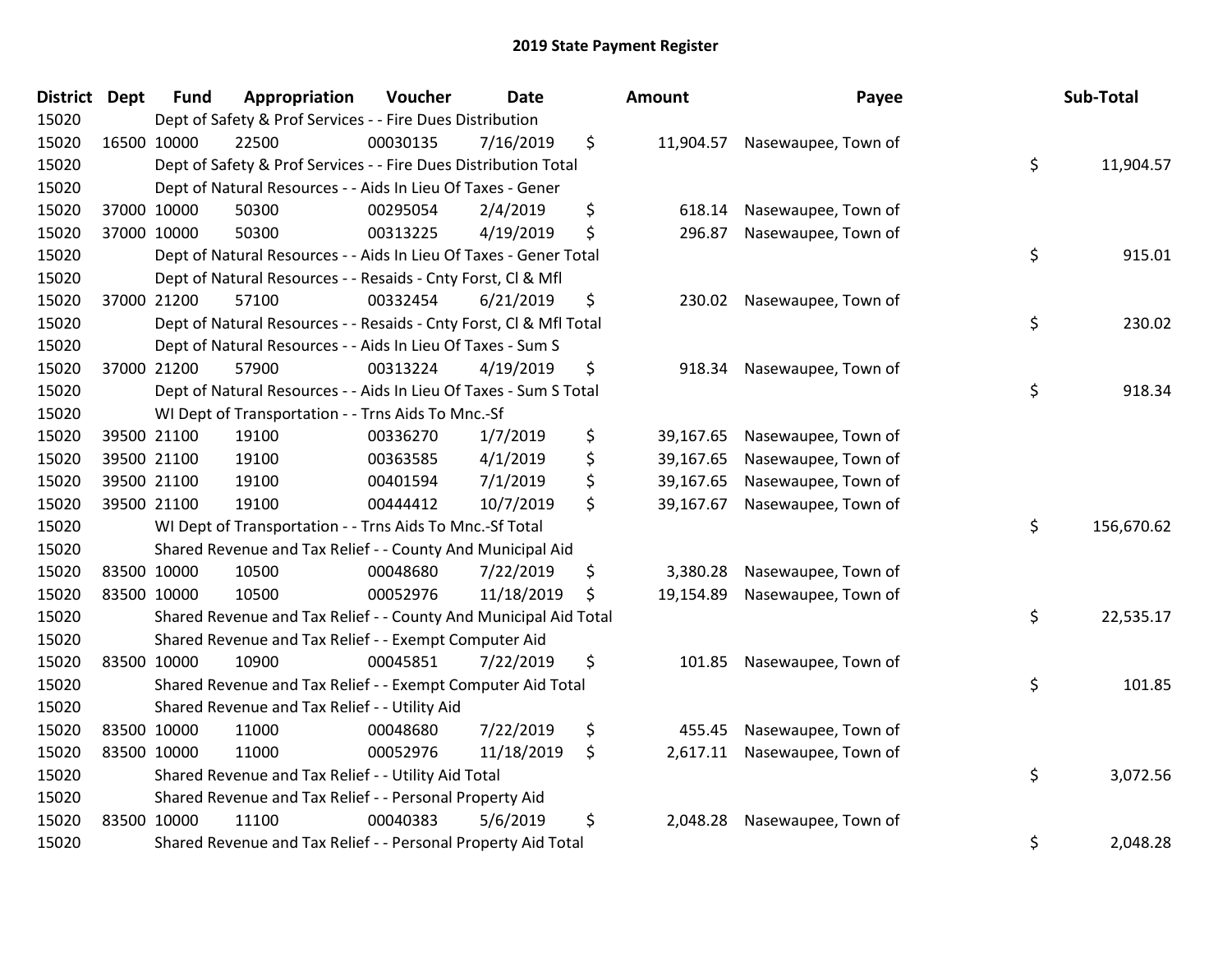| District Dept | <b>Fund</b> | Appropriation                                                       | Voucher  | Date      | <b>Amount</b> | Payee               | Sub-Total  |
|---------------|-------------|---------------------------------------------------------------------|----------|-----------|---------------|---------------------|------------|
| 15020         |             | Shared Revenue and Tax Relief - - Payments For Municipal Svcs       |          |           |               |                     |            |
| 15020         | 83500 10000 | 50100                                                               | 00037693 | 1/31/2019 | 789.29        | Nasewaupee, Town of |            |
| 15020         |             | Shared Revenue and Tax Relief - - Payments For Municipal Svcs Total |          |           |               |                     | 789.29     |
| 15020         |             | Shared Revenue and Tax Relief - - Lottery & Gaming Credit           |          |           |               |                     |            |
| 15020         | 83500 52100 | 36300                                                               | 00038226 | 3/25/2019 | 493.60        | Nasewaupee, Town of |            |
| 15020         |             | Shared Revenue and Tax Relief - - Lottery & Gaming Credit Total     |          |           |               |                     | 493.60     |
| 15020 Total   |             |                                                                     |          |           |               |                     | 199,679.31 |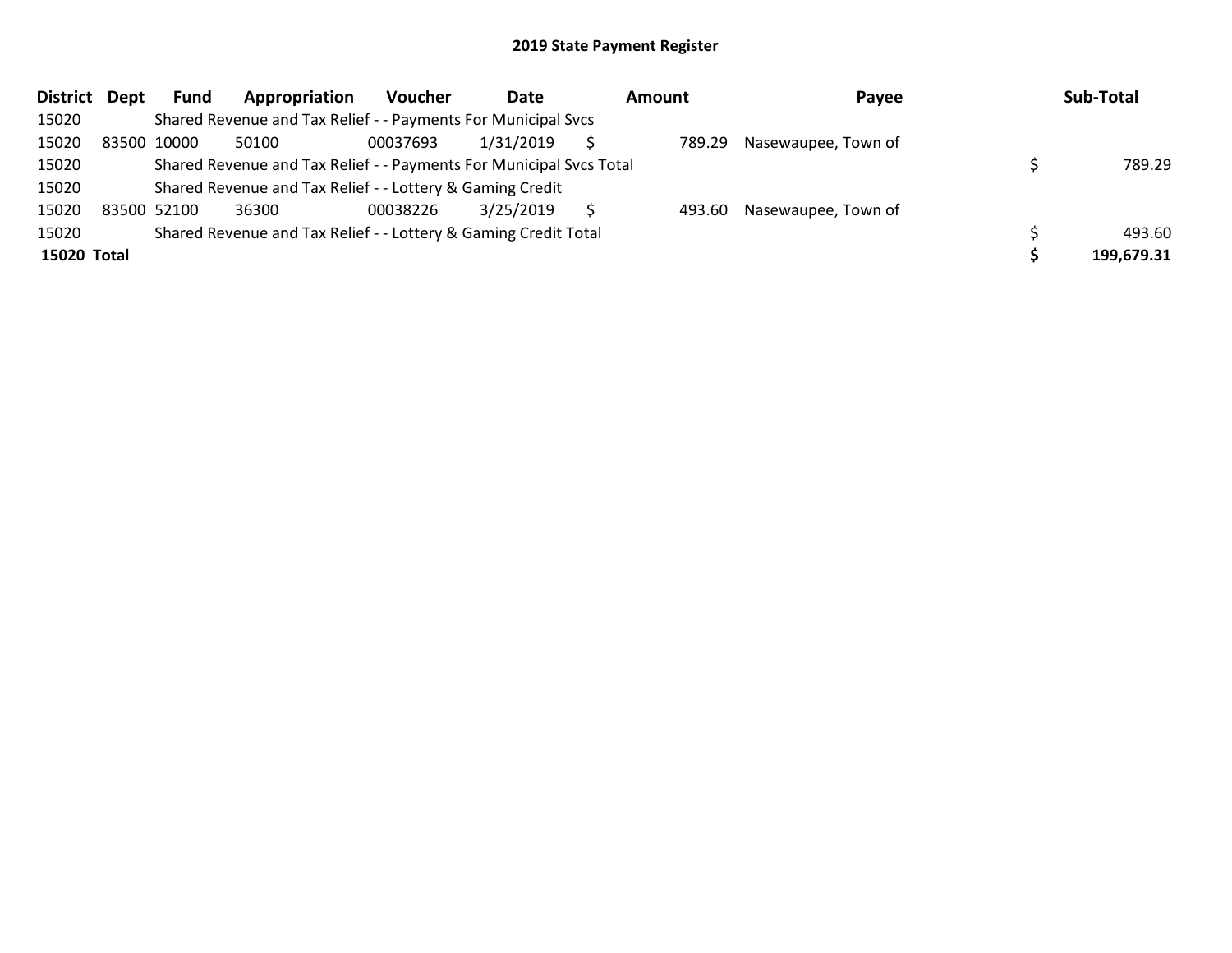| <b>District Dept</b> | <b>Fund</b> | Appropriation                                                      | Voucher  | <b>Date</b> | Amount          | Payee              | Sub-Total        |
|----------------------|-------------|--------------------------------------------------------------------|----------|-------------|-----------------|--------------------|------------------|
| 15022                |             | Dept of Safety & Prof Services - - Fire Dues Distribution          |          |             |                 |                    |                  |
| 15022                | 16500 10000 | 22500                                                              | 00029999 | 7/15/2019   | \$<br>21,183.80 | Town Of Sevastopol |                  |
| 15022                |             | Dept of Safety & Prof Services - - Fire Dues Distribution Total    |          |             |                 |                    | \$<br>21,183.80  |
| 15022                |             | Dept of Natural Resources - - Aids In Lieu Of Taxes - Gener        |          |             |                 |                    |                  |
| 15022                | 37000 10000 | 50300                                                              | 00295080 | 2/4/2019    | \$<br>79.28     | Town Of Sevastopol |                  |
| 15022                | 37000 10000 | 50300                                                              | 00295081 | 2/4/2019    | \$<br>12,599.39 | Town Of Sevastopol |                  |
| 15022                | 37000 10000 | 50300                                                              | 00313607 | 4/19/2019   | \$<br>9.34      | Town Of Sevastopol |                  |
| 15022                | 37000 10000 | 50300                                                              | 00313608 | 4/19/2019   | \$<br>3,985.25  | Town Of Sevastopol |                  |
| 15022                |             | Dept of Natural Resources - - Aids In Lieu Of Taxes - Gener Total  |          |             |                 |                    | \$<br>16,673.26  |
| 15022                |             | Dept of Natural Resources - - Resaids - Cnty Forst, Cl & Mfl       |          |             |                 |                    |                  |
| 15022                | 37000 21200 | 57100                                                              | 00332455 | 6/21/2019   | \$<br>326.94    | Town Of Sevastopol |                  |
| 15022                |             | Dept of Natural Resources - - Resaids - Cnty Forst, Cl & Mfl Total |          |             |                 |                    | \$<br>326.94     |
| 15022                |             | Dept of Natural Resources - - Aids In Lieu Of Taxes - Sum S        |          |             |                 |                    |                  |
| 15022                | 37000 21200 | 57900                                                              | 00313609 | 4/19/2019   | \$<br>18.32     | Town Of Sevastopol |                  |
| 15022                |             | Dept of Natural Resources - - Aids In Lieu Of Taxes - Sum S Total  |          |             |                 |                    | \$<br>18.32      |
| 15022                |             | WI Dept of Transportation - - Trns Aids To Mnc.-Sf                 |          |             |                 |                    |                  |
| 15022                | 39500 21100 | 19100                                                              | 00336271 | 1/7/2019    | \$<br>50,784.16 | Town Of Sevastopol |                  |
| 15022                | 39500 21100 | 19100                                                              | 00363586 | 4/1/2019    | \$<br>50,784.16 | Town Of Sevastopol |                  |
| 15022                | 39500 21100 | 19100                                                              | 00401595 | 7/1/2019    | \$<br>50,784.16 | Town Of Sevastopol |                  |
| 15022                | 39500 21100 | 19100                                                              | 00444413 | 10/7/2019   | \$<br>50,784.19 | Town Of Sevastopol |                  |
| 15022                |             | WI Dept of Transportation - - Trns Aids To Mnc.-Sf Total           |          |             |                 |                    | \$<br>203,136.67 |
| 15022                |             | WI Dept of Transportation - - Loc Rd Imp Prg St Fd                 |          |             |                 |                    |                  |
| 15022                | 39500 21100 | 27800                                                              | 00354917 | 2/22/2019   | \$<br>20,000.00 | Town Of Sevastopol |                  |
| 15022                | 39500 21100 | 27800                                                              | 00466598 | 11/29/2019  | \$<br>18,840.99 | Town Of Sevastopol |                  |
| 15022                |             | WI Dept of Transportation - - Loc Rd Imp Prg St Fd Total           |          |             |                 |                    | \$<br>38,840.99  |
| 15022                |             | Department of Administration - - Federal Aid                       |          |             |                 |                    |                  |
| 15022                | 50500 10000 | 14200                                                              | 00100031 | 4/8/2019    | \$<br>3,174.25  | Town Of Sevastopol |                  |
| 15022                | 50500 10000 | 14200                                                              | 00111074 | 10/24/2019  | \$<br>2,924.57  | Town Of Sevastopol |                  |
| 15022                | 50500 10000 | 14200                                                              | 00111110 | 10/24/2019  | \$<br>1,332.93  | Town Of Sevastopol |                  |
| 15022                |             | Department of Administration - - Federal Aid Total                 |          |             |                 |                    | \$<br>7,431.75   |
| 15022                |             | Elections Commission - - 2018 Hava Election Security               |          |             |                 |                    |                  |
| 15022                | 51000 22000 | 18200                                                              | 00002753 | 11/20/2019  | \$<br>600.00    | Town Of Sevastopol |                  |
| 15022                |             | Elections Commission - - 2018 Hava Election Security Total         |          |             |                 |                    | \$<br>600.00     |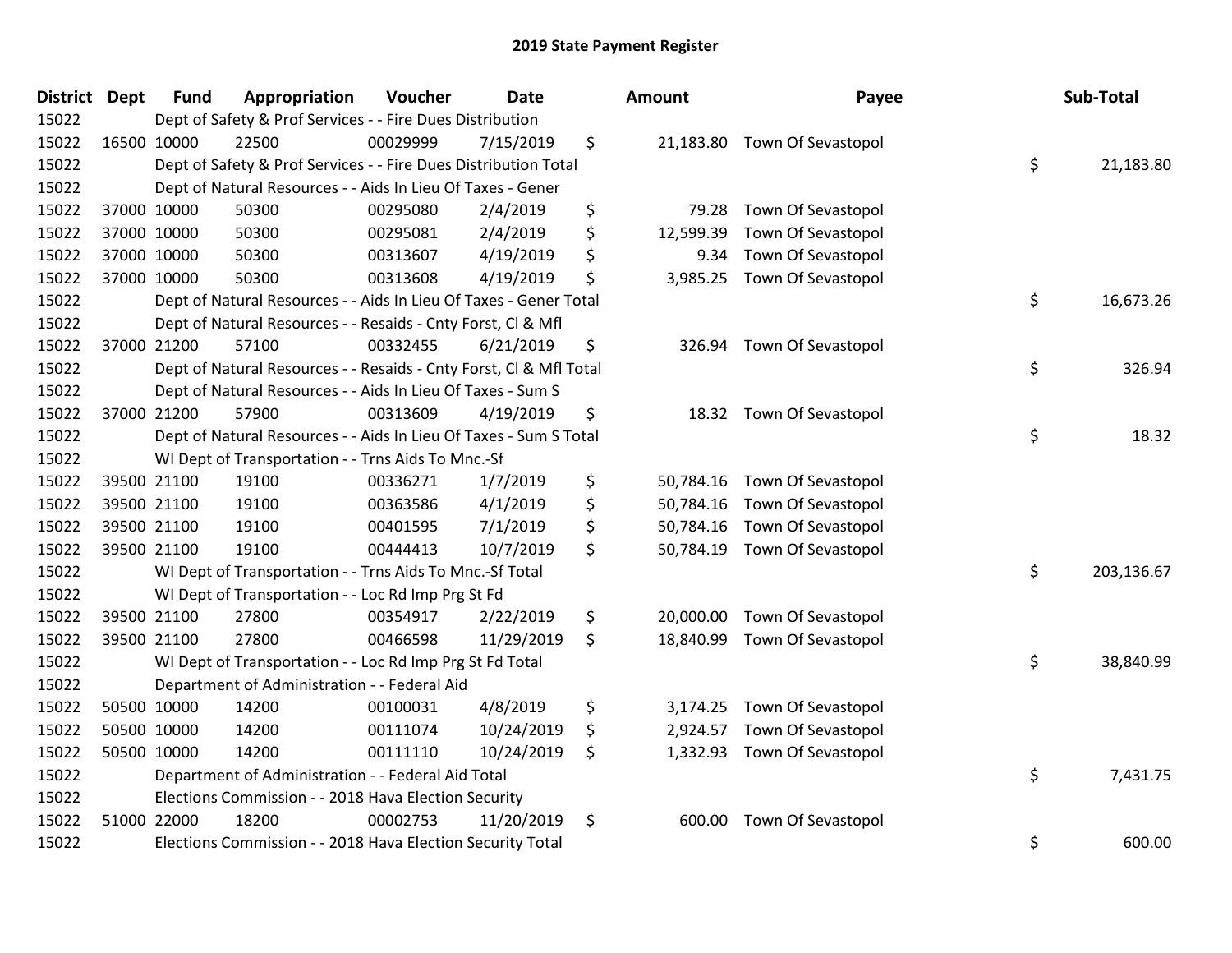| <b>District</b> | Dept | <b>Fund</b> | Appropriation                                                       | <b>Voucher</b> | Date       | Amount          | Payee                       | Sub-Total       |
|-----------------|------|-------------|---------------------------------------------------------------------|----------------|------------|-----------------|-----------------------------|-----------------|
| 15022           |      |             | Shared Revenue and Tax Relief - - County And Municipal Aid          |                |            |                 |                             |                 |
| 15022           |      | 83500 10000 | 10500                                                               | 00048681       | 7/22/2019  | \$<br>5,041.64  | Town Of Sevastopol          |                 |
| 15022           |      | 83500 10000 | 10500                                                               | 00052977       | 11/18/2019 | \$<br>28,569.26 | Town Of Sevastopol          |                 |
| 15022           |      |             | Shared Revenue and Tax Relief - - County And Municipal Aid Total    |                |            |                 |                             | \$<br>33,610.90 |
| 15022           |      |             | Shared Revenue and Tax Relief - - Exempt Computer Aid               |                |            |                 |                             |                 |
| 15022           |      | 83500 10000 | 10900                                                               | 00045852       | 7/22/2019  | \$<br>25.98     | Town Of Sevastopol          |                 |
| 15022           |      |             | Shared Revenue and Tax Relief - - Exempt Computer Aid Total         |                |            |                 |                             | \$<br>25.98     |
| 15022           |      |             | Shared Revenue and Tax Relief - - Utility Aid                       |                |            |                 |                             |                 |
| 15022           |      | 83500 10000 | 11000                                                               | 00048681       | 7/22/2019  | \$<br>1,629.86  | Town Of Sevastopol          |                 |
| 15022           |      | 83500 10000 | 11000                                                               | 00052977       | 11/18/2019 | \$              | 9,355.34 Town Of Sevastopol |                 |
| 15022           |      |             | Shared Revenue and Tax Relief - - Utility Aid Total                 |                |            |                 |                             | \$<br>10,985.20 |
| 15022           |      |             | Shared Revenue and Tax Relief - - Personal Property Aid             |                |            |                 |                             |                 |
| 15022           |      | 83500 10000 | 11100                                                               | 00040384       | 5/6/2019   | \$<br>966.91    | Town Of Sevastopol          |                 |
| 15022           |      |             | Shared Revenue and Tax Relief - - Personal Property Aid Total       |                |            |                 |                             | \$<br>966.91    |
| 15022           |      |             | Shared Revenue and Tax Relief - - Payments For Municipal Svcs       |                |            |                 |                             |                 |
| 15022           |      | 83500 10000 | 50100                                                               | 00037740       | 1/31/2019  | \$<br>885.05    | Town Of Sevastopol          |                 |
| 15022           |      |             | Shared Revenue and Tax Relief - - Payments For Municipal Svcs Total |                |            |                 |                             | \$<br>885.05    |
| 15022 Total     |      |             |                                                                     |                |            |                 |                             | 334,685.77      |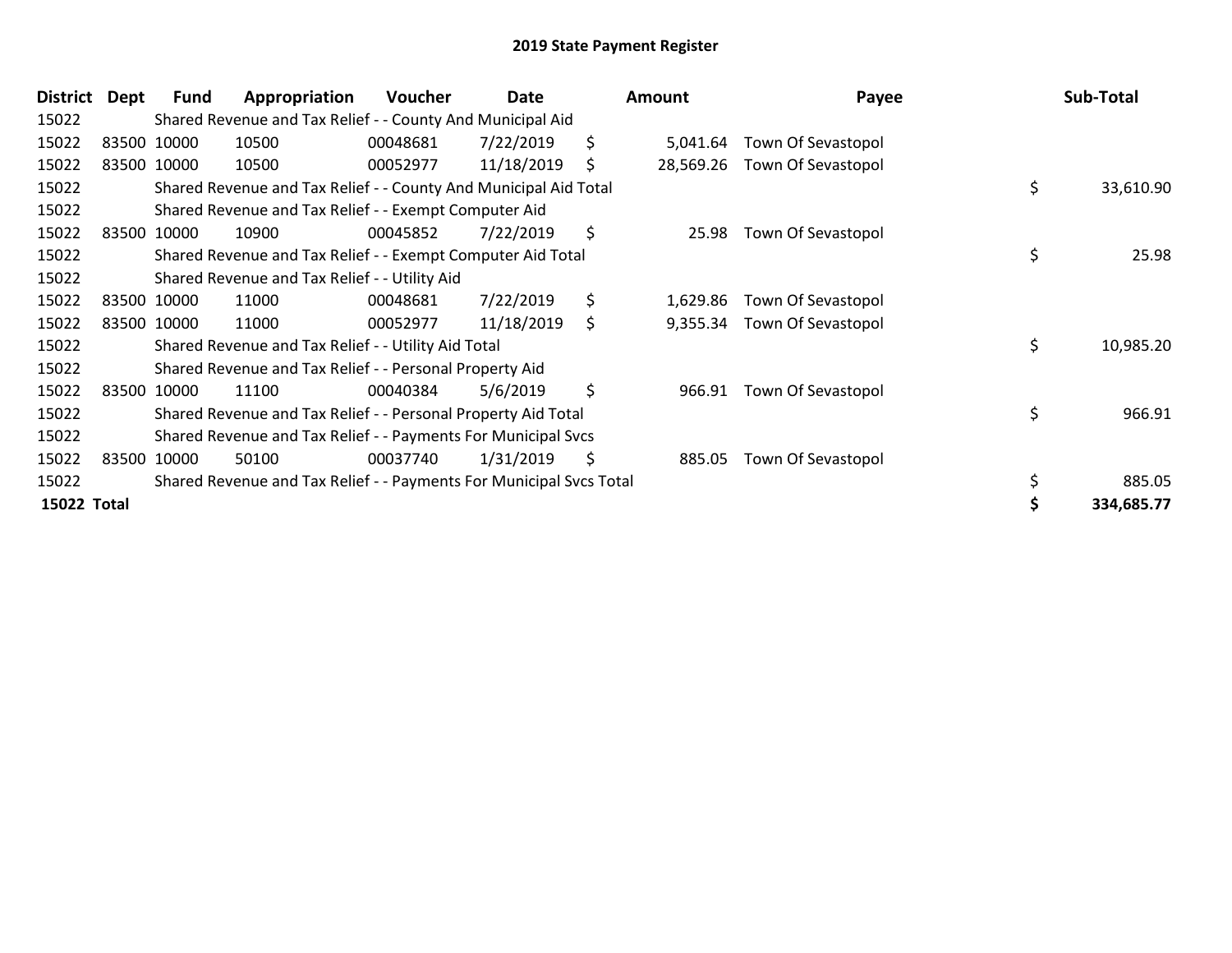| <b>District Dept</b> | <b>Fund</b> | Appropriation                                                      | Voucher  | <b>Date</b> | Amount         | Payee                          | Sub-Total       |
|----------------------|-------------|--------------------------------------------------------------------|----------|-------------|----------------|--------------------------------|-----------------|
| 15024                |             | Dept of Safety & Prof Services - - Fire Dues Distribution          |          |             |                |                                |                 |
| 15024                | 16500 10000 | 22500                                                              | 00030506 | 7/16/2019   | \$             | 5,106.21 Town Of Sturgeon Bay  |                 |
| 15024                |             | Dept of Safety & Prof Services - - Fire Dues Distribution Total    |          |             |                |                                | \$<br>5,106.21  |
| 15024                |             | Dept of Natural Resources - - Aids In Lieu Of Taxes - Gener        |          |             |                |                                |                 |
| 15024                | 37000 10000 | 50300                                                              | 00313257 | 4/19/2019   | \$<br>5.20     | Town Of Sturgeon Bay           |                 |
| 15024                |             | Dept of Natural Resources - - Aids In Lieu Of Taxes - Gener Total  |          |             |                |                                | \$<br>5.20      |
| 15024                |             | Dept of Natural Resources - - Resaids - Cnty Forst, Cl & Mfl       |          |             |                |                                |                 |
| 15024                | 37000 21200 | 57100                                                              | 00332456 | 6/21/2019   | \$<br>325.47   | Town Of Sturgeon Bay           |                 |
| 15024                |             | Dept of Natural Resources - - Resaids - Cnty Forst, Cl & Mfl Total |          |             |                |                                | \$<br>325.47    |
| 15024                |             | WI Dept of Transportation - - Trns Aids To Mnc.-Sf                 |          |             |                |                                |                 |
| 15024                | 39500 21100 | 19100                                                              | 00336272 | 1/7/2019    | \$             | 18,287.79 Town Of Sturgeon Bay |                 |
| 15024                | 39500 21100 | 19100                                                              | 00363587 | 4/1/2019    | \$             | 18,287.79 Town Of Sturgeon Bay |                 |
| 15024                | 39500 21100 | 19100                                                              | 00401596 | 7/1/2019    | \$             | 18,287.79 Town Of Sturgeon Bay |                 |
| 15024                | 39500 21100 | 19100                                                              | 00444414 | 10/7/2019   | \$             | 18,287.81 Town Of Sturgeon Bay |                 |
| 15024                |             | WI Dept of Transportation - - Trns Aids To Mnc.-Sf Total           |          |             |                |                                | \$<br>73,151.18 |
| 15024                |             | WI Dept of Transportation - - Local Rds, Grants Sf                 |          |             |                |                                |                 |
| 15024                | 39500 21100 | 27000                                                              | 00466617 | 11/29/2019  | \$             | 80,760.39 Town Of Sturgeon Bay |                 |
| 15024                |             | WI Dept of Transportation - - Local Rds, Grants Sf Total           |          |             |                |                                | \$<br>80,760.39 |
| 15024                |             | Elections Commission - - 2018 Hava Election Security               |          |             |                |                                |                 |
| 15024                | 51000 22000 | 18200                                                              | 00002059 | 10/7/2019   | \$             | 1,100.00 Town Of Sturgeon Bay  |                 |
| 15024                |             | Elections Commission - - 2018 Hava Election Security Total         |          |             |                |                                | \$<br>1,100.00  |
| 15024                |             | Shared Revenue and Tax Relief - - County And Municipal Aid         |          |             |                |                                |                 |
| 15024                | 83500 10000 | 10500                                                              | 00048682 | 7/22/2019   | \$             | 1,878.46 Town Of Sturgeon Bay  |                 |
| 15024                | 83500 10000 | 10500                                                              | 00052978 | 11/18/2019  | \$             | 10,644.59 Town Of Sturgeon Bay |                 |
| 15024                |             | Shared Revenue and Tax Relief - - County And Municipal Aid Total   |          |             |                |                                | \$<br>12,523.05 |
| 15024                |             | Shared Revenue and Tax Relief - - Exempt Computer Aid              |          |             |                |                                |                 |
| 15024                | 83500 10000 | 10900                                                              | 00045853 | 7/22/2019   | \$<br>9.35     | Town Of Sturgeon Bay           |                 |
| 15024                |             | Shared Revenue and Tax Relief - - Exempt Computer Aid Total        |          |             |                |                                | \$<br>9.35      |
| 15024                |             | Shared Revenue and Tax Relief - - Utility Aid                      |          |             |                |                                |                 |
| 15024                | 83500 10000 | 11000                                                              | 00048682 | 7/22/2019   | \$<br>3,816.06 | Town Of Sturgeon Bay           |                 |
| 15024                | 83500 10000 | 11000                                                              | 00052978 | 11/18/2019  | \$             | 21,961.98 Town Of Sturgeon Bay |                 |
| 15024                |             | Shared Revenue and Tax Relief - - Utility Aid Total                |          |             |                |                                | \$<br>25,778.04 |
| 15024                |             | Shared Revenue and Tax Relief - - Personal Property Aid            |          |             |                |                                |                 |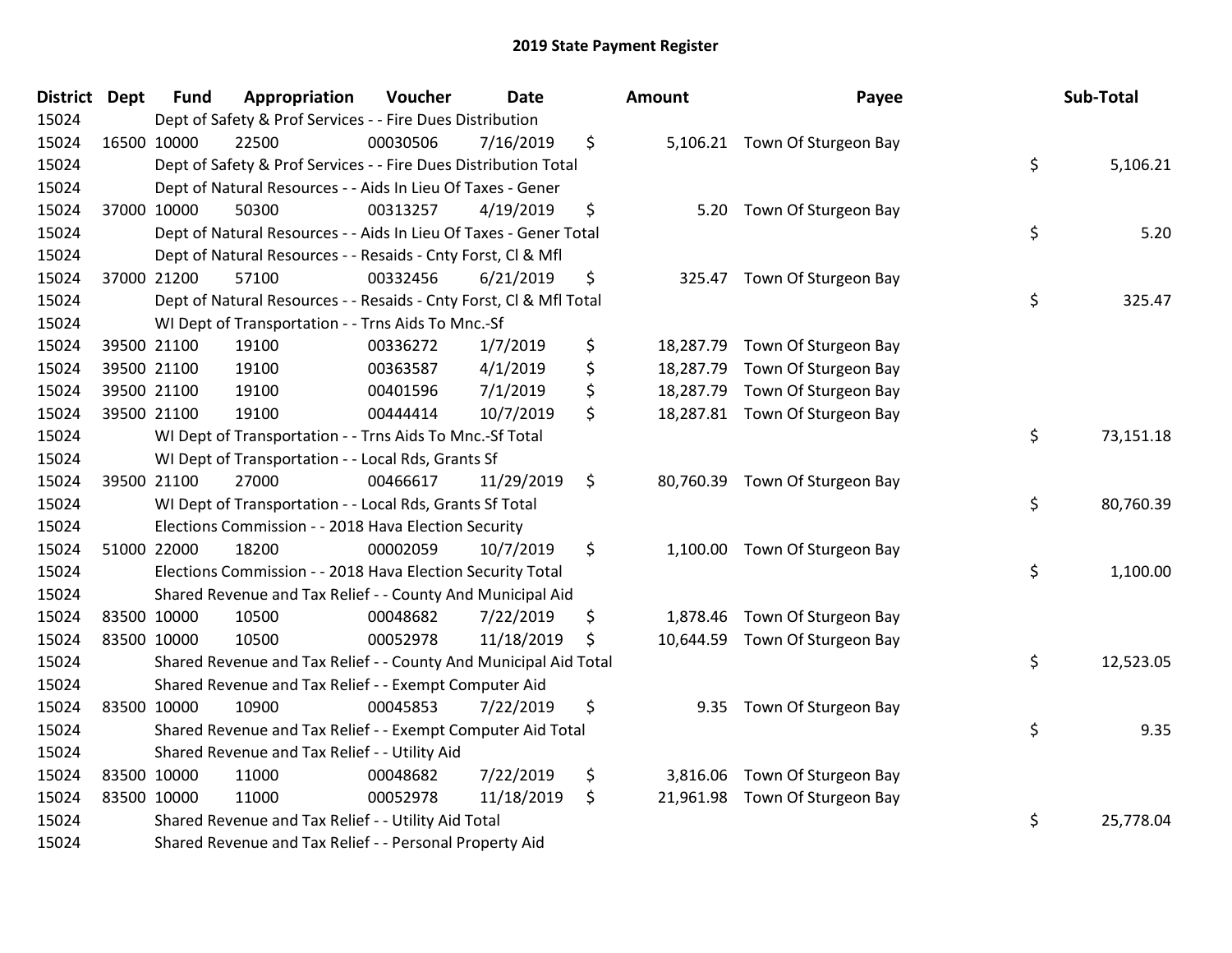| District Dept |                                                               | Fund        | <b>Appropriation</b> | <b>Voucher</b> | Date     |  | Amount | Pavee                       |  | Sub-Total  |
|---------------|---------------------------------------------------------------|-------------|----------------------|----------------|----------|--|--------|-----------------------------|--|------------|
| 15024         |                                                               | 83500 10000 | 11100                | 00040385       | 5/6/2019 |  |        | 687.58 Town Of Sturgeon Bay |  |            |
| 15024         | Shared Revenue and Tax Relief - - Personal Property Aid Total |             |                      |                |          |  |        |                             |  |            |
| 15024 Total   |                                                               |             |                      |                |          |  |        |                             |  | 199.446.47 |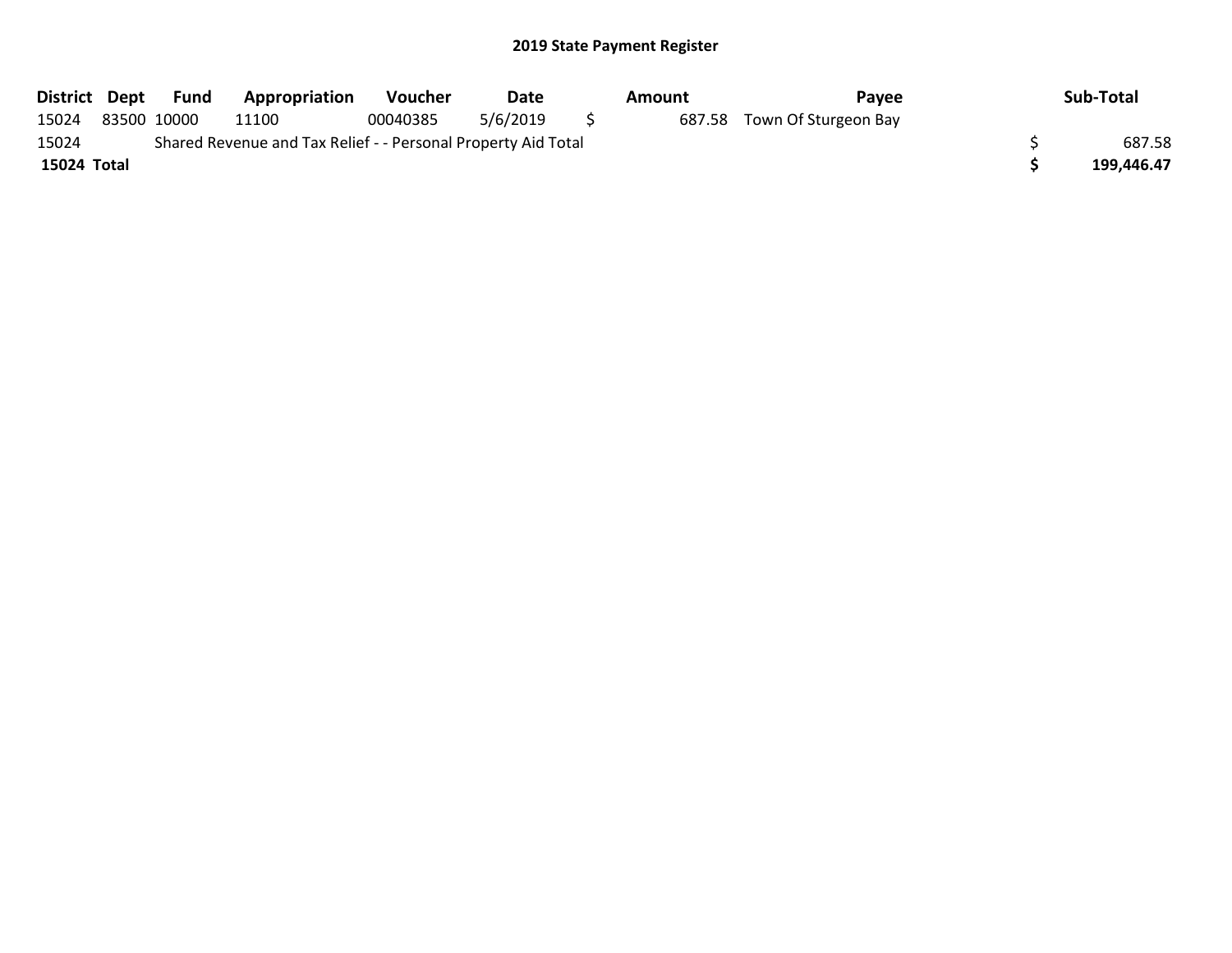| <b>District</b> | Dept | Fund        | Appropriation                                                      | <b>Voucher</b> | Date       | <b>Amount</b>   | Payee         | Sub-Total        |
|-----------------|------|-------------|--------------------------------------------------------------------|----------------|------------|-----------------|---------------|------------------|
| 15026           |      |             | Dept of Safety & Prof Services - - Fire Dues Distribution          |                |            |                 |               |                  |
| 15026           |      | 16500 10000 | 22500                                                              | 00030477       | 7/16/2019  | \$<br>5,325.34  | Town Of Union |                  |
| 15026           |      |             | Dept of Safety & Prof Services - - Fire Dues Distribution Total    |                |            |                 |               | \$<br>5,325.34   |
| 15026           |      |             | Dept of Natural Resources - - Resaids - Cnty Forst, CI & Mfl       |                |            |                 |               |                  |
| 15026           |      | 37000 21200 | 57100                                                              | 00332457       | 6/21/2019  | \$<br>160.40    | Town Of Union |                  |
| 15026           |      |             | Dept of Natural Resources - - Resaids - Cnty Forst, Cl & Mfl Total |                |            |                 |               | \$<br>160.40     |
| 15026           |      |             | WI Dept of Transportation - - Trns Aids To Mnc.-Sf                 |                |            |                 |               |                  |
| 15026           |      | 39500 21100 | 19100                                                              | 00336273       | 1/7/2019   | \$<br>23,890.95 | Town Of Union |                  |
| 15026           |      | 39500 21100 | 19100                                                              | 00363588       | 4/1/2019   | \$<br>23,890.95 | Town Of Union |                  |
| 15026           |      | 39500 21100 | 19100                                                              | 00401597       | 7/1/2019   | \$<br>23,890.95 | Town Of Union |                  |
| 15026           |      | 39500 21100 | 19100                                                              | 00444415       | 10/7/2019  | \$<br>23,890.95 | Town Of Union |                  |
| 15026           |      |             | WI Dept of Transportation - - Trns Aids To Mnc.-Sf Total           |                |            |                 |               | \$<br>95,563.80  |
| 15026           |      |             | Shared Revenue and Tax Relief - - County And Municipal Aid         |                |            |                 |               |                  |
| 15026           |      | 83500 10000 | 10500                                                              | 00048683       | 7/22/2019  | \$<br>1,415.49  | Town Of Union |                  |
| 15026           |      | 83500 10000 | 10500                                                              | 00052979       | 11/18/2019 | \$<br>8,021.10  | Town Of Union |                  |
| 15026           |      |             | Shared Revenue and Tax Relief - - County And Municipal Aid Total   |                |            |                 |               | \$<br>9,436.59   |
| 15026           |      |             | Shared Revenue and Tax Relief - - Exempt Computer Aid              |                |            |                 |               |                  |
| 15026           |      | 83500 10000 | 10900                                                              | 00045854       | 7/22/2019  | \$<br>2.08      | Town Of Union |                  |
| 15026           |      |             | Shared Revenue and Tax Relief - - Exempt Computer Aid Total        |                |            |                 |               | \$<br>2.08       |
| 15026           |      |             | Shared Revenue and Tax Relief - - Personal Property Aid            |                |            |                 |               |                  |
| 15026           |      | 83500 10000 | 11100                                                              | 00040386       | 5/6/2019   | \$<br>179.50    | Town Of Union |                  |
| 15026           |      |             | Shared Revenue and Tax Relief - - Personal Property Aid Total      |                |            |                 |               | \$<br>179.50     |
| 15026 Total     |      |             |                                                                    |                |            |                 |               | \$<br>110,667.71 |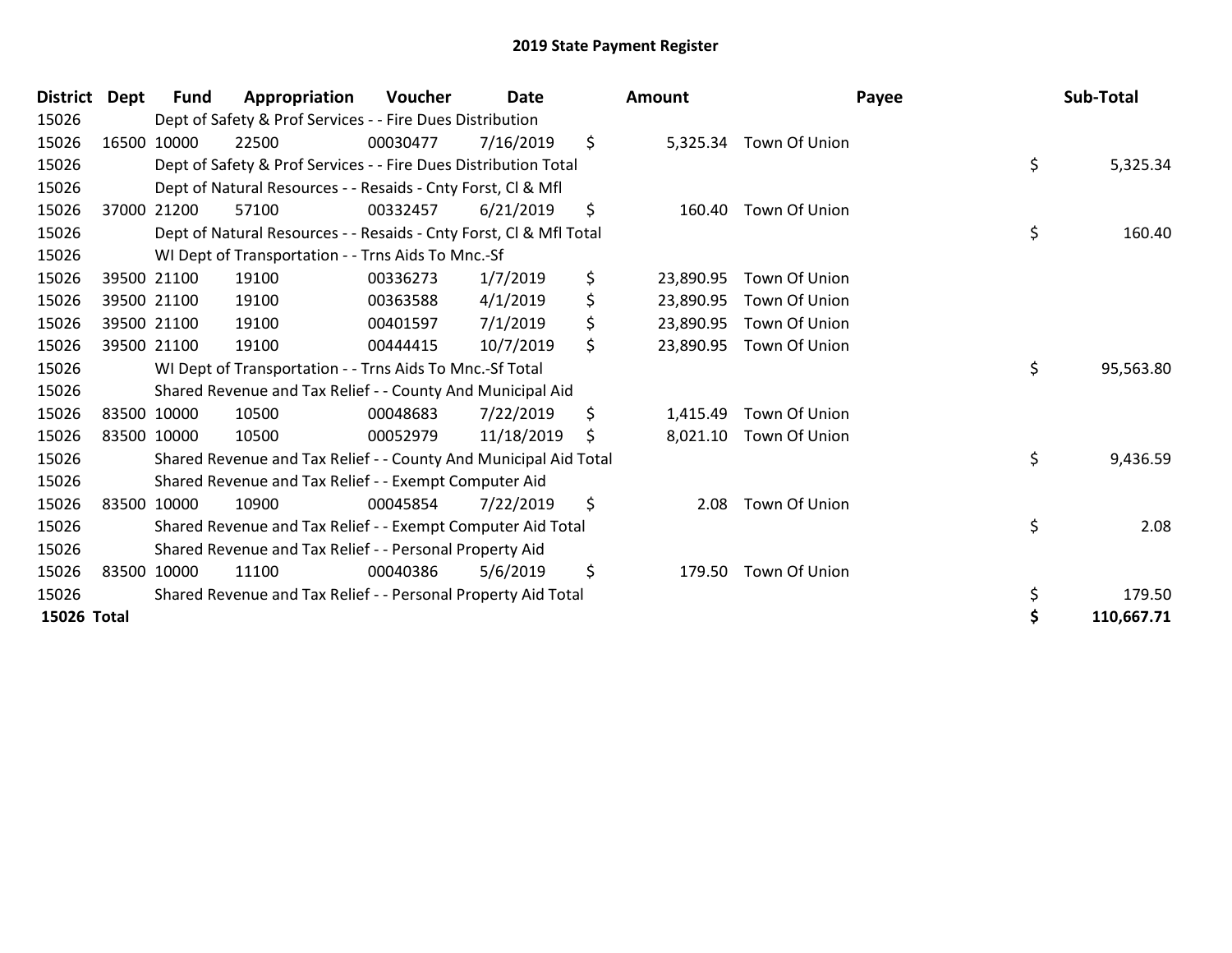| <b>District Dept</b> |             | <b>Fund</b> | Appropriation                                                      | Voucher  | <b>Date</b> | <b>Amount</b>   | Payee                        | Sub-Total        |
|----------------------|-------------|-------------|--------------------------------------------------------------------|----------|-------------|-----------------|------------------------------|------------------|
| 15028                |             |             | Dept of Safety & Prof Services - - Fire Dues Distribution          |          |             |                 |                              |                  |
| 15028                | 16500 10000 |             | 22500                                                              | 00030271 | 7/16/2019   | \$              | 8,233.78 Town Of Washington  |                  |
| 15028                |             |             | Dept of Safety & Prof Services - - Fire Dues Distribution Total    |          |             |                 |                              | \$<br>8,233.78   |
| 15028                |             |             | Dept of Natural Resources - - Aids In Lieu Of Taxes - Gener        |          |             |                 |                              |                  |
| 15028                |             | 37000 10000 | 50300                                                              | 00295172 | 2/4/2019    | \$<br>3,849.10  | Town Of Washington           |                  |
| 15028                |             | 37000 10000 | 50300                                                              | 00295173 | 2/4/2019    | \$<br>34,096.96 | Town Of Washington           |                  |
| 15028                |             | 37000 10000 | 50300                                                              | 00314620 | 4/19/2019   | \$              | 2,037.11 Town Of Washington  |                  |
| 15028                |             |             | Dept of Natural Resources - - Aids In Lieu Of Taxes - Gener Total  |          |             |                 |                              | \$<br>39,983.17  |
| 15028                |             |             | Dept of Natural Resources - - Gen Program Ops-State Funds          |          |             |                 |                              |                  |
| 15028                |             | 37000 21200 | 16100                                                              | 00287804 | 1/2/2019    | \$<br>87.00     | Town Of Washington           |                  |
| 15028                |             | 37000 21200 | 16100                                                              | 00357554 | 9/12/2019   | \$<br>537.00    | Town Of Washington           |                  |
| 15028                |             | 37000 21200 | 16100                                                              | 00360223 | 9/24/2019   | \$<br>708.00    | Town Of Washington           |                  |
| 15028                |             |             | Dept of Natural Resources - - Gen Program Ops-State Funds Total    |          |             |                 |                              | \$<br>1,332.00   |
| 15028                |             |             | Dept of Natural Resources - - Resaids - Cnty Forst, Cl & Mfl       |          |             |                 |                              |                  |
| 15028                |             | 37000 21200 | 57100                                                              | 00332458 | 6/21/2019   | \$              | 253.71 Town Of Washington    |                  |
| 15028                |             |             | Dept of Natural Resources - - Resaids - Cnty Forst, Cl & Mfl Total |          |             |                 |                              | \$<br>253.71     |
| 15028                |             |             | Dept of Natural Resources - - Aids In Lieu Of Taxes - Sum S        |          |             |                 |                              |                  |
| 15028                |             | 37000 21200 | 57900                                                              | 00314621 | 4/19/2019   | \$              | 62.63 Town Of Washington     |                  |
| 15028                |             |             | Dept of Natural Resources - - Aids In Lieu Of Taxes - Sum S Total  |          |             |                 |                              | \$<br>62.63      |
| 15028                |             |             | Dept of Natural Resources - - Solid Waste Management - Closu       |          |             |                 |                              |                  |
| 15028                |             | 37000 21700 | 49400                                                              | 00304947 | 3/19/2019   | \$              | 3,780.00 Town Of Washington  |                  |
| 15028                |             |             | Dept of Natural Resources - - Solid Waste Management - Closu Total |          |             |                 |                              | \$<br>3,780.00   |
| 15028                |             |             | WI Dept of Transportation - - Trns Aids To Mnc.-Sf                 |          |             |                 |                              |                  |
| 15028                |             | 39500 21100 | 19100                                                              | 00336274 | 1/7/2019    | \$<br>34,347.84 | Town Of Washington           |                  |
| 15028                |             | 39500 21100 | 19100                                                              | 00363589 | 4/1/2019    | \$<br>34,347.84 | Town Of Washington           |                  |
| 15028                |             | 39500 21100 | 19100                                                              | 00401598 | 7/1/2019    | \$<br>34,347.84 | Town Of Washington           |                  |
| 15028                |             | 39500 21100 | 19100                                                              | 00444416 | 10/7/2019   | \$              | 34,347.87 Town Of Washington |                  |
| 15028                |             |             | WI Dept of Transportation - - Trns Aids To Mnc.-Sf Total           |          |             |                 |                              | \$<br>137,391.39 |
| 15028                |             |             | Department of Justice - - Law Enforcement Train, Local             |          |             |                 |                              |                  |
| 15028                |             | 45500 10000 | 23100                                                              | 00074692 | 11/14/2019  | \$<br>320.00    | Town Of Washington           |                  |
| 15028                |             |             | Department of Justice - - Law Enforcement Train, Local Total       |          |             |                 |                              | \$<br>320.00     |
| 15028                |             |             | Elections Commission - - 2018 Hava Election Security               |          |             |                 |                              |                  |
| 15028                |             | 51000 22000 | 18200                                                              | 00002292 | 11/6/2019   | \$<br>1,100.00  | Town Of Washington           |                  |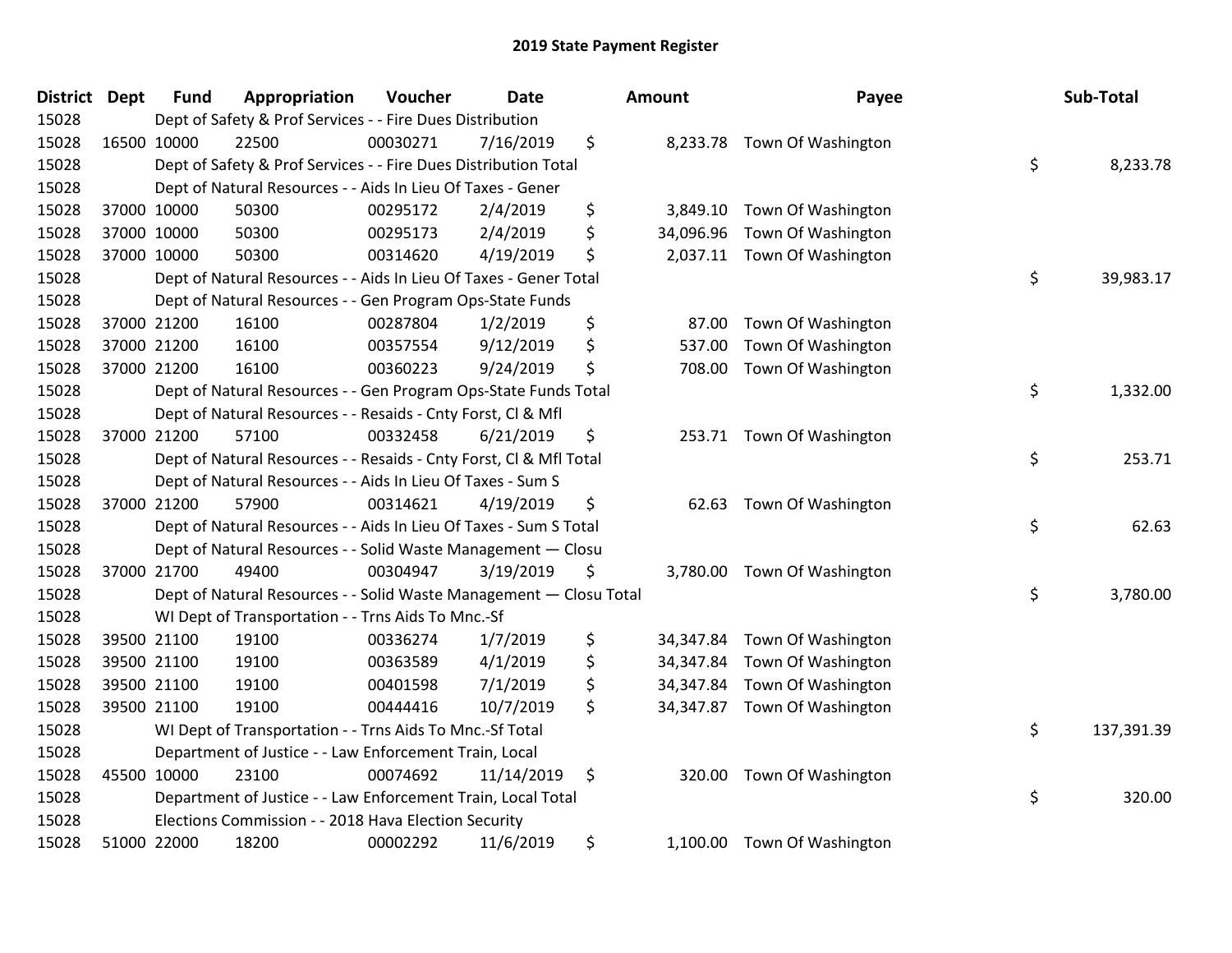| <b>District</b>    | <b>Dept</b> | <b>Fund</b> | Appropriation                                                       | <b>Voucher</b> | Date       | Amount         | Payee              | Sub-Total      |
|--------------------|-------------|-------------|---------------------------------------------------------------------|----------------|------------|----------------|--------------------|----------------|
| 15028              |             |             | Elections Commission - - 2018 Hava Election Security Total          |                |            |                |                    | \$<br>1,100.00 |
| 15028              |             |             | Shared Revenue and Tax Relief - - County And Municipal Aid          |                |            |                |                    |                |
| 15028              |             | 83500 10000 | 10500                                                               | 00048684       | 7/22/2019  | \$<br>1,384.22 | Town Of Washington |                |
| 15028              |             | 83500 10000 | 10500                                                               | 00052980       | 11/18/2019 | \$<br>7,843.88 | Town Of Washington |                |
| 15028              |             |             | Shared Revenue and Tax Relief - - County And Municipal Aid Total    |                |            |                |                    | \$<br>9,228.10 |
| 15028              |             |             | Shared Revenue and Tax Relief - - Exempt Computer Aid               |                |            |                |                    |                |
| 15028              |             | 83500 10000 | 10900                                                               | 00045855       | 7/22/2019  | \$<br>159.01   | Town Of Washington |                |
| 15028              |             |             | Shared Revenue and Tax Relief - - Exempt Computer Aid Total         |                |            |                |                    | \$<br>159.01   |
| 15028              |             |             | Shared Revenue and Tax Relief - - Utility Aid                       |                |            |                |                    |                |
| 15028              |             | 83500 10000 | 11000                                                               | 00048684       | 7/22/2019  | \$<br>1,217.77 | Town Of Washington |                |
| 15028              |             | 83500 10000 | 11000                                                               | 00052980       | 11/18/2019 | \$<br>7,283.76 | Town Of Washington |                |
| 15028              |             |             | Shared Revenue and Tax Relief - - Utility Aid Total                 |                |            |                |                    | \$<br>8,501.53 |
| 15028              |             |             | Shared Revenue and Tax Relief - - Personal Property Aid             |                |            |                |                    |                |
| 15028              |             | 83500 10000 | 11100                                                               | 00040387       | 5/6/2019   | \$<br>2,978.01 | Town Of Washington |                |
| 15028              |             |             | Shared Revenue and Tax Relief - - Personal Property Aid Total       |                |            |                |                    | \$<br>2,978.01 |
| 15028              |             |             | Shared Revenue and Tax Relief - - Payments For Municipal Svcs       |                |            |                |                    |                |
| 15028              |             | 83500 10000 | 50100                                                               | 00037938       | 1/31/2019  | \$<br>1,850.42 | Town Of Washington |                |
| 15028              |             |             | Shared Revenue and Tax Relief - - Payments For Municipal Svcs Total |                |            |                |                    | 1,850.42       |
| <b>15028 Total</b> |             |             |                                                                     |                |            |                |                    | 215,173.75     |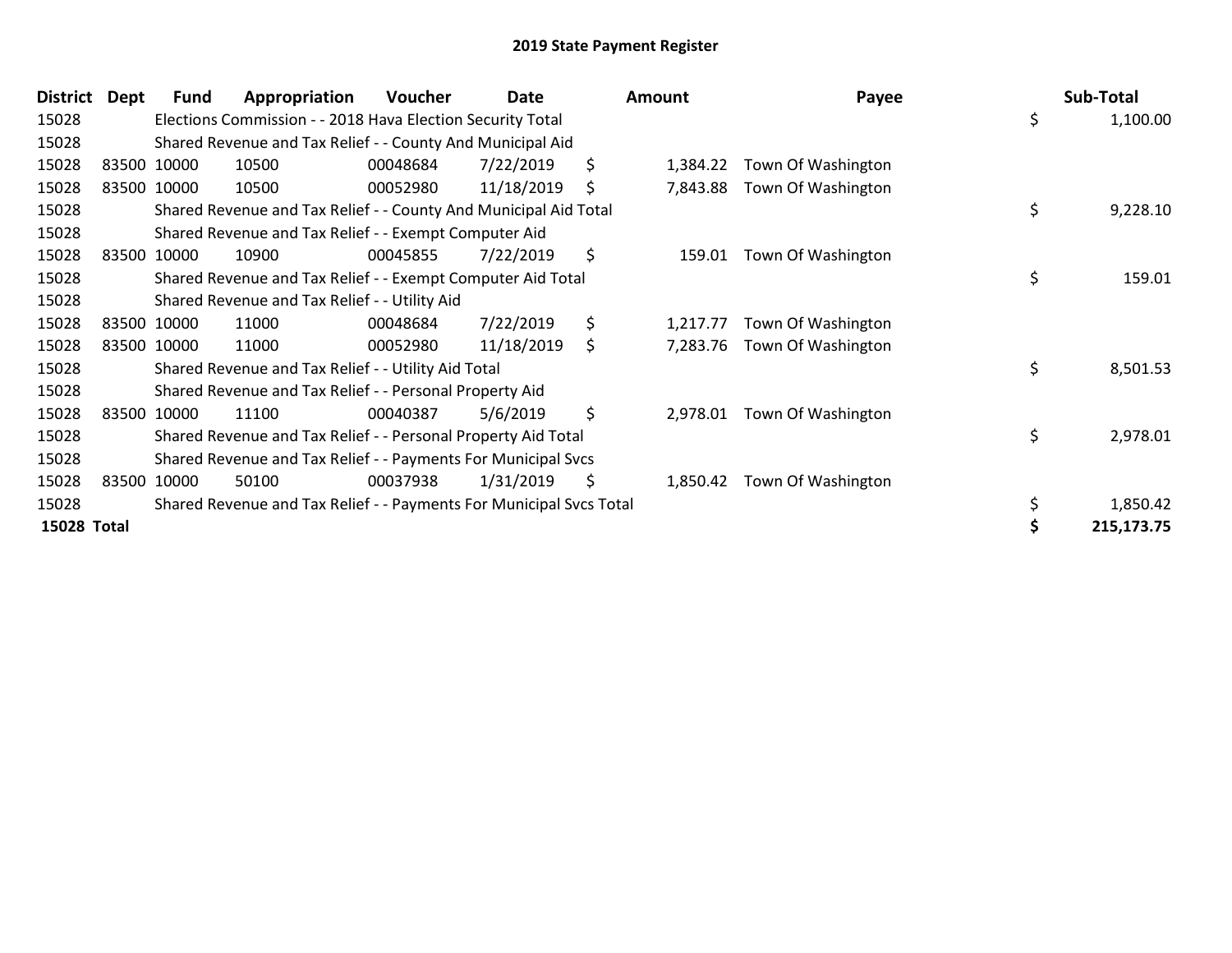| District Dept      | <b>Fund</b> | Appropriation                                                      | <b>Voucher</b> | <b>Date</b> | <b>Amount</b>   | Payee                           | Sub-Total       |
|--------------------|-------------|--------------------------------------------------------------------|----------------|-------------|-----------------|---------------------------------|-----------------|
| 15118              |             | Dept of Safety & Prof Services - - Fire Dues Distribution          |                |             |                 |                                 |                 |
| 15118              | 16500 10000 | 22500                                                              | 00030133       | 7/16/2019   | \$              | 11,967.02 Village Of Egg Harbor |                 |
| 15118              |             | Dept of Safety & Prof Services - - Fire Dues Distribution Total    |                |             |                 |                                 | \$<br>11,967.02 |
| 15118              |             | Dept of Natural Resources - - Resaids - Cnty Forst, CI & Mfl       |                |             |                 |                                 |                 |
| 15118              | 37000 21200 | 57100                                                              | 00332459       | 6/21/2019   | \$<br>9.47      | Village Of Egg Harbor           |                 |
| 15118              |             | Dept of Natural Resources - - Resaids - Cnty Forst, Cl & Mfl Total |                |             |                 |                                 | \$<br>9.47      |
| 15118              |             | WI Dept of Transportation - - Trns Aids To Mnc.-Sf                 |                |             |                 |                                 |                 |
| 15118              | 39500 21100 | 19100                                                              | 00336275       | 1/7/2019    | \$<br>12,915.44 | Village Of Egg Harbor           |                 |
| 15118              | 39500 21100 | 19100                                                              | 00363590       | 4/1/2019    | \$<br>12,915.44 | Village Of Egg Harbor           |                 |
| 15118              | 39500 21100 | 19100                                                              | 00401599       | 7/1/2019    | \$<br>12,915.44 | Village Of Egg Harbor           |                 |
| 15118              | 39500 21100 | 19100                                                              | 00444417       | 10/7/2019   | \$<br>12,915.46 | Village Of Egg Harbor           |                 |
| 15118              |             | WI Dept of Transportation - - Trns Aids To Mnc.-Sf Total           |                |             |                 |                                 | \$<br>51,661.78 |
| 15118              |             | Department of Administration - - Federal Aid                       |                |             |                 |                                 |                 |
| 15118              | 50500 10000 | 14200                                                              | 00102734       | 5/31/2019   | \$<br>29,475.01 | Village Of Egg Harbor           |                 |
| 15118              |             | Department of Administration - - Federal Aid Total                 |                |             |                 |                                 | \$<br>29,475.01 |
| 15118              |             | Shared Revenue and Tax Relief - - County And Municipal Aid         |                |             |                 |                                 |                 |
| 15118              | 83500 10000 | 10500                                                              | 00048685       | 7/22/2019   | \$<br>516.75    | Village Of Egg Harbor           |                 |
| 15118              | 83500 10000 | 10500                                                              | 00052981       | 11/18/2019  | \$<br>2,928.25  | Village Of Egg Harbor           |                 |
| 15118              |             | Shared Revenue and Tax Relief - - County And Municipal Aid Total   |                |             |                 |                                 | \$<br>3,445.00  |
| 15118              |             | Shared Revenue and Tax Relief - - Exempt Computer Aid              |                |             |                 |                                 |                 |
| 15118              | 83500 10000 | 10900                                                              | 00045856       | 7/22/2019   | \$<br>347.11    | Village Of Egg Harbor           |                 |
| 15118              |             | Shared Revenue and Tax Relief - - Exempt Computer Aid Total        |                |             |                 |                                 | \$<br>347.11    |
| 15118              |             | Shared Revenue and Tax Relief - - Personal Property Aid            |                |             |                 |                                 |                 |
| 15118              | 83500 10000 | 11100                                                              | 00040388       | 5/6/2019    | \$<br>2,104.01  | Village Of Egg Harbor           |                 |
| 15118              |             | Shared Revenue and Tax Relief - - Personal Property Aid Total      |                |             |                 |                                 | \$<br>2,104.01  |
| <b>15118 Total</b> |             |                                                                    |                |             |                 |                                 | \$<br>99,009.40 |

| nount | Payee                           | Sub-Total       |
|-------|---------------------------------|-----------------|
|       | 11,967.02 Village Of Egg Harbor |                 |
|       |                                 | \$<br>11,967.02 |
|       | 9.47 Village Of Egg Harbor      |                 |
|       |                                 | \$<br>9.47      |
|       | 12,915.44 Village Of Egg Harbor |                 |
|       | 12,915.44 Village Of Egg Harbor |                 |
|       | 12,915.44 Village Of Egg Harbor |                 |
|       | 12,915.46 Village Of Egg Harbor |                 |
|       |                                 | \$<br>51,661.78 |
|       | 29,475.01 Village Of Egg Harbor |                 |
|       |                                 | \$<br>29,475.01 |
|       | 516.75 Village Of Egg Harbor    |                 |
|       | 2,928.25 Village Of Egg Harbor  |                 |
|       |                                 | \$<br>3,445.00  |
|       | 347.11 Village Of Egg Harbor    |                 |
|       |                                 | \$<br>347.11    |
|       | 2,104.01 Village Of Egg Harbor  |                 |
|       |                                 | \$<br>2,104.01  |
|       |                                 | \$<br>99,009.40 |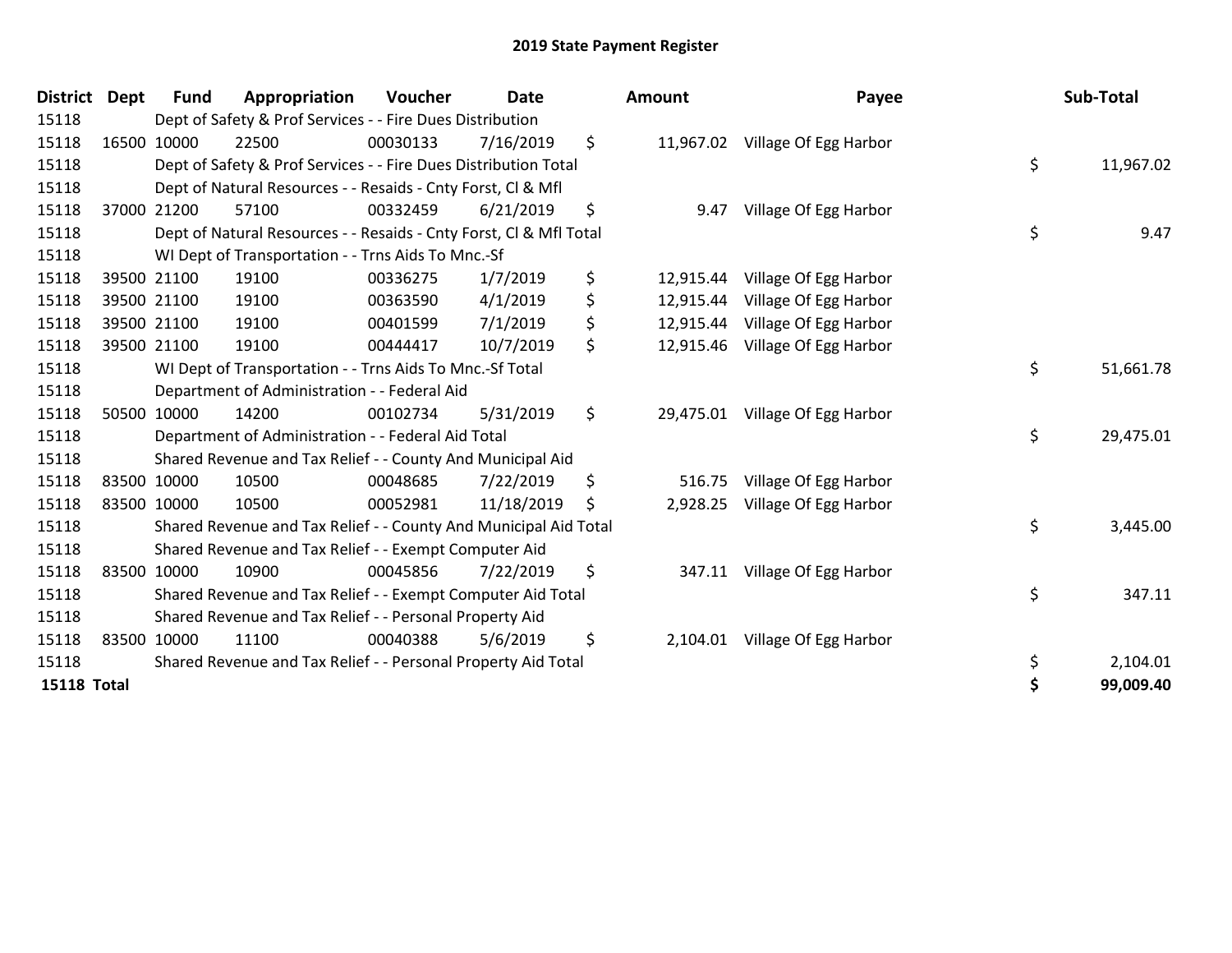| <b>District</b> | <b>Dept</b> | <b>Fund</b> | Appropriation                                                      | Voucher  | <b>Date</b> | <b>Amount</b>  | Payee                        | Sub-Total       |
|-----------------|-------------|-------------|--------------------------------------------------------------------|----------|-------------|----------------|------------------------------|-----------------|
| 15121           |             |             | Dept of Safety & Prof Services - - Fire Dues Distribution          |          |             |                |                              |                 |
| 15121           |             | 16500 10000 | 22500                                                              | 00030153 | 7/16/2019   | \$             | 11,082.21 Village Of Ephraim |                 |
| 15121           |             |             | Dept of Safety & Prof Services - - Fire Dues Distribution Total    |          |             |                |                              | \$<br>11,082.21 |
| 15121           |             |             | Dept of Natural Resources - - Aids In Lieu Of Taxes - Gener        |          |             |                |                              |                 |
| 15121           |             | 37000 10000 | 50300                                                              | 00295066 | 2/4/2019    | \$             | 5,560.52 Village Of Ephraim  |                 |
| 15121           |             |             | Dept of Natural Resources - - Aids In Lieu Of Taxes - Gener Total  |          |             |                |                              | \$<br>5,560.52  |
| 15121           |             |             | Dept of Natural Resources - - Gen Program Ops-State Funds          |          |             |                |                              |                 |
| 15121           |             | 37000 21200 | 16100                                                              | 00290142 | 1/10/2019   | \$<br>2.26     | Village Of Ephraim           |                 |
| 15121           |             | 37000 21200 | 16100                                                              | 00335370 | 7/3/2019    | \$<br>72.74    | Village Of Ephraim           |                 |
| 15121           |             | 37000 21200 | 16100                                                              | 00366785 | 11/1/2019   | \$<br>150.00   | Village Of Ephraim           |                 |
| 15121           |             | 37000 21200 | 16100                                                              | 00374957 | 12/3/2019   | \$<br>125.00   | Village Of Ephraim           |                 |
| 15121           |             |             | Dept of Natural Resources - - Gen Program Ops-State Funds Total    |          |             |                |                              | \$<br>350.00    |
| 15121           |             |             | Dept of Natural Resources - - Resaids - Cnty Forst, Cl & Mfl       |          |             |                |                              |                 |
| 15121           |             | 37000 21200 | 57100                                                              | 00332460 | 6/21/2019   | \$<br>10.30    | Village Of Ephraim           |                 |
| 15121           |             |             | Dept of Natural Resources - - Resaids - Cnty Forst, Cl & Mfl Total |          |             |                |                              | \$<br>10.30     |
| 15121           |             |             | Dept of Natural Resources - - Rec & Resource Aids, Fed             |          |             |                |                              |                 |
| 15121           |             | 37000 21200 | 58300                                                              | 00308938 | 4/3/2019    | \$<br>1,054.52 | Village Of Ephraim           |                 |
| 15121           |             |             | Dept of Natural Resources - - Rec & Resource Aids, Fed Total       |          |             |                |                              | \$<br>1,054.52  |
| 15121           |             |             | WI Dept of Transportation - - Trns Aids To Mnc.-Sf                 |          |             |                |                              |                 |
| 15121           |             | 39500 21100 | 19100                                                              | 00336276 | 1/7/2019    | \$<br>9,694.28 | Village Of Ephraim           |                 |
| 15121           |             | 39500 21100 | 19100                                                              | 00363591 | 4/1/2019    | \$<br>9,694.28 | Village Of Ephraim           |                 |
| 15121           |             | 39500 21100 | 19100                                                              | 00401600 | 7/1/2019    | \$<br>9,694.28 | Village Of Ephraim           |                 |
| 15121           |             | 39500 21100 | 19100                                                              | 00444418 | 10/7/2019   | \$             | 9,694.31 Village Of Ephraim  |                 |
| 15121           |             |             | WI Dept of Transportation - - Trns Aids To Mnc.-Sf Total           |          |             |                |                              | \$<br>38,777.15 |
| 15121           |             |             | Shared Revenue and Tax Relief - - County And Municipal Aid         |          |             |                |                              |                 |
| 15121           |             | 83500 10000 | 10500                                                              | 00048686 | 7/22/2019   | \$<br>584.34   | Village Of Ephraim           |                 |
| 15121           |             | 83500 10000 | 10500                                                              | 00052982 | 11/18/2019  | \$<br>3,311.29 | Village Of Ephraim           |                 |
| 15121           |             |             | Shared Revenue and Tax Relief - - County And Municipal Aid Total   |          |             |                |                              | \$<br>3,895.63  |
| 15121           |             |             | Shared Revenue and Tax Relief - - Exempt Computer Aid              |          |             |                |                              |                 |
| 15121           |             | 83500 10000 | 10900                                                              | 00045857 | 7/22/2019   | \$<br>142.37   | Village Of Ephraim           |                 |
| 15121           |             |             | Shared Revenue and Tax Relief - - Exempt Computer Aid Total        |          |             |                |                              | \$<br>142.37    |
| 15121           |             |             | Shared Revenue and Tax Relief - - Personal Property Aid            |          |             |                |                              |                 |
| 15121           |             | 83500 10000 | 11100                                                              | 00040389 | 5/6/2019    | \$             | 2,264.70 Village Of Ephraim  |                 |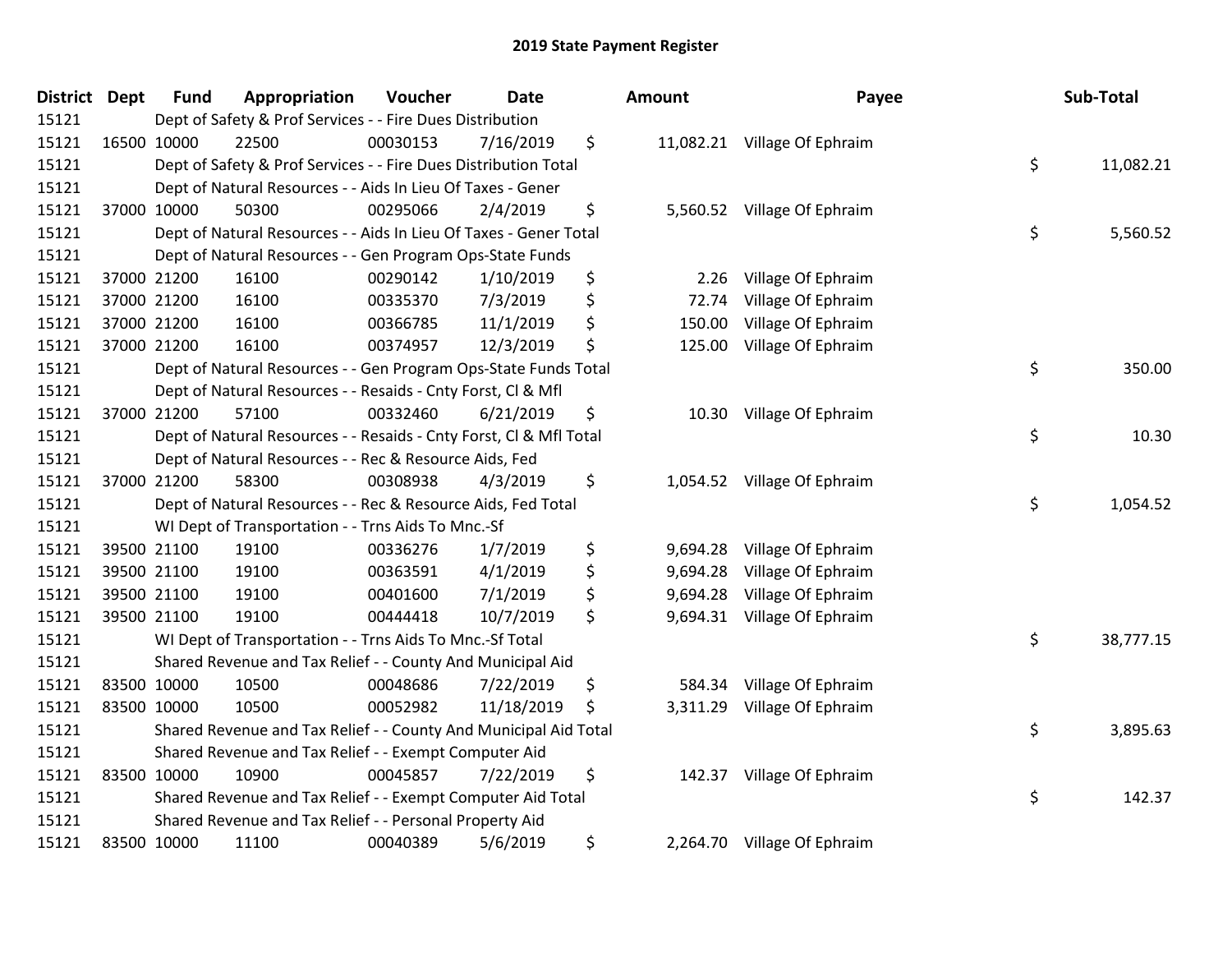|             | District Dept Fund | <b>Appropriation</b>                                          | Voucher | Date | Amount | Payee | Sub-Total |
|-------------|--------------------|---------------------------------------------------------------|---------|------|--------|-------|-----------|
| 15121       |                    | Shared Revenue and Tax Relief - - Personal Property Aid Total |         |      |        |       | 2,264.70  |
| 15121 Total |                    |                                                               |         |      |        |       | 63,137.40 |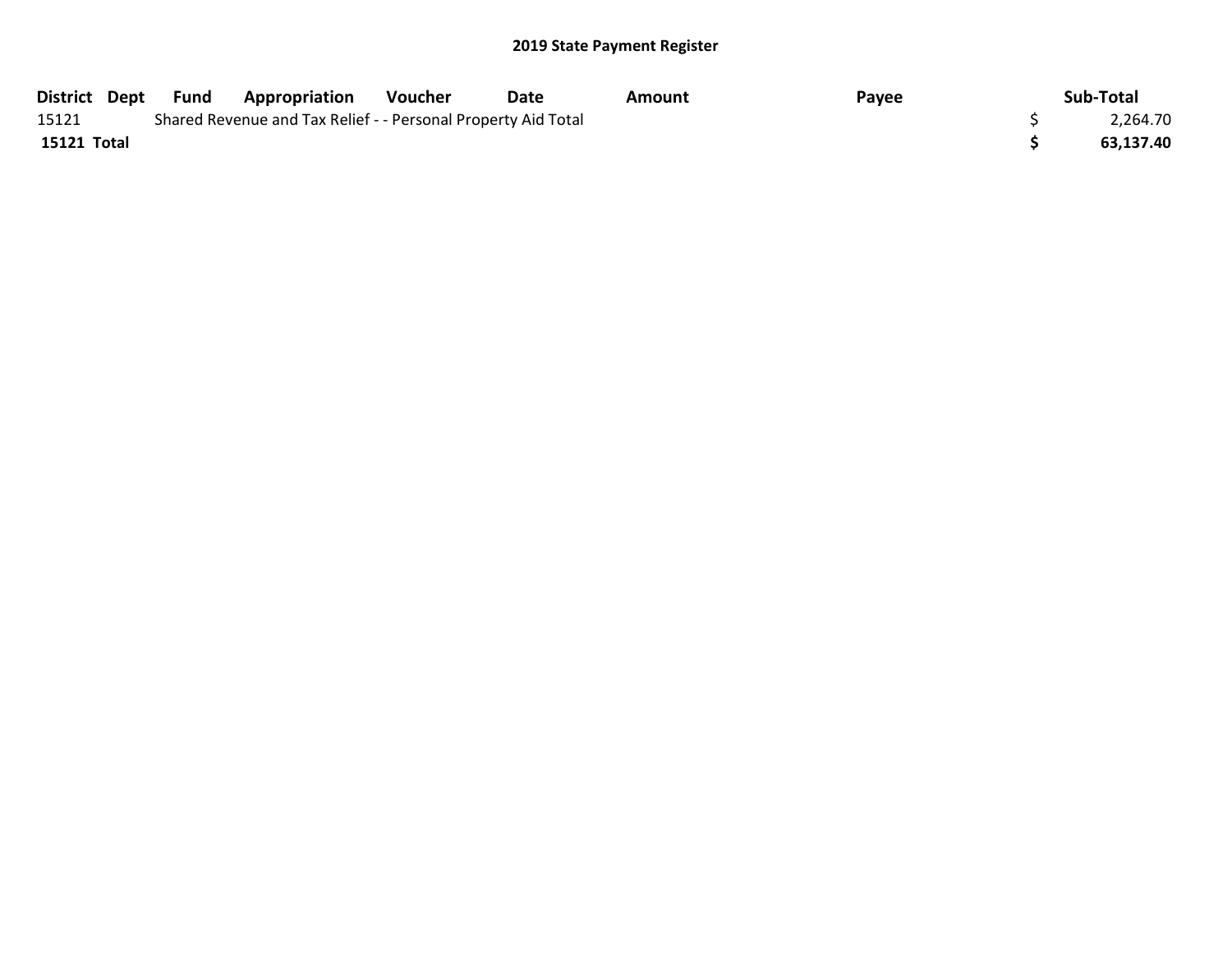| <b>District</b>    | <b>Dept</b> | Fund        | Appropriation                                                      | Voucher  | <b>Date</b> | <b>Amount</b>   | Payee                  | Sub-Total       |
|--------------------|-------------|-------------|--------------------------------------------------------------------|----------|-------------|-----------------|------------------------|-----------------|
| 15127              |             |             | Dept of Safety & Prof Services - - Fire Dues Distribution          |          |             |                 |                        |                 |
| 15127              |             | 16500 10000 | 22500                                                              | 00031410 | 7/19/2019   | \$<br>1,094.33  | Village of Forestville |                 |
| 15127              |             |             | Dept of Safety & Prof Services - - Fire Dues Distribution Total    |          |             |                 |                        | \$<br>1,094.33  |
| 15127              |             |             | Dept of Natural Resources - - Resaids - Cnty Forst, Cl & Mfl       |          |             |                 |                        |                 |
| 15127              |             | 37000 21200 | 57100                                                              | 00332461 | 6/24/2019   | \$<br>3.60      | Village of Forestville |                 |
| 15127              |             |             | Dept of Natural Resources - - Resaids - Cnty Forst, Cl & Mfl Total |          |             |                 |                        | \$<br>3.60      |
| 15127              |             |             | WI Dept of Transportation - - Trns Aids To Mnc.-Sf                 |          |             |                 |                        |                 |
| 15127              |             | 39500 21100 | 19100                                                              | 00336277 | 1/7/2019    | \$<br>1,887.31  | Village of Forestville |                 |
| 15127              |             | 39500 21100 | 19100                                                              | 00363592 | 4/1/2019    | \$<br>1,887.31  | Village of Forestville |                 |
| 15127              |             | 39500 21100 | 19100                                                              | 00401601 | 7/1/2019    | \$<br>1,887.31  | Village of Forestville |                 |
| 15127              |             | 39500 21100 | 19100                                                              | 00444419 | 10/7/2019   | \$<br>1,887.31  | Village of Forestville |                 |
| 15127              |             |             | WI Dept of Transportation - - Trns Aids To Mnc.-Sf Total           |          |             |                 |                        | \$<br>7,549.24  |
| 15127              |             |             | Shared Revenue and Tax Relief - - County And Municipal Aid         |          |             |                 |                        |                 |
| 15127              |             | 83500 10000 | 10500                                                              | 00048687 | 7/22/2019   | \$<br>4,508.46  | Village of Forestville |                 |
| 15127              |             | 83500 10000 | 10500                                                              | 00052983 | 11/18/2019  | \$<br>52,205.31 | Village of Forestville |                 |
| 15127              |             |             | Shared Revenue and Tax Relief - - County And Municipal Aid Total   |          |             |                 |                        | \$<br>56,713.77 |
| 15127              |             |             | Shared Revenue and Tax Relief - - Exempt Computer Aid              |          |             |                 |                        |                 |
| 15127              |             | 83500 10000 | 10900                                                              | 00045858 | 7/22/2019   | \$<br>11.43     | Village of Forestville |                 |
| 15127              |             |             | Shared Revenue and Tax Relief - - Exempt Computer Aid Total        |          |             |                 |                        | \$<br>11.43     |
| 15127              |             |             | Shared Revenue and Tax Relief - - Personal Property Aid            |          |             |                 |                        |                 |
| 15127              |             | 83500 10000 | 11100                                                              | 00040390 | 5/6/2019    | \$<br>220.03    | Village of Forestville |                 |
| 15127              |             |             | Shared Revenue and Tax Relief - - Personal Property Aid Total      |          |             |                 |                        | \$<br>220.03    |
| <b>15127 Total</b> |             |             |                                                                    |          |             |                 |                        | \$<br>65,592.40 |

| ount     | Payee                            | Sub-Total       |
|----------|----------------------------------|-----------------|
|          | 1,094.33 Village of Forestville  |                 |
|          |                                  | \$<br>1,094.33  |
| 3.60     | Village of Forestville           |                 |
|          |                                  | \$<br>3.60      |
|          | 1,887.31 Village of Forestville  |                 |
|          | 1,887.31 Village of Forestville  |                 |
|          | 1,887.31 Village of Forestville  |                 |
| 1,887.31 | Village of Forestville           |                 |
|          |                                  | \$<br>7,549.24  |
|          | 4,508.46 Village of Forestville  |                 |
|          | 52,205.31 Village of Forestville |                 |
|          |                                  | \$<br>56,713.77 |
| 11.43    | Village of Forestville           |                 |
|          |                                  | \$<br>11.43     |
| 220.03   | Village of Forestville           |                 |
|          |                                  | \$<br>220.03    |
|          |                                  | \$<br>65,592.40 |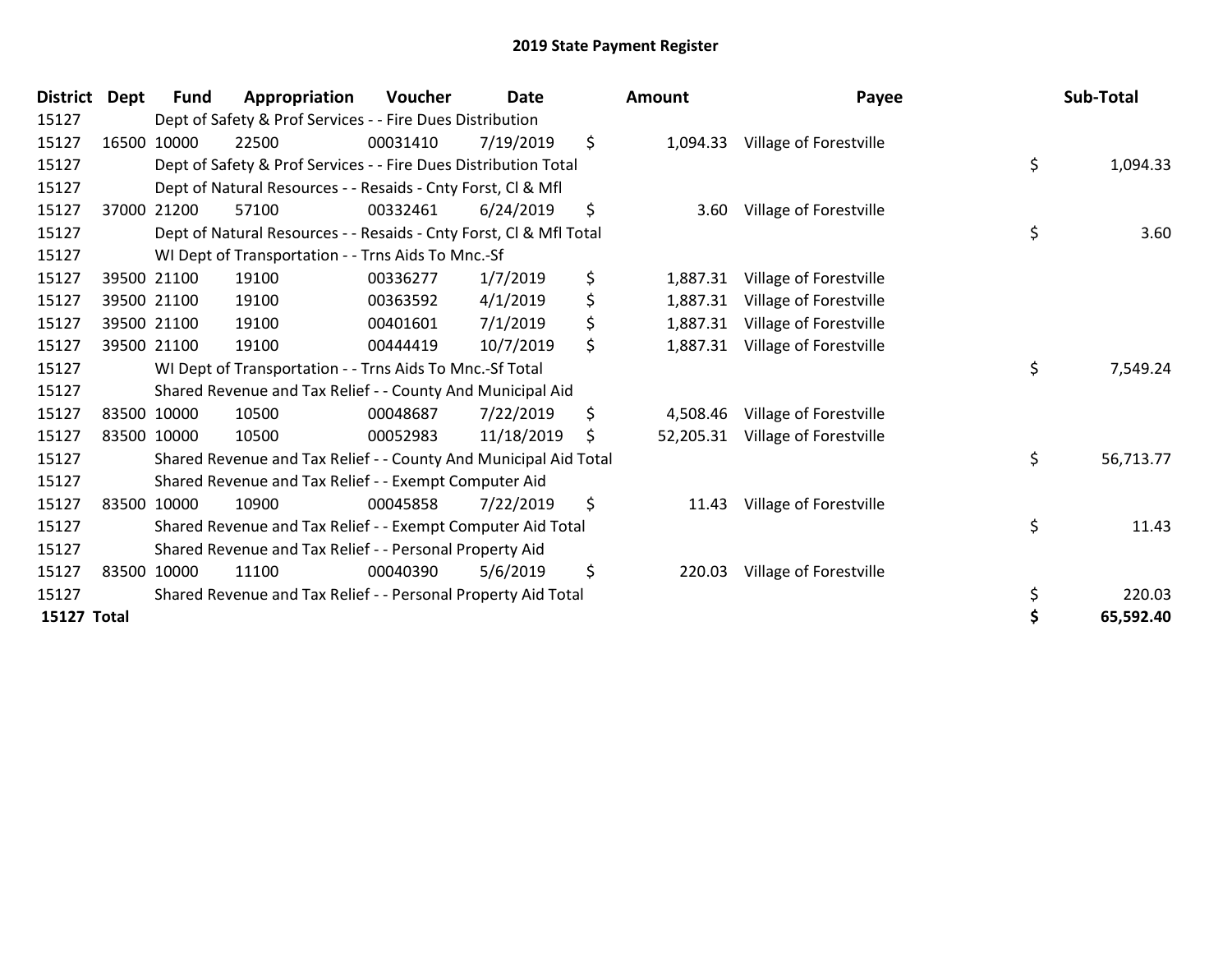| <b>District Dept</b> | <b>Fund</b> | Appropriation                                                         | Voucher  | <b>Date</b> | Amount          | Payee                              | Sub-Total          |
|----------------------|-------------|-----------------------------------------------------------------------|----------|-------------|-----------------|------------------------------------|--------------------|
| 15181                |             | Dept of Safety & Prof Services - - Fire Dues Distribution             |          |             |                 |                                    |                    |
| 15181                | 16500 10000 | 22500                                                                 | 00030065 | 7/15/2019   | \$              | 15,437.92 Village of Sister Bay    |                    |
| 15181                |             | Dept of Safety & Prof Services - - Fire Dues Distribution Total       |          |             |                 |                                    | \$<br>15,437.92    |
| 15181                |             | Dept of Natural Resources - - Resaids - Cnty Forst, CI & Mfl          |          |             |                 |                                    |                    |
| 15181                | 37000 21200 | 57100                                                                 | 00332462 | 6/21/2019   | \$<br>4.00      | Village of Sister Bay              |                    |
| 15181                |             | Dept of Natural Resources - - Resaids - Cnty Forst, CI & Mfl Total    |          |             |                 |                                    | \$<br>4.00         |
| 15181                |             | WI Dept of Transportation - - Trns Aids To Mnc.-Sf                    |          |             |                 |                                    |                    |
| 15181                | 39500 21100 | 19100                                                                 | 00336278 | 1/7/2019    | \$<br>22,057.03 | Village of Sister Bay              |                    |
| 15181                | 39500 21100 | 19100                                                                 | 00363593 | 4/1/2019    | \$<br>22,057.03 | Village of Sister Bay              |                    |
| 15181                | 39500 21100 | 19100                                                                 | 00401602 | 7/1/2019    | \$<br>22,057.03 | Village of Sister Bay              |                    |
| 15181                | 39500 21100 | 19100                                                                 | 00444420 | 10/7/2019   | \$<br>22,057.06 | Village of Sister Bay              |                    |
| 15181                |             | WI Dept of Transportation - - Trns Aids To Mnc.-Sf Total              |          |             |                 |                                    | \$<br>88,228.15    |
| 15181                |             | Department of Administration - - Federal Aid                          |          |             |                 |                                    |                    |
| 15181                | 50500 10000 | 14200                                                                 | 00108799 | 9/12/2019   | \$              | 1,000,000.00 Village of Sister Bay |                    |
| 15181                |             | Department of Administration - - Federal Aid Total                    |          |             |                 |                                    | \$<br>1,000,000.00 |
| 15181                |             | Elections Commission - - General Program Ops, GPR                     |          |             |                 |                                    |                    |
| 15181                | 51000 10000 | 10100                                                                 | 00001915 | 6/28/2019   | \$<br>205.26    | Village of Sister Bay              |                    |
| 15181                |             | Elections Commission - - General Program Ops, GPR Total               |          |             |                 |                                    | \$<br>205.26       |
| 15181                |             | Shared Revenue and Tax Relief - - Expenditure Restraint Program       |          |             |                 |                                    |                    |
| 15181                | 83500 10000 | 10100                                                                 | 00048688 | 7/22/2019   | \$              | 23,690.39 Village of Sister Bay    |                    |
| 15181                |             | Shared Revenue and Tax Relief - - Expenditure Restraint Program Total |          |             |                 |                                    | \$<br>23,690.39    |
| 15181                |             | Shared Revenue and Tax Relief - - County And Municipal Aid            |          |             |                 |                                    |                    |
| 15181                | 83500 10000 | 10500                                                                 | 00048688 | 7/22/2019   | \$<br>1,355.46  | Village of Sister Bay              |                    |
| 15181                | 83500 10000 | 10500                                                                 | 00052984 | 11/18/2019  | \$              | 7,680.94 Village of Sister Bay     |                    |
| 15181                |             | Shared Revenue and Tax Relief - - County And Municipal Aid Total      |          |             |                 |                                    | \$<br>9,036.40     |
| 15181                |             | Shared Revenue and Tax Relief - - Exempt Computer Aid                 |          |             |                 |                                    |                    |
| 15181                | 83500 10000 | 10900                                                                 | 00045859 | 7/22/2019   | \$<br>787.75    | Village of Sister Bay              |                    |
| 15181                | 83500 10000 | 10900                                                                 | 00047803 | 7/22/2019   | \$<br>1,088.22  | Village of Sister Bay              |                    |
| 15181                |             | Shared Revenue and Tax Relief - - Exempt Computer Aid Total           |          |             |                 |                                    | \$<br>1,875.97     |
| 15181                |             | Shared Revenue and Tax Relief - - Personal Property Aid               |          |             |                 |                                    |                    |
| 15181                | 83500 10000 | 11100                                                                 | 00040391 | 5/6/2019    | \$<br>3,233.13  | Village of Sister Bay              |                    |
| 15181                | 83500 10000 | 11100                                                                 | 00042534 | 5/6/2019    | \$<br>168.99    | Village of Sister Bay              |                    |
| 15181                |             | Shared Revenue and Tax Relief - - Personal Property Aid Total         |          |             |                 |                                    | \$<br>3,402.12     |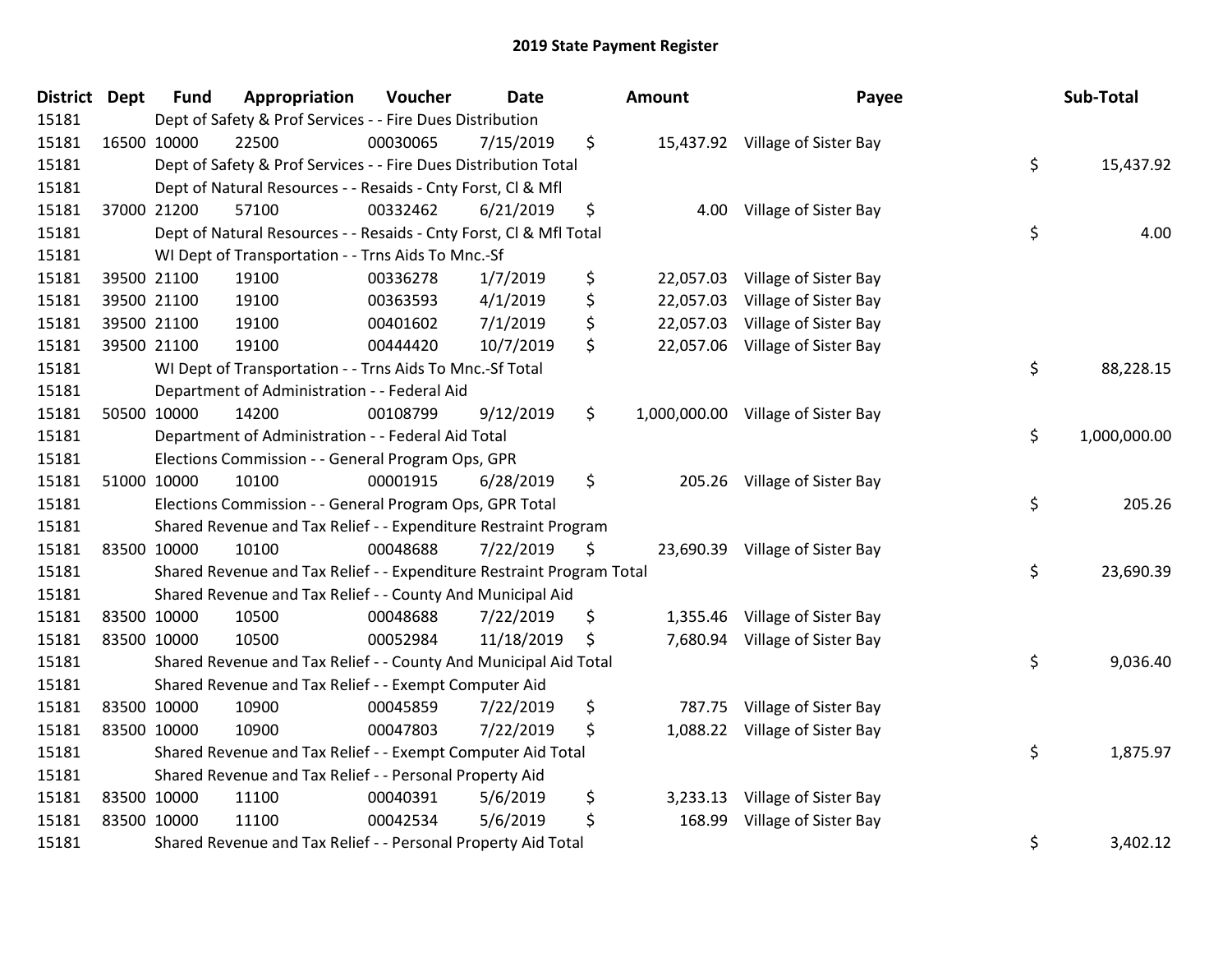| District Dept Fund | <b>Appropriation</b> | Voucher | <b>Date</b> | <b>Amount</b> | Payee | Sub-Total    |
|--------------------|----------------------|---------|-------------|---------------|-------|--------------|
| 15181 Total        |                      |         |             |               |       | 1,141,880.21 |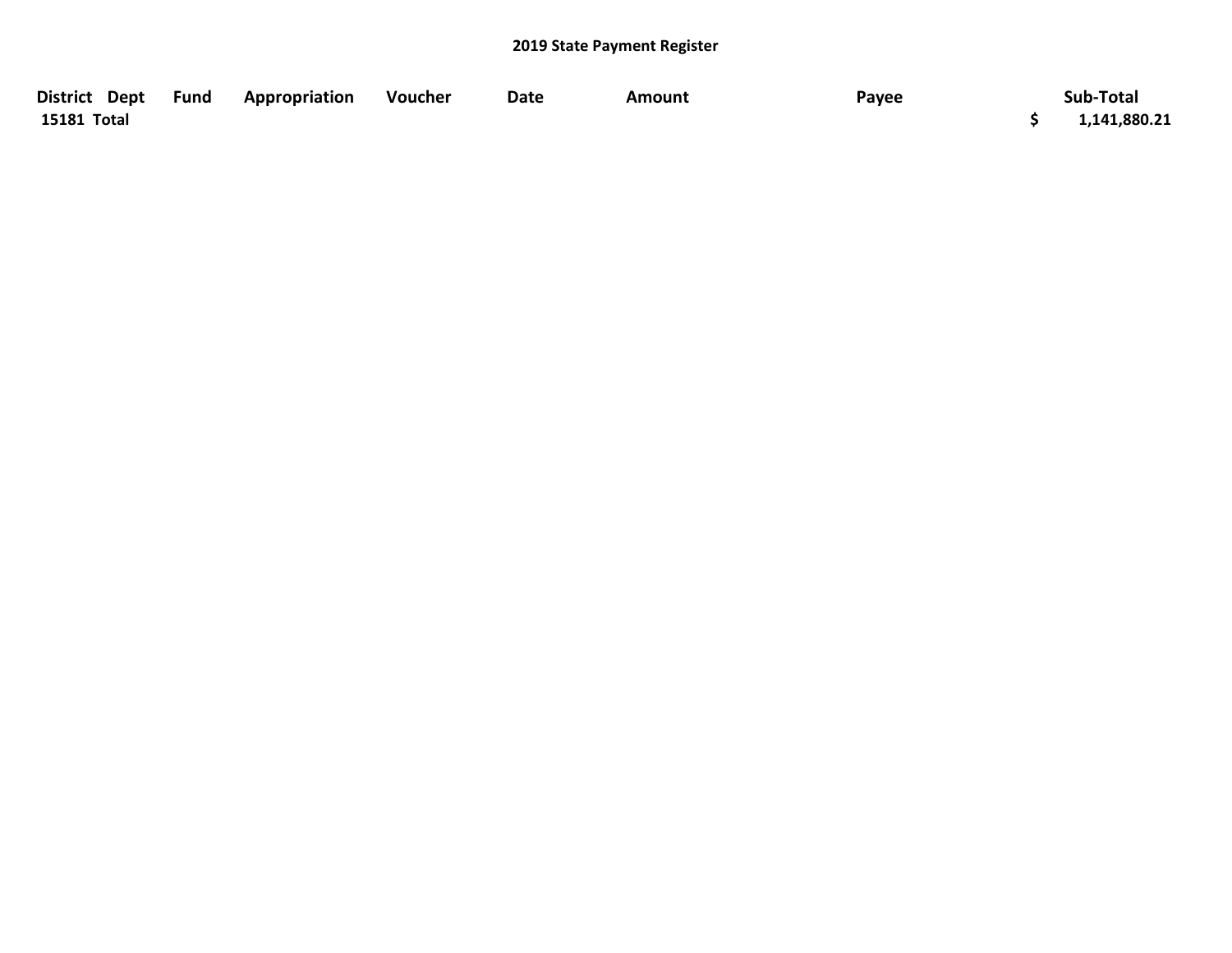| <b>District Dept</b> | <b>Fund</b> | Appropriation                                                      | Voucher  | <b>Date</b> | Amount           | Payee                          | Sub-Total        |
|----------------------|-------------|--------------------------------------------------------------------|----------|-------------|------------------|--------------------------------|------------------|
| 15281                |             | Dept of Safety & Prof Services - - Fire Dues Distribution          |          |             |                  |                                |                  |
| 15281                | 16500 10000 | 22500                                                              | 00029920 | 7/12/2019   | \$               | 38,246.16 City Of Sturgeon Bay |                  |
| 15281                |             | Dept of Safety & Prof Services - - Fire Dues Distribution Total    |          |             |                  |                                | \$<br>38,246.16  |
| 15281                |             | Dept of Natural Resources - - Aids In Lieu Of Taxes - Gener        |          |             |                  |                                |                  |
| 15281                | 37000 10000 | 50300                                                              | 00300807 | 2/25/2019   | \$<br>1,730.82   | City Of Sturgeon Bay           |                  |
| 15281                | 37000 10000 | 50300                                                              | 00300808 | 2/25/2019   | \$<br>2,558.65   | City Of Sturgeon Bay           |                  |
| 15281                | 37000 10000 | 50300                                                              | 00314172 | 4/19/2019   | \$<br>189.78     | City Of Sturgeon Bay           |                  |
| 15281                | 37000 10000 | 50300                                                              | 00314173 | 4/19/2019   | \$<br>9.26       | City Of Sturgeon Bay           |                  |
| 15281                |             | Dept of Natural Resources - - Aids In Lieu Of Taxes - Gener Total  |          |             |                  |                                | \$<br>4,488.51   |
| 15281                |             | Dept of Natural Resources - - Gen Program Ops-State Funds          |          |             |                  |                                |                  |
| 15281                | 37000 21200 | 16100                                                              | 00368741 | 11/18/2019  | \$<br>55.00      | City Of Sturgeon Bay           |                  |
| 15281                |             | Dept of Natural Resources - - Gen Program Ops-State Funds Total    |          |             |                  |                                | \$<br>55.00      |
| 15281                |             | Dept of Natural Resources - - Resaids - Cnty Forst, Cl & Mfl       |          |             |                  |                                |                  |
| 15281                | 37000 21200 | 57100                                                              | 00332463 | 6/21/2019   | \$<br>10.60      | City Of Sturgeon Bay           |                  |
| 15281                |             | Dept of Natural Resources - - Resaids - Cnty Forst, Cl & Mfl Total |          |             |                  |                                | \$<br>10.60      |
| 15281                |             | Dept of Natural Resources - - Wildlife Abat & Control Grants       |          |             |                  |                                |                  |
| 15281                | 37000 21200 | 58000                                                              | 00290573 | 1/15/2019   | \$<br>1,183.75   | City Of Sturgeon Bay           |                  |
| 15281                |             | Dept of Natural Resources - - Wildlife Abat & Control Grants Total |          |             |                  |                                | \$<br>1,183.75   |
| 15281                |             | Dept of Natural Resources - - Ea - Lake Protection                 |          |             |                  |                                |                  |
| 15281                | 37000 21200 | 66300                                                              | 00353570 | 8/30/2019   | \$               | 25,000.00 City Of Sturgeon Bay |                  |
| 15281                |             | Dept of Natural Resources - - Ea - Lake Protection Total           |          |             |                  |                                | \$<br>25,000.00  |
| 15281                |             | WI Dept of Transportation - - Hwy Sfty Loc Aid Ffd                 |          |             |                  |                                |                  |
| 15281                | 39500 21100 | 18500                                                              | 00368852 | 4/5/2019    | \$<br>568.80     | City Of Sturgeon Bay           |                  |
| 15281                | 39500 21100 | 18500                                                              | 00371055 | 4/12/2019   | \$<br>1,000.00   | City Of Sturgeon Bay           |                  |
| 15281                | 39500 21100 | 18500                                                              | 00400353 | 7/3/2019    | \$<br>3,431.20   | City Of Sturgeon Bay           |                  |
| 15281                | 39500 21100 | 18500                                                              | 00435011 | 9/17/2019   | \$<br>4,000.00   | City Of Sturgeon Bay           |                  |
| 15281                |             | WI Dept of Transportation - - Hwy Sfty Loc Aid Ffd Total           |          |             |                  |                                | \$<br>9,000.00   |
| 15281                |             | WI Dept of Transportation - - Trns Aids To Mnc.-Sf                 |          |             |                  |                                |                  |
| 15281                | 39500 21100 | 19100                                                              | 00336279 | 1/7/2019    | \$<br>119,813.38 | City Of Sturgeon Bay           |                  |
| 15281                | 39500 21100 | 19100                                                              | 00363594 | 4/1/2019    | \$<br>119,813.38 | City Of Sturgeon Bay           |                  |
| 15281                | 39500 21100 | 19100                                                              | 00401603 | 7/1/2019    | \$<br>119,813.38 | City Of Sturgeon Bay           |                  |
| 15281                | 39500 21100 | 19100                                                              | 00444421 | 10/7/2019   | \$<br>119,813.38 | City Of Sturgeon Bay           |                  |
| 15281                |             | WI Dept of Transportation - - Trns Aids To Mnc.-Sf Total           |          |             |                  |                                | \$<br>479,253.52 |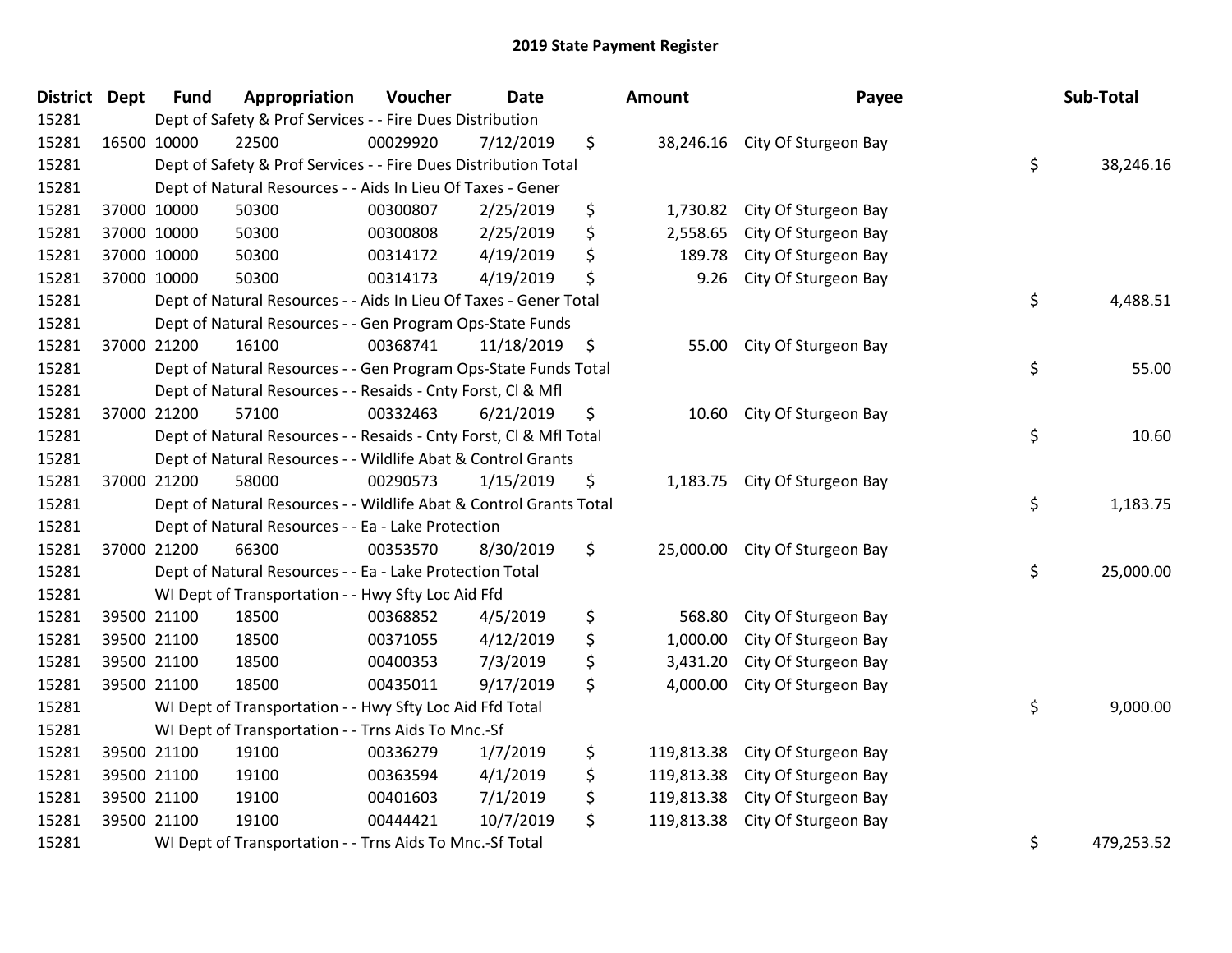| District Dept | <b>Fund</b> | Appropriation                                                           | Voucher  | <b>Date</b> | <b>Amount</b>    | Payee                           | Sub-Total        |
|---------------|-------------|-------------------------------------------------------------------------|----------|-------------|------------------|---------------------------------|------------------|
| 15281         |             | Department of Justice - - Law Enforcement Train, Local                  |          |             |                  |                                 |                  |
| 15281         | 45500 10000 | 23100                                                                   | 00066310 | 6/10/2019   | \$               | 3,360.00 City Of Sturgeon Bay   |                  |
| 15281         |             | Department of Justice - - Law Enforcement Train, Local Total            |          |             |                  |                                 | \$<br>3,360.00   |
| 15281         |             | Department of Justice - - Federal Aid, State Operations                 |          |             |                  |                                 |                  |
| 15281         | 45500 10000 | 24100                                                                   | 00058529 | 1/24/2019   | \$<br>2,927.00   | City Of Sturgeon Bay            |                  |
| 15281         |             | Department of Justice - - Federal Aid, State Operations Total           |          |             |                  |                                 | \$<br>2,927.00   |
| 15281         |             | Department of Justice - - Federal Aid, Local Assistance                 |          |             |                  |                                 |                  |
| 15281         | 45500 10000 | 25100                                                                   | 00077288 | 12/23/2019  | \$<br>5,477.99   | City Of Sturgeon Bay            |                  |
| 15281         |             | Department of Justice - - Federal Aid, Local Assistance Total           |          |             |                  |                                 | \$<br>5,477.99   |
| 15281         |             | Department of Justice - - Internet Crimes Against Childr                |          |             |                  |                                 |                  |
| 15281         | 45500 10000 | 28400                                                                   | 00076490 | 12/16/2019  | \$<br>2,157.52   | City Of Sturgeon Bay            |                  |
| 15281         | 45500 10000 | 28400                                                                   | 00076508 | 12/16/2019  | \$<br>338.00     | City Of Sturgeon Bay            |                  |
| 15281         |             | Department of Justice - - Internet Crimes Against Childr Total          |          |             |                  |                                 | \$<br>2,495.52   |
| 15281         |             | Department of Justice - - Federal Aid, Victim Assistance                |          |             |                  |                                 |                  |
| 15281         | 45500 10000 | 54200                                                                   | 00059599 | 2/15/2019   | \$<br>280.55     | City Of Sturgeon Bay            |                  |
| 15281         |             | Department of Justice - - Federal Aid, Victim Assistance Total          |          |             |                  |                                 | \$<br>280.55     |
| 15281         |             | Department of Military Affairs - - Federal Aid, Homeland Security       |          |             |                  |                                 |                  |
| 15281         | 46500 10000 | 35000                                                                   | 00058878 | 4/5/2019    | \$<br>8,366.00   | City Of Sturgeon Bay            |                  |
| 15281         | 46500 10000 | 35000                                                                   | 00065097 | 8/9/2019    | \$<br>1,493.35   | City Of Sturgeon Bay            |                  |
| 15281         |             | Department of Military Affairs - - Federal Aid, Homeland Security Total |          |             |                  |                                 | \$<br>9,859.35   |
| 15281         |             | Shared Revenue and Tax Relief - - Expenditure Restraint Program         |          |             |                  |                                 |                  |
| 15281         | 83500 10000 | 10100                                                                   | 00048689 | 7/22/2019   | \$               | 210,340.02 City Of Sturgeon Bay |                  |
| 15281         |             | Shared Revenue and Tax Relief - - Expenditure Restraint Program Total   |          |             |                  |                                 | \$<br>210,340.02 |
| 15281         |             | Shared Revenue and Tax Relief - - County And Municipal Aid              |          |             |                  |                                 |                  |
| 15281         | 83500 10000 | 10500                                                                   | 00048689 | 7/22/2019   | \$<br>108,111.03 | City Of Sturgeon Bay            |                  |
| 15281         | 83500 10000 | 10500                                                                   | 00052985 | 11/18/2019  | \$<br>612,629.14 | City Of Sturgeon Bay            |                  |
| 15281         |             | Shared Revenue and Tax Relief - - County And Municipal Aid Total        |          |             |                  |                                 | \$<br>720,740.17 |
| 15281         |             | Shared Revenue and Tax Relief - - Exempt Computer Aid                   |          |             |                  |                                 |                  |
| 15281         | 83500 10000 | 10900                                                                   | 00045860 | 7/22/2019   | \$<br>24,466.16  | City Of Sturgeon Bay            |                  |
| 15281         | 83500 10000 | 10900                                                                   | 00047804 | 7/22/2019   | \$<br>33,188.41  | City Of Sturgeon Bay            |                  |
| 15281         |             | Shared Revenue and Tax Relief - - Exempt Computer Aid Total             |          |             |                  |                                 | \$<br>57,654.57  |
| 15281         |             | Shared Revenue and Tax Relief - - Utility Aid                           |          |             |                  |                                 |                  |
| 15281         | 83500 10000 | 11000                                                                   | 00048689 | 7/22/2019   | \$<br>3,458.58   | City Of Sturgeon Bay            |                  |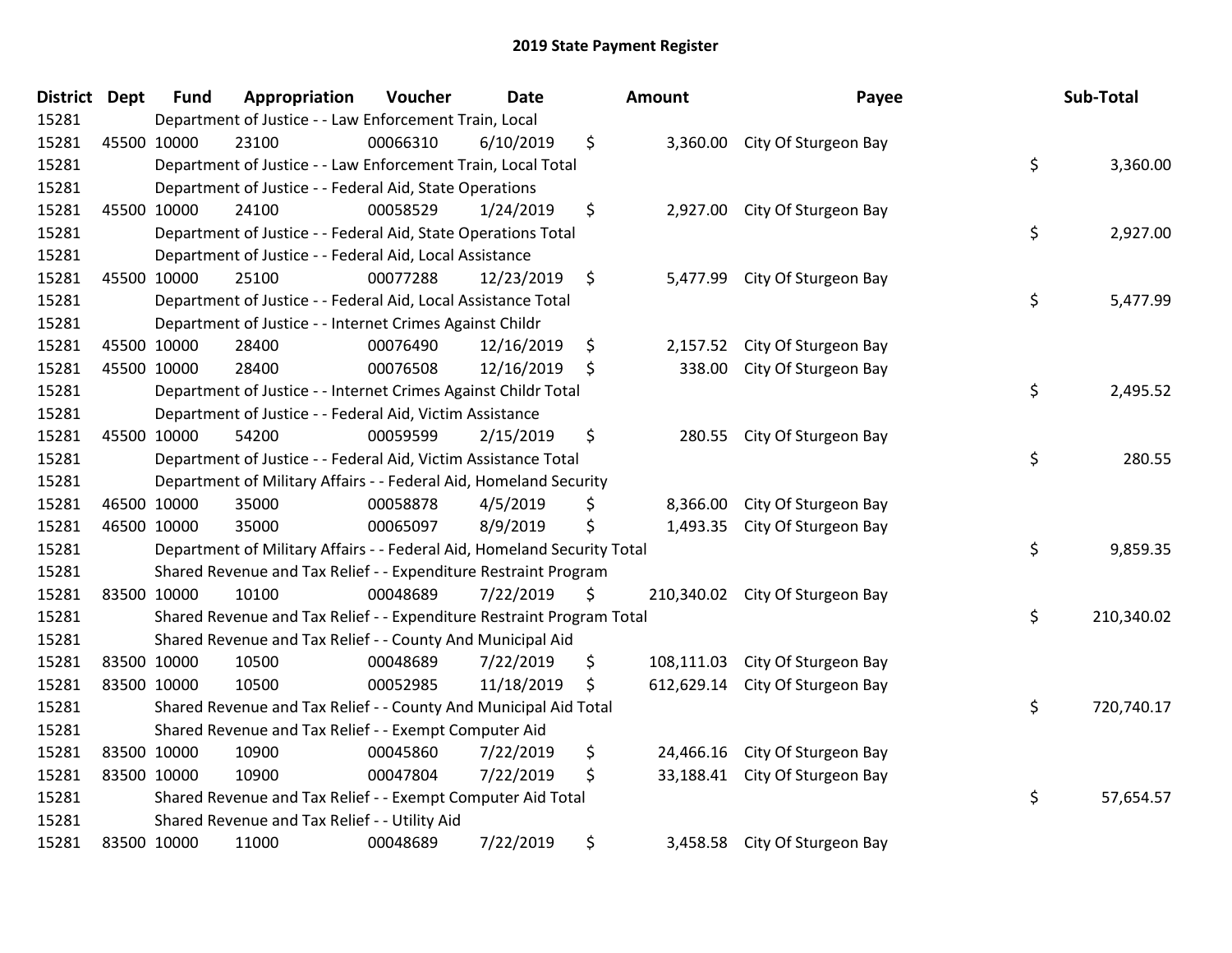| District    | Dept | Fund        | Appropriation                                                       | Voucher  | Date       |    | Amount    | Payee                          |  | Sub-Total    |
|-------------|------|-------------|---------------------------------------------------------------------|----------|------------|----|-----------|--------------------------------|--|--------------|
| 15281       |      | 83500 10000 | 11000                                                               | 00052985 | 11/18/2019 | \$ | 20,276.47 | City Of Sturgeon Bay           |  |              |
| 15281       |      |             | Shared Revenue and Tax Relief - - Utility Aid Total                 |          |            |    |           |                                |  | 23,735.05    |
| 15281       |      |             | Shared Revenue and Tax Relief - - Personal Property Aid             |          |            |    |           |                                |  |              |
| 15281       |      | 83500 10000 | 11100                                                               | 00040392 | 5/6/2019   | \$ | 37.524.77 | City Of Sturgeon Bay           |  |              |
| 15281       |      | 83500 10000 | 11100                                                               | 00042535 | 5/6/2019   | \$ |           | 34,383.54 City Of Sturgeon Bay |  |              |
| 15281       |      |             | Shared Revenue and Tax Relief - - Personal Property Aid Total       |          |            |    |           |                                |  | 71,908.31    |
| 15281       |      |             | Shared Revenue and Tax Relief - - Payments For Municipal Svcs       |          |            |    |           |                                |  |              |
| 15281       |      | 83500 10000 | 50100                                                               | 00037861 | 1/31/2019  | S  |           | 5,401.22 City Of Sturgeon Bay  |  |              |
| 15281       |      |             | Shared Revenue and Tax Relief - - Payments For Municipal Svcs Total |          |            |    |           |                                |  | 5,401.22     |
| 15281       |      |             | Shared Revenue and Tax Relief - - Lottery & Gaming Credit           |          |            |    |           |                                |  |              |
| 15281       |      | 83500 52100 | 36300                                                               | 00038227 | 3/25/2019  | \$ |           | 25,770.86 City Of Sturgeon Bay |  |              |
| 15281       |      |             | Shared Revenue and Tax Relief - - Lottery & Gaming Credit Total     |          |            |    |           |                                |  | 25,770.86    |
| 15281 Total |      |             |                                                                     |          |            |    |           |                                |  | 1,697,188.15 |